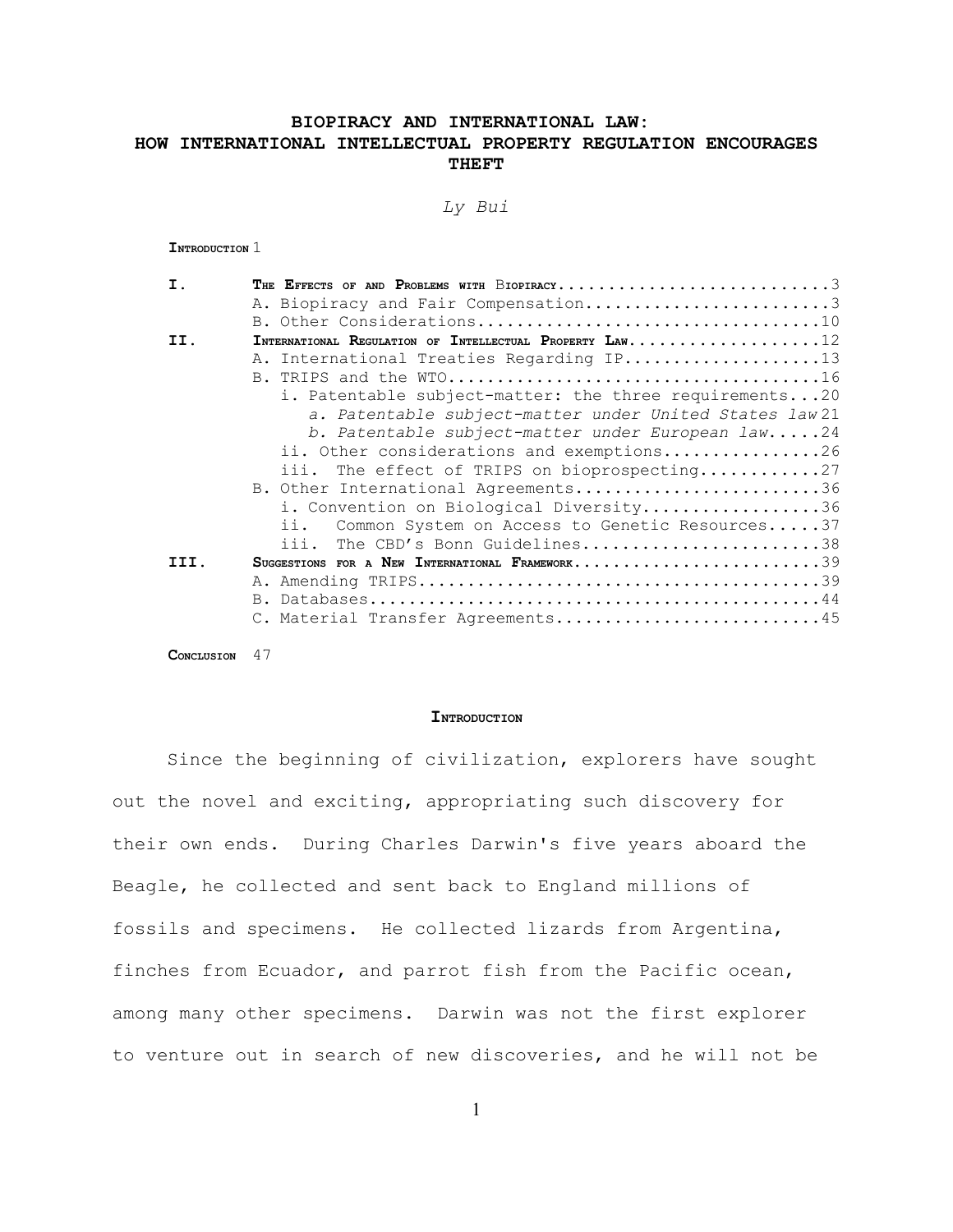the last. Today, however, it is not just scientists and researchers who are in search of biological specimens, but multinational corporations in the business of developing pharmaceuticals and chemical products. And it is not just fossils and new species that they are interested in. Rather, they are interested in the genetic material found in plants and animals, material that can be used to develop commercial products. They are interested in the knowledge of traditional communities, knowledge as to the practical uses of such indigenous materials. And, sometimes, they are interested in the indigenous people themselves, people whose blood and genes may be useful in studying some disease or cure.<sup>[1](#page-1-0)</sup>

Bioprospecting is a term for exactly that kind of practice. It is exactly what its name implies; simply, it is the search for biological resources that might prove profitable in some capacity. Biopiracy is a similar term with a more negative connotation that is, in truth, closer to the practices our friend Darwin was participating in. Biopiracy is, to put it broadly and simply, the harvesting of biological resources

<span id="page-1-0"></span><sup>1</sup> *See* Christopher Hunter, *Sustainable Bioprospecting: Using Private Contracts and International Legal Principles and Policies to Conserve Raw Medicinal Materials*, 25 B.C. Envtl. Aff. L. Rev. 129, 139 (1997) ( describing an attempt in 1989 by U.S. scientists to patent the blood of the Hagahai tribe of Papua New Guinea).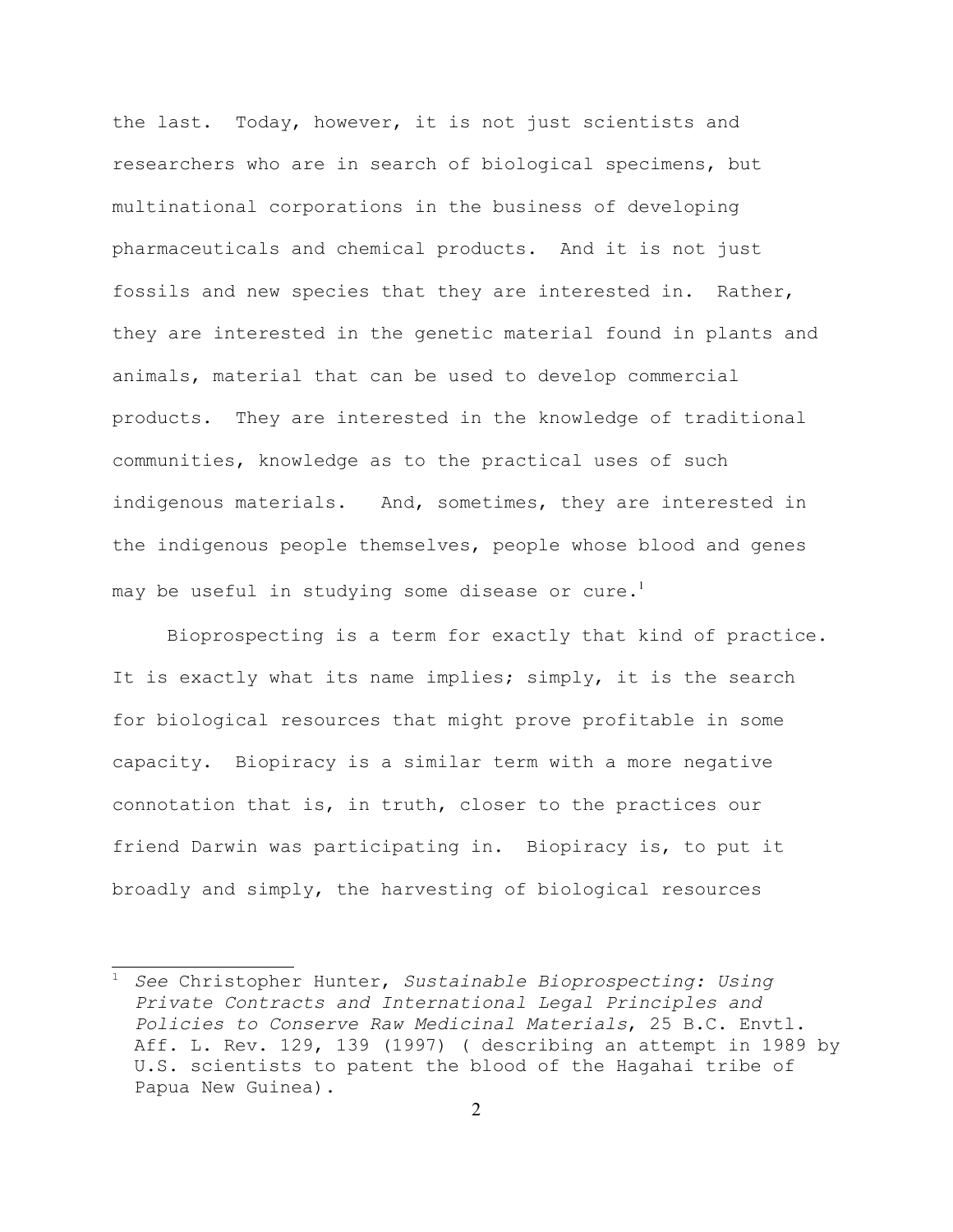without the consent of those who own them.<sup>[2](#page-2-0)</sup>

This paper examines how biopiracy is aided by current international patent regulation. Part I discusses the issues created by biopiracy. Part II discusses international patent regulation and how it affects the practice of biopiracy. Part III provides a map of solutions that have been undertaken or suggested with regards to mitigating biopiracy. And finally, the conclusion recommends a possible approach in dealing with biopiracy.

### **I. THE EFFECTS OF AND PROBLEMS WITH BIOPIRACY**

Bioprospecting can be an extremely profitable business; multinationals have made millions of dollars in products developed from genetic resources.<sup>[3](#page-2-1)</sup> The practice typically involves one of two scenarios, with interrelating issues, the main one of which is that of fair compensation.

#### **A. Biopiracy and Fair Compensation**

<span id="page-2-1"></span>107, 112 (1999).

<span id="page-2-0"></span><sup>2</sup> No concrete legal definition of biopiracy exists, although legal scholars are often eager to devise their own. One legal article, quoting an entry on the web site www.answers.com, defines biopiracy as "the commercial development of naturally occurring biological materials, such as plant substances or genetic cell lines, by a technologically advanced country or organization without fair compensation to the peoples or nations in whose territory the materials were originally discovered." Kari Moyer-Henry, *Patenting Neem and Hoodia: Conflicting Decisions Issued by the Opposition Board of the European Patent Office*, 27 Biotechnology L. Rep. 1, 1 (2008). <sup>3</sup> Lakshmi Sarma, *Biopiracy: Twentieth Century Imperialism in the Form of Intellectual Agreements*, 13 Temp. Int'l & Comp. L.J.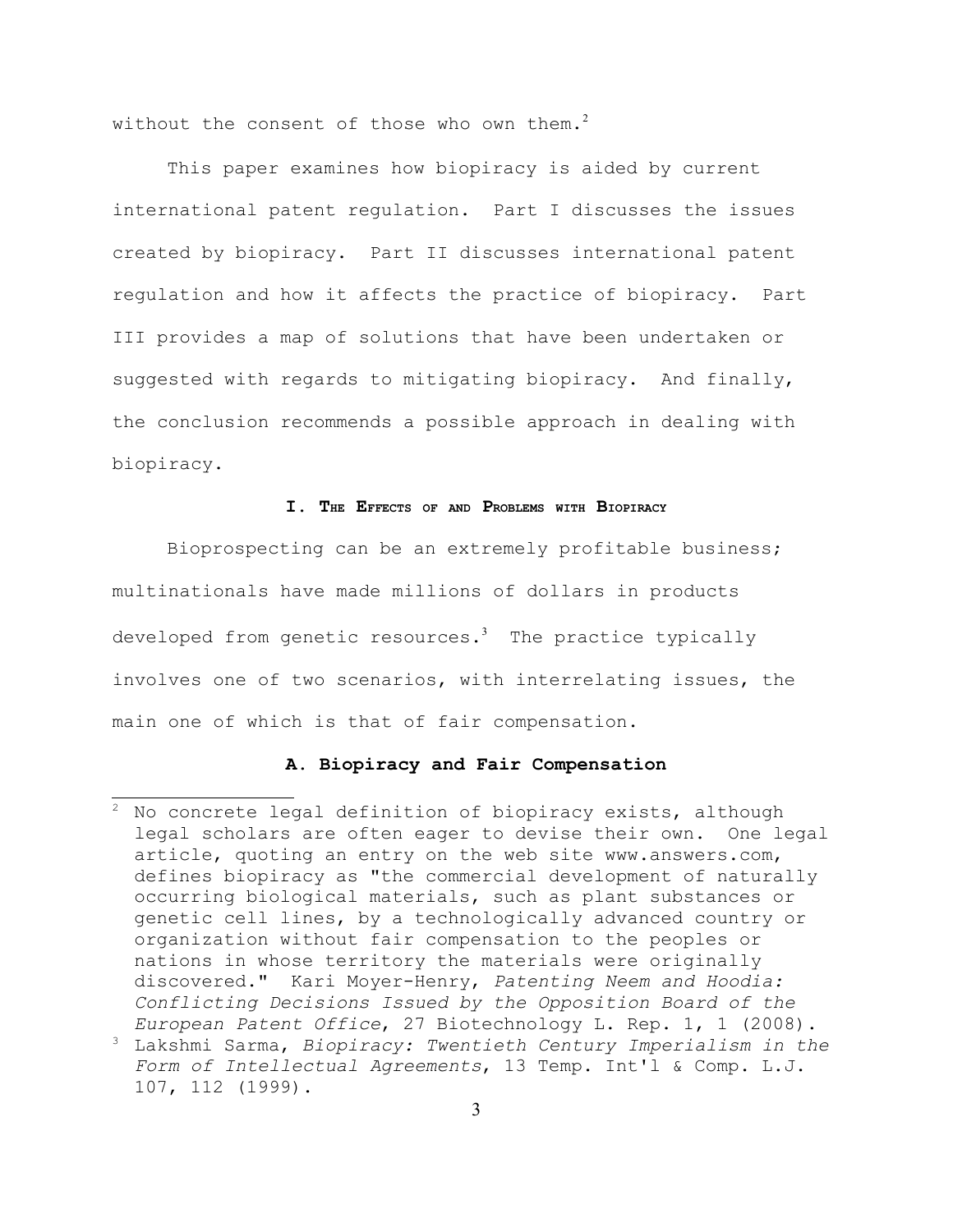As mentioned already, bioprospecting generally falls into one of two scenarios. In the first scenario, a product is derived solely from the genetic resources of a country. For instance, Amylin Parhamceuticals developed a drug to treat diabetes from the venom of a Gila lizard, while the National Cancer Institute developed a chemotherapy from the the bark of the Pacific yew tree.<sup>[4](#page-3-0)</sup> The problem with this practice is that multinationals usually appropriate such resources without compensation to the host country those resources are from. In the 1960s, Eli Lilly earned several million dollars on cancerfighting alkaloids that it developed from the rosy periwinkle, without providing any compensation to the periwinkle's native

<span id="page-3-0"></span><sup>4</sup> Hunter *supra* note 1, at 132. Another interesting issue, which is outside the scope of this article, is that of marine genetic resources. Access to marine resources, due to the huge expense of collecting them, have so far belonged mainly to developed countries. The issue here is not so much about that taking of indigenous knowledge and resources, but about the ownership of the resources themselves. When resources are found in the high seas, seabed, ocean floor, and subsoil beyond any country's national jurisdiction, no one nation can asset sovereign rights over the resources. Consequently, developed countries prefer a "first come, first serve" treatment of marine resources, while developing countries prefer a broader view where the resources are property of all countries. See generally Kirsten E. Zewers, *Bright Future for Marine Genetic Resources, Bleak Future for Settlement of Ownership Rights: Reflections on the United Nations Law of the Sea Consultative Process on Marine Genetic Resources*, 5 Loy. U. Chi. Int'l L. Rev. 151 (2008) for an indepth discussion of marine genetic resources.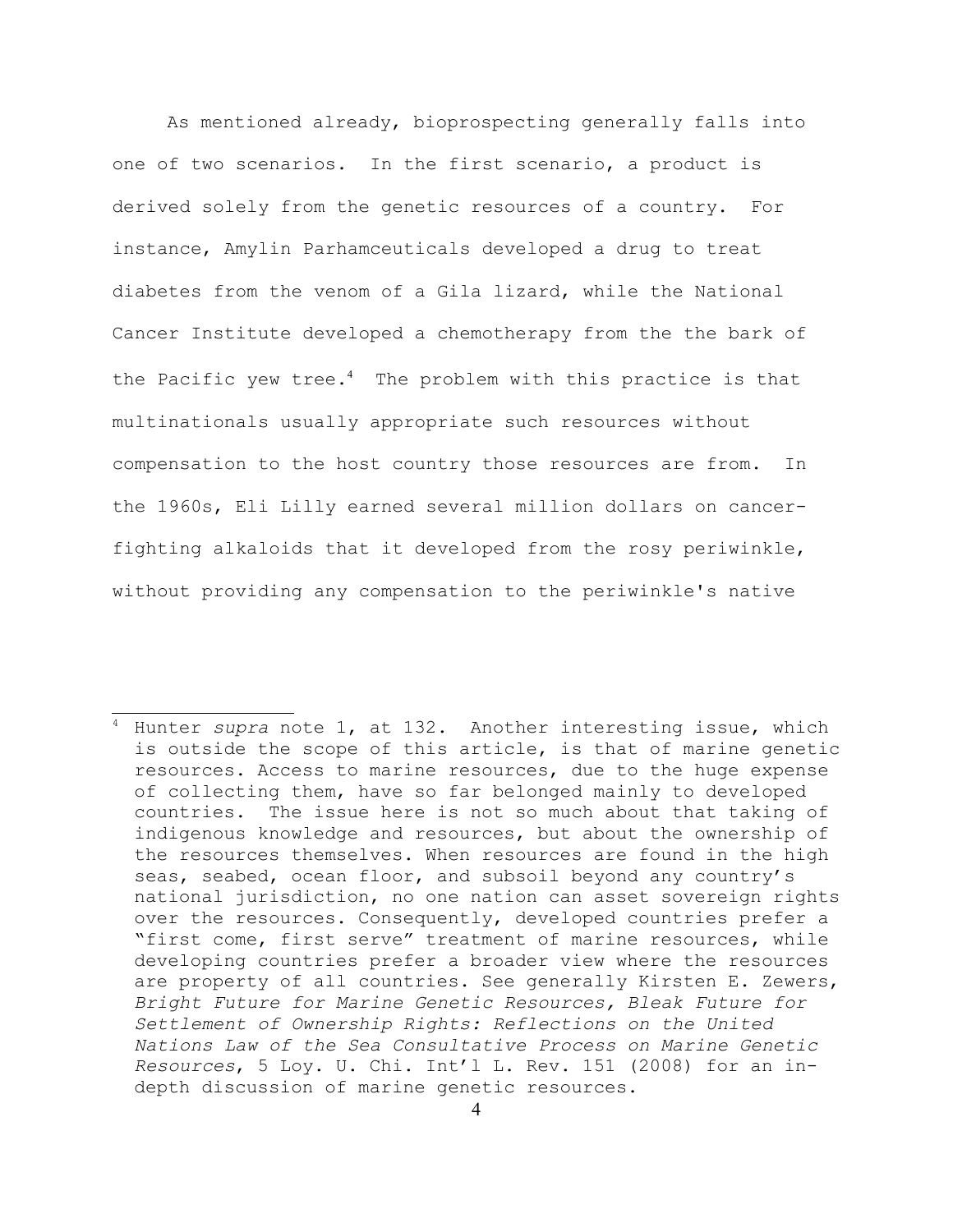Madagascar.<sup>[5](#page-4-0)</sup>

Furthermore, sometimes it is not just products derived from genetic research that are at issue, but genes themselves. Various groups, in an attempt to study diseases such as cancer and leukemia, have sought out indigenous groups for blood samples.<sup>[6](#page-4-1)</sup> Many times, the groups were not compensated for their help, not even with the results of the testing.<sup>[7](#page-4-2)</sup> The United States government has held that a researcher need not obtain the consent of a patient or subject to develop a commercial product from his or her genes.<sup>[8](#page-4-3)</sup> Furthermore, the researcher need not obtain consent to patent any isolated genes, DNA fragments, proteins, or other genetic material he considers of interest. $9$ Proponents of this practice argue that the groups have no claim to any genes once they are extracted.<sup>[10](#page-4-5)</sup> They are not, obviously, excluded from the use of the genes in their own bodies, and they

<span id="page-4-4"></span><sup>9</sup> Whelan *supra* note 6, at 11.

<span id="page-4-0"></span><sup>5</sup> Greg Venbrux, *When Two Worlds Collide: Ownership of Genetic Resources Under the Convention on Biological Diversity and the Agreement on Trade-Related Aspects of Intellectual Property Rights*, 6 U. Pitt. J. Tech. L. & Pol'y 5, 5 (2005); Hunter *supra* note 1, at 130.

<span id="page-4-1"></span><sup>6</sup> Marina L. Whelan, *What, if any, are the Ethical Obligations of the U.S. Patent Office?: A Closer Look at the Biological Sampling of Indigenous Groups*, 14 Duke L. & Tech. Rev. 1, 7-10 (2008).

<span id="page-4-2"></span><sup>7</sup> *Id.* at 8.

<span id="page-4-3"></span><sup>8</sup> Lori B. Andrews & Jordan Paradise, *Gene Patents: The Need for Bioethics Scrutiny and Legal Change*, 5 Yale J. Health Pol'y, L. & Ethics 403, 409 (2005).

<span id="page-4-5"></span><sup>10</sup> *Id.* at 16.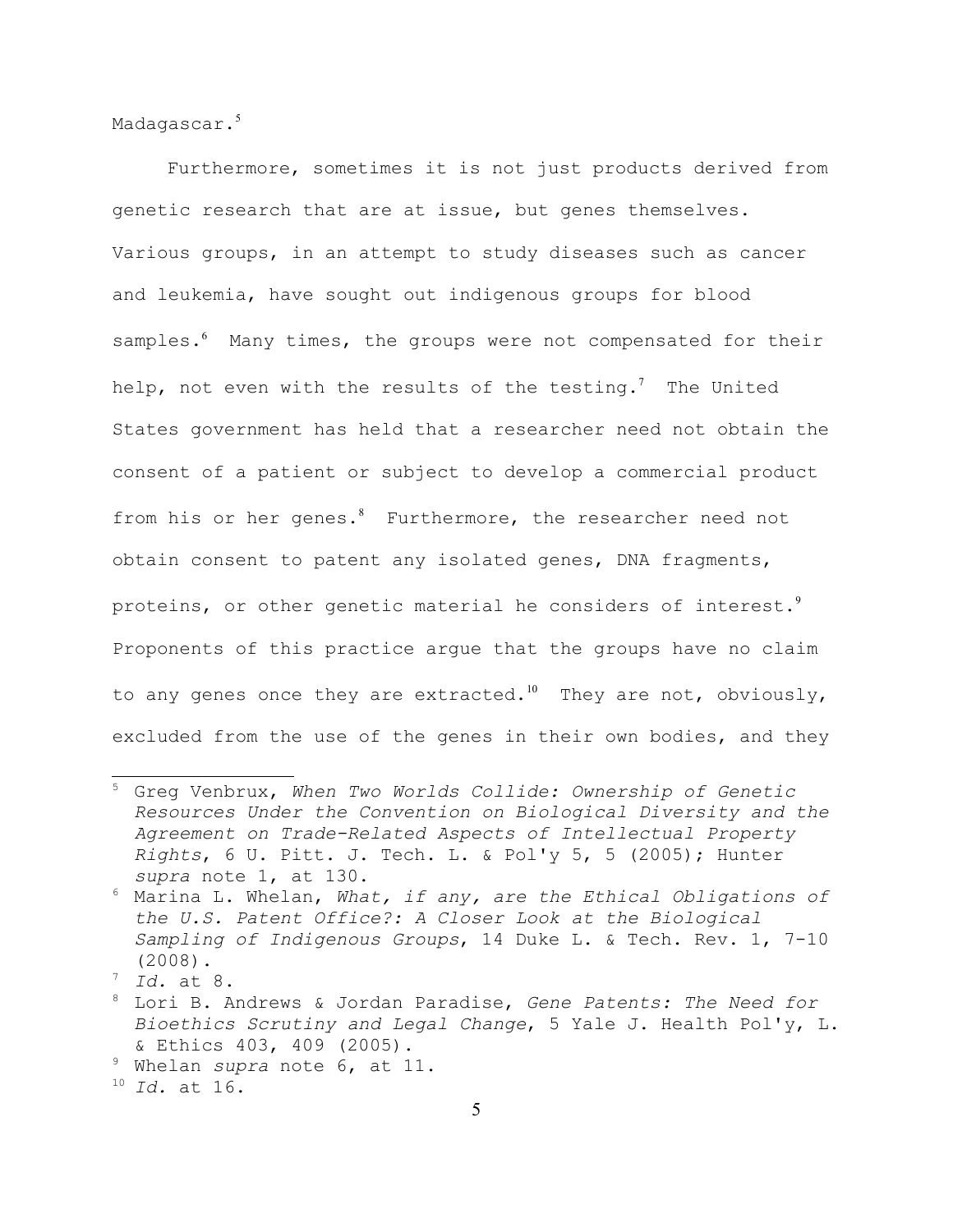gave tissue voluntarily, even if, in some cases, they didn't know that their DNA might be patented.<sup>[11](#page-5-0)</sup> However, the United Nations supports the opposite view, one where "individuals should have property rights in their biological material and should not be forced to comply with the whims of researchers." $12$ Furthermore, it seems arrogant to dismiss so casually profound ethical issues a person might have over his own bodily material.

In the second scenario, a product is derived using the genetic resources of a country, along with the traditional knowledge of indigenous peoples in regards to those resources. Many times, indigenous communities aid corporations in finding and identifying genetic resources, yet they compensated no more than the host country.<sup>[13](#page-5-2)</sup> Of prescription drugs made using plant material, seventy-four percent come from knowledge derived from indigenous communities.<sup>[14](#page-5-3)</sup>

A famous example of this "genes plus knowledge" scenario is that of India's neem tree. For centuries, Indian villagers around the tree have attributed all manner of uses to neem tree oil, which is sometimes called "the curer of all ailments."<sup>[15](#page-5-4)</sup> American and Japanese companies have since taken samples of the

<span id="page-5-0"></span><sup>11</sup> *Id.*

<span id="page-5-1"></span><sup>12</sup> *Id*. at 15.

<span id="page-5-2"></span><sup>13</sup> Sarma *supra* note 3, at 113.

<span id="page-5-3"></span><sup>14</sup> Venbrux *supra* note 5, at 5.

<span id="page-5-4"></span><sup>15</sup> Lorna Dwyer, *Biopiracy, Trade, and Sustainable Development*, 19 Colo. J. Int'l Envtl. L. & Pol'y 219, 226 (2008).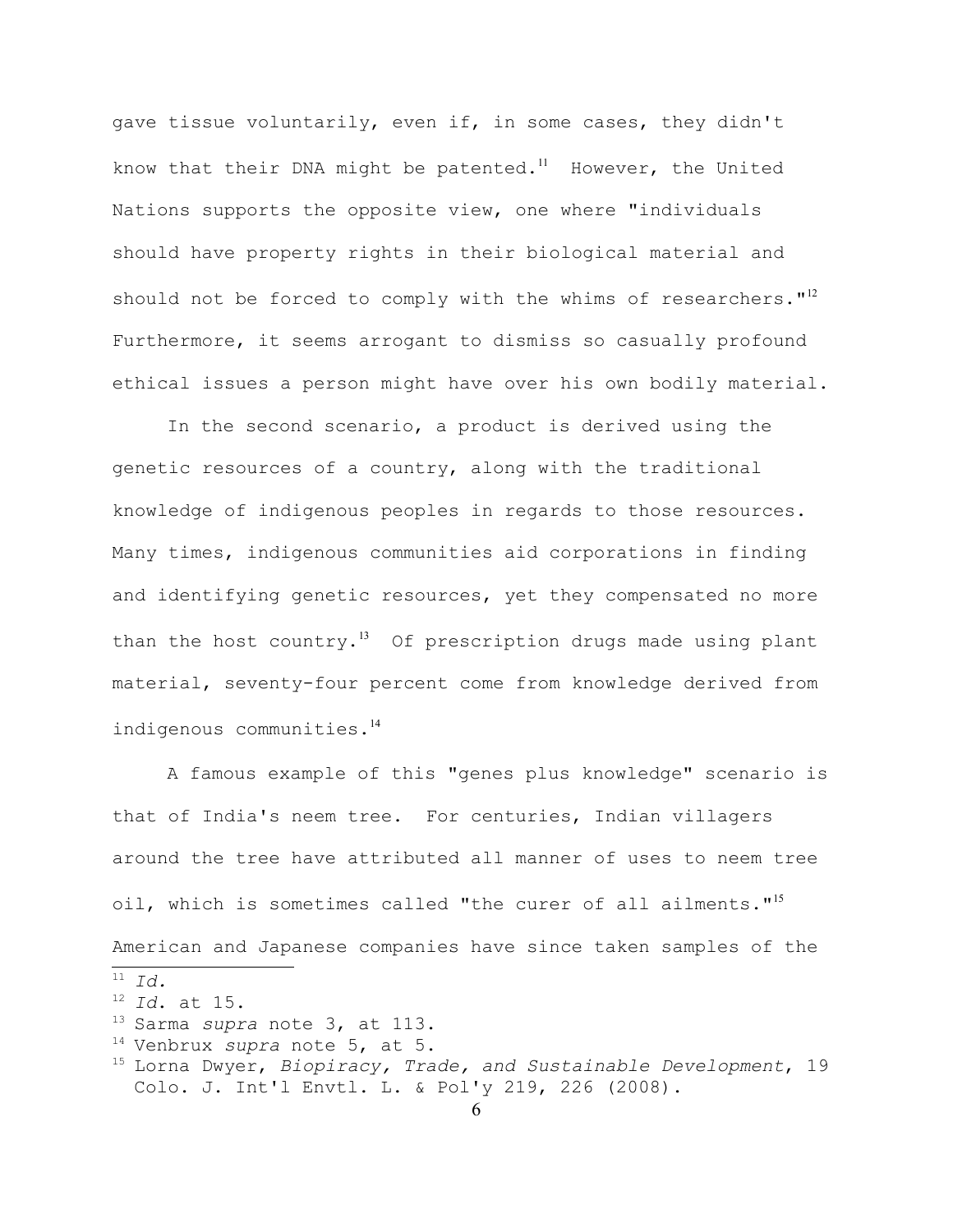neem tree, extracted the active compounds, and developed products ranging from pesticides to toothpaste.*[16](#page-6-0)* This case has been publicized by NGOs and mentioned in numerous articles on biopiracy; it remains illustrative of many issues found in biopiracy, and will be a useful example to turn back to during the course of this paper.

The use of genes plus knowledge presents an issue in regards to compensation that is not found in the use of genes alone. In cases where a multinational negotiates with the government to gain access to resources, indigenous communities may be left out of the process. A government of a country may not be acting in the interest of indigenous communities, and may do little to protect traditional knowledge when there is economic gain to be  $m =$ de. $17$ 

Even if a multinational decides to compensate the communities themselves, acting so directly may also present problems. First, when knowledge is shared by several communities, it may be hard to know which ones to compensate.<sup>[18](#page-6-2)</sup> And once one indigenous community is identified as the source of

<span id="page-6-0"></span><sup>16</sup> *Id.* at 227.

<span id="page-6-1"></span><sup>17</sup> Eugene Ho, *Biopiracy ant Beyond: A Consideration of Sociocultural Conflicts with Global Patent Policies*, 39 U. Mich. J.L. Reform 433, 461 (2006).

<span id="page-6-2"></span><sup>18</sup> George Frisvold, *Bioprospecting and Biodiversity Conservation: What Happens When Discoveries are Made?*, 50 Ariz. L. Rev. 545, 552 (2008).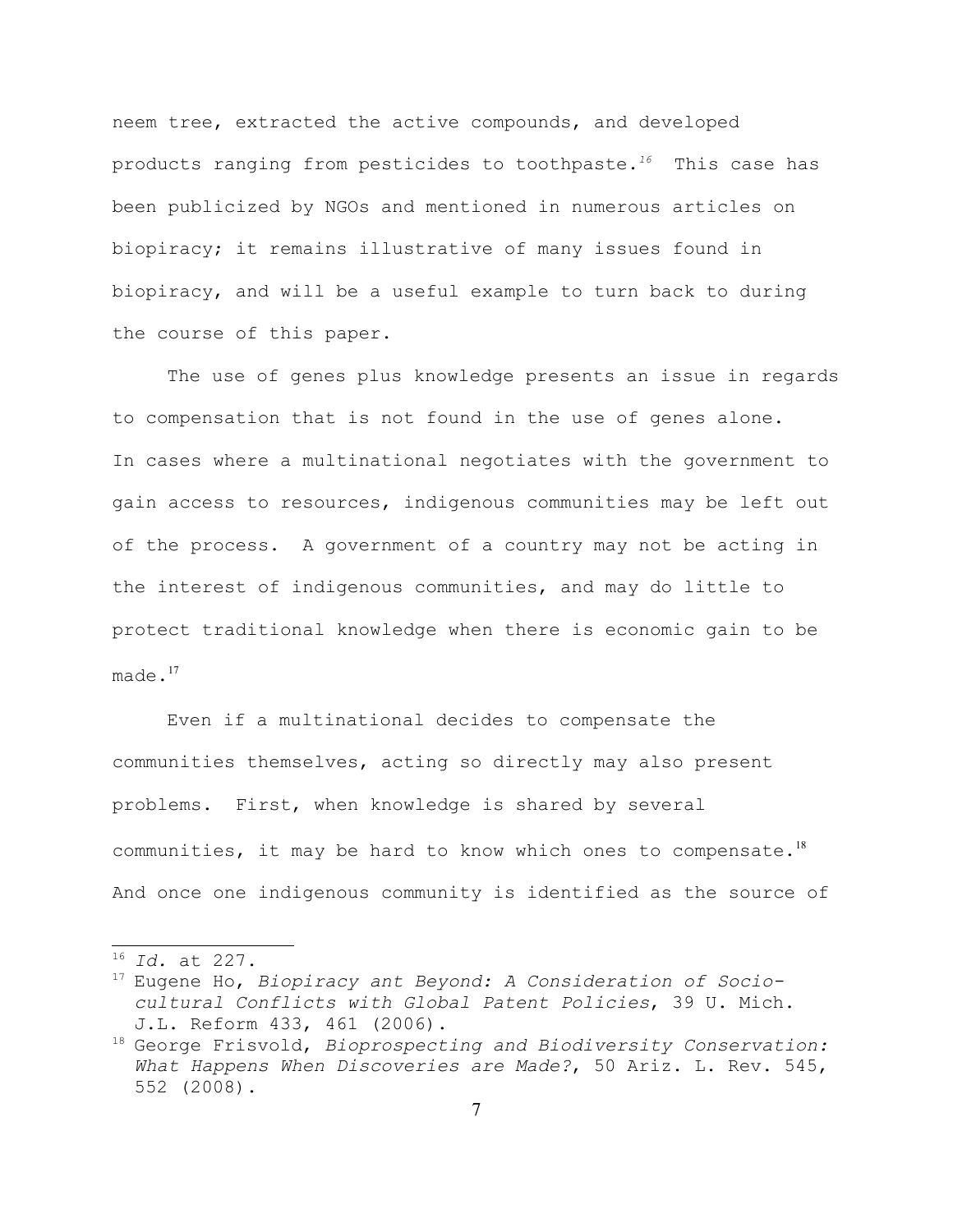knowledge and compensated, it may exclude other communities with the same knowledge from obtaining benefits.<sup>[19](#page-7-0)</sup> Second, the practice of rewarding one community may very well discourage communities in a given region from sharing knowledge with one another, in the hopes that they would some day benefit from being the only holders of such knowledge. $^{20}$  $^{20}$  $^{20}$ 

And third, it may be difficult to decide how much and what kind of compensation is due. For example, the USDA, while collecting plants in certain environments, used traditional knowledge to prioritize certain plants; it did not, however, actively search for those plants. $^{21}$  $^{21}$  $^{21}$  If one such plant ended up leading to a profitable venture, how much should the knowledge holders be compensated? How much, exactly, did their knowledge aid in developing a final product? This is a common quandary in bioprospecting. Furthermore, compensation need not just be monetary; technology transfers, training and job opportunities may be better methods for certain communities. $^{22}$  $^{22}$  $^{22}$  Also, some communities may not want compensation, but are still offended by the private ownership of knowledge they consider belongs to the

# public  $q$ ood. $^{23}$  $^{23}$  $^{23}$

```
19 Ho supra note 17, at 461-62.
20 Id. at 463.
21 Frisvold supra note 18, at 558.
22 Id. at 551-52.
23 Dorothy E. Schmidt, Postcard From the Reality-based Universe:
  "Wish You Were All Here!" A Mediatation on the Relationship
```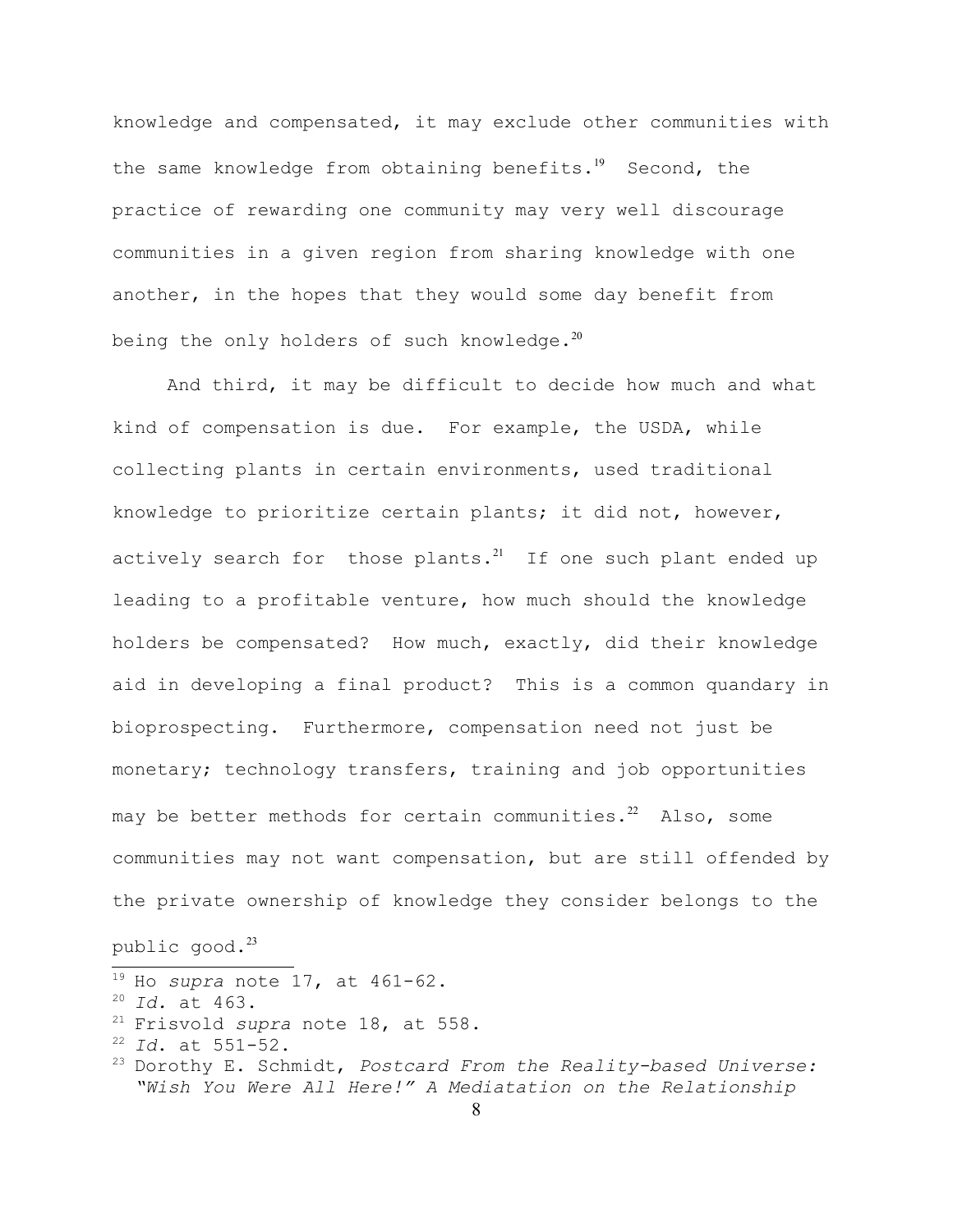The neem example provides a prime example of how difficult it is to provide compensation to knowledge holders. In that case, the uses of neem were known to millions of people; compensating each person individually would be an impossible task. Furthermore, there is the issue of how much compensation would be adequate. The use of neem bark to repel insects, for instance, might be common knowledge, but it was the efforts of the multinationals that extracted the active ingredient from the bark and developed it into a commercial product.

Fair compensation is important for a couple of reasons, not just for fairness' sake, but also because of bioprospecting's potential to widen already existing wealth gaps. Multinationals are largely residents of developed countries, while the genetic resources they are interested in are largely found in developing countries. Nearly eighty percent of raw genetic material used in biotechnology are from developing countries. $24$  Not only would biopiracy involve the appropriation of resources without compensation, residents of host countries might have to make royalty payments on products developed from their own genetic resources, and possibly their own traditional knowledge. Some argue that allowing biopiracy allows the rich to get richer and

*Between Science, Intellectual Property Law, and the Rights of Indigenous Populations in Plant Genetic Resources*, 38 Envtl. L. 315, 333-34 (2008).

<span id="page-8-0"></span><sup>24</sup> Venbrux *supra* note 5, at 5.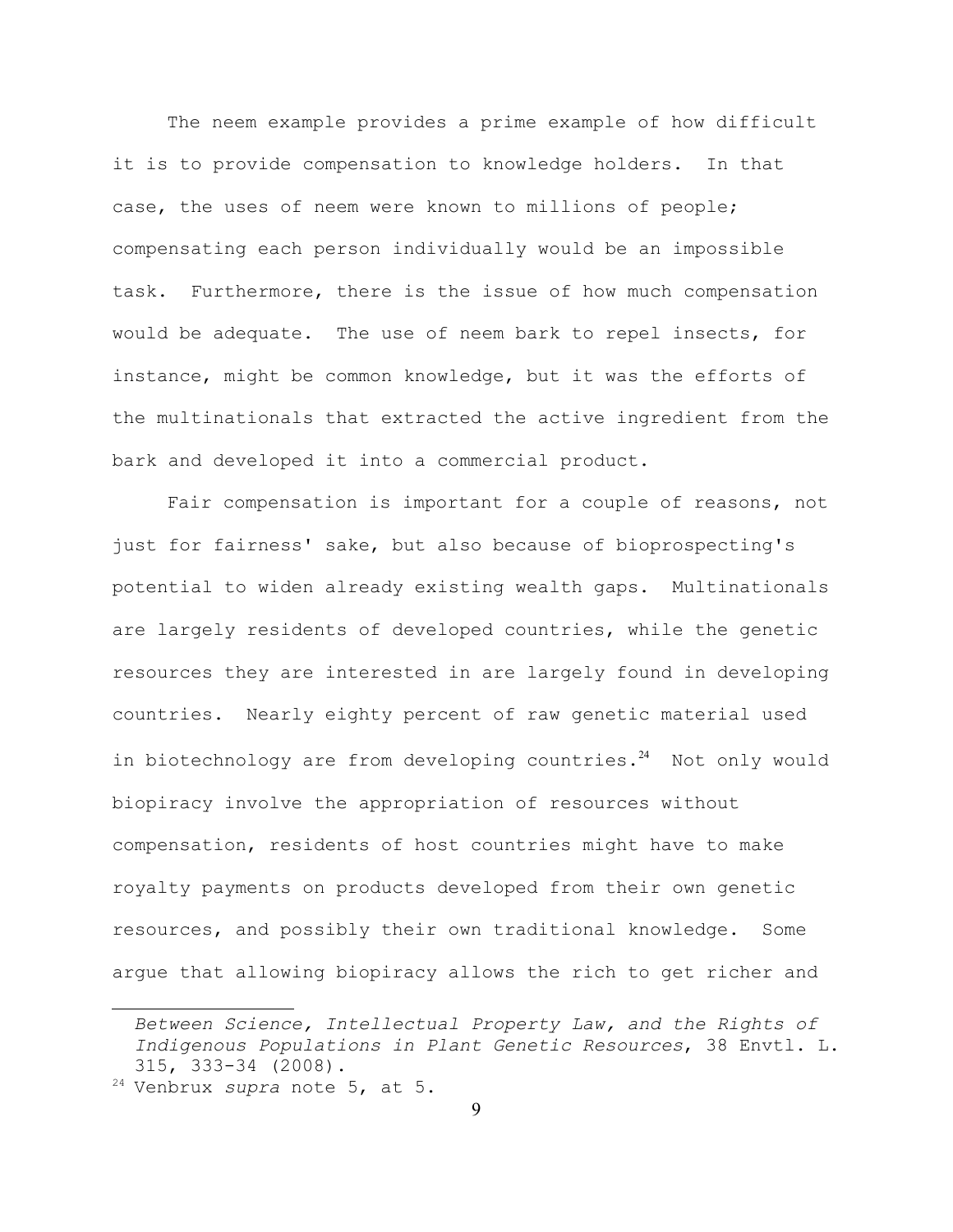the poor to get poorer.

Of course, there are counters to this argument. While some argue that it is only fair to provide compensation to the host country or indigenous population, others argue that such an argument is a simple matter of developing countries "clamoring" for the wealth of developed countries.<sup>[25](#page-9-0)</sup> And as a further counter-argument, developed countries often accuse developing countries of piracy when it comes to royalties lost for chemicals and pharmaceuticals; however, they do not take into account the contributions of developing countries to the development of those products. $^{26}$  $^{26}$  $^{26}$ 

The lack of fair compensation is not the only issue that biopiracy presents. There are other, arguably smaller, problems that biopiracy may cause.

### **B. Other Considerations**

Other problems with biopiracy are environmental, commercial, and moral in nature.

<span id="page-9-0"></span><sup>25</sup> See Jim Chen, *There's No Such Thing as Biopiracy. . . and it's a Good Thing Too*, 37 McGeorge L. Rev. 1, 26-28 for just such an argument; *see also* Sarma *supra* note 3, at 112 (noting that developing countries want to "jump on the bandwagon" in terms of sharing in the profits made by multinationals).

<span id="page-9-1"></span><sup>26</sup> *See* Ketih Aoki, *Neocolonialism, Anticommons Property, and Biopiracy in the (Not-so-Brave) New World Order of International Intellectual Property Protection*, 6 Ind. J. Global Legal Stud. 11, 49 (1998) (estimating royalties lost by the US as \$2.5 billion a year for pharmaceuticals, but positing that when developing country contribution is taken into account, the US would owe developing countries \$5.1 billion).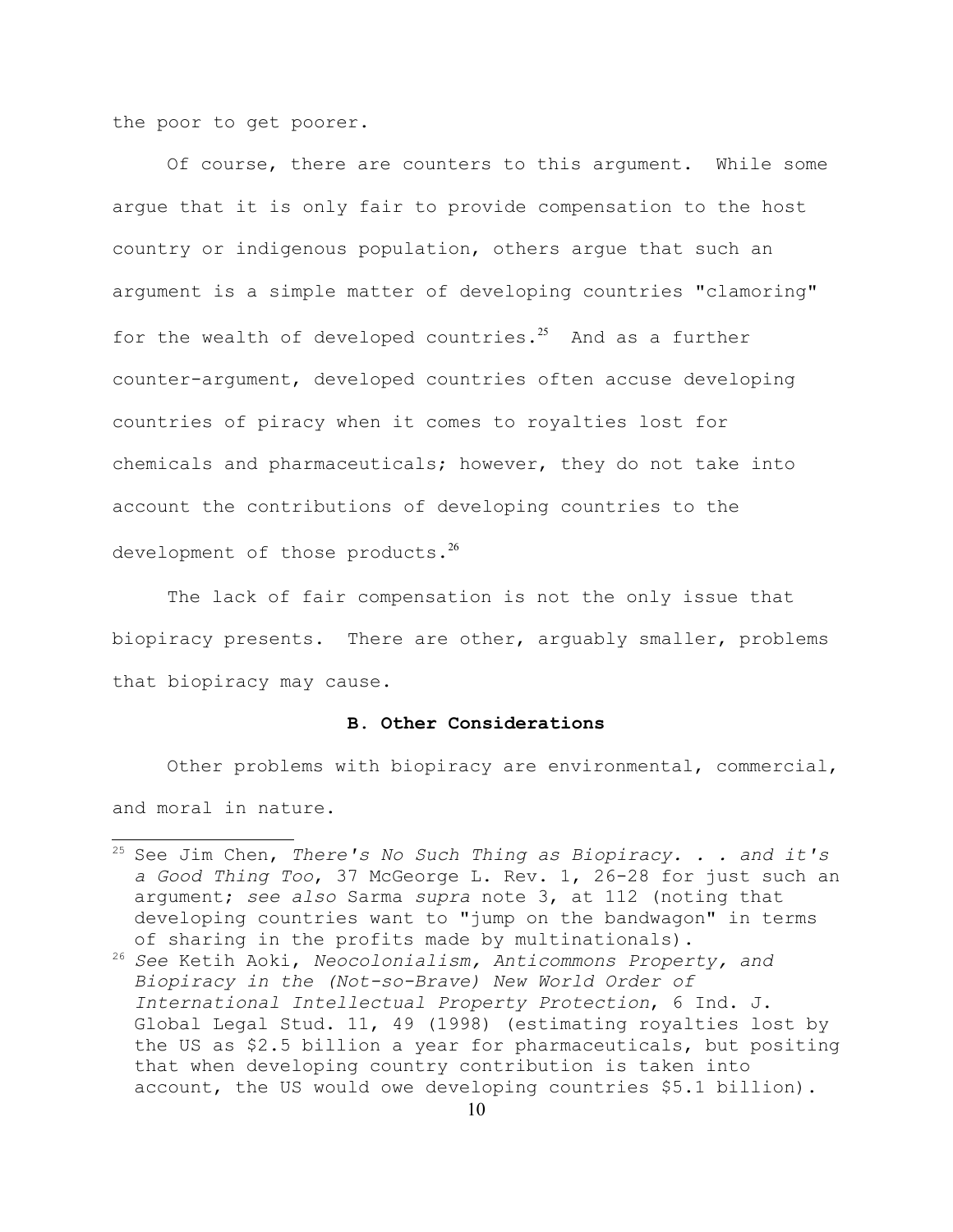One issue is the effect on the genetic resource itself. Genetic resources do tend to be, after all, finite resources. Whether or not bioprospecting would deplete a genetic resources is undecided; while some claim it will, others claim that multinationals partaking in bioprospecting have an interest in sustaining the genetic resource. Environmental effects or not, biopiracy can have a very real effect on the commercialization of a genetic resource.

The mass commercialization of a once free resource may turn that resource into an expensive commodity, effectively pricing it out of the range of those who once relied on it. To turn back to our example of the neem tree, since the patenting and commercialization of neem-based products, prices for neem seeds have skyrocketed from 300 rupees per ton to 3000 rupees per ton, thereby excluding it from the use of many traditional farmers. $^{27}$  $^{27}$  $^{27}$ 

One final problem with biopiracy lies in the value, or lack thereof, that it places in traditional knowledge. Some argue that biopiracy marginalizes, or outright ignores, traditional knowledge as a valuable resource by allowing it to be commercialized by outside interests.<sup>[28](#page-10-1)</sup>

While the degree to which biopiracy problems are valid concerns is debated, it is clear that such problems do exist.

<span id="page-10-0"></span><sup>27</sup> Aoki *supra* note 26, at 51-52; Ho *supra* note 17, at 465.

<span id="page-10-1"></span><sup>28</sup> Schmidt *supra* note 23, at 336.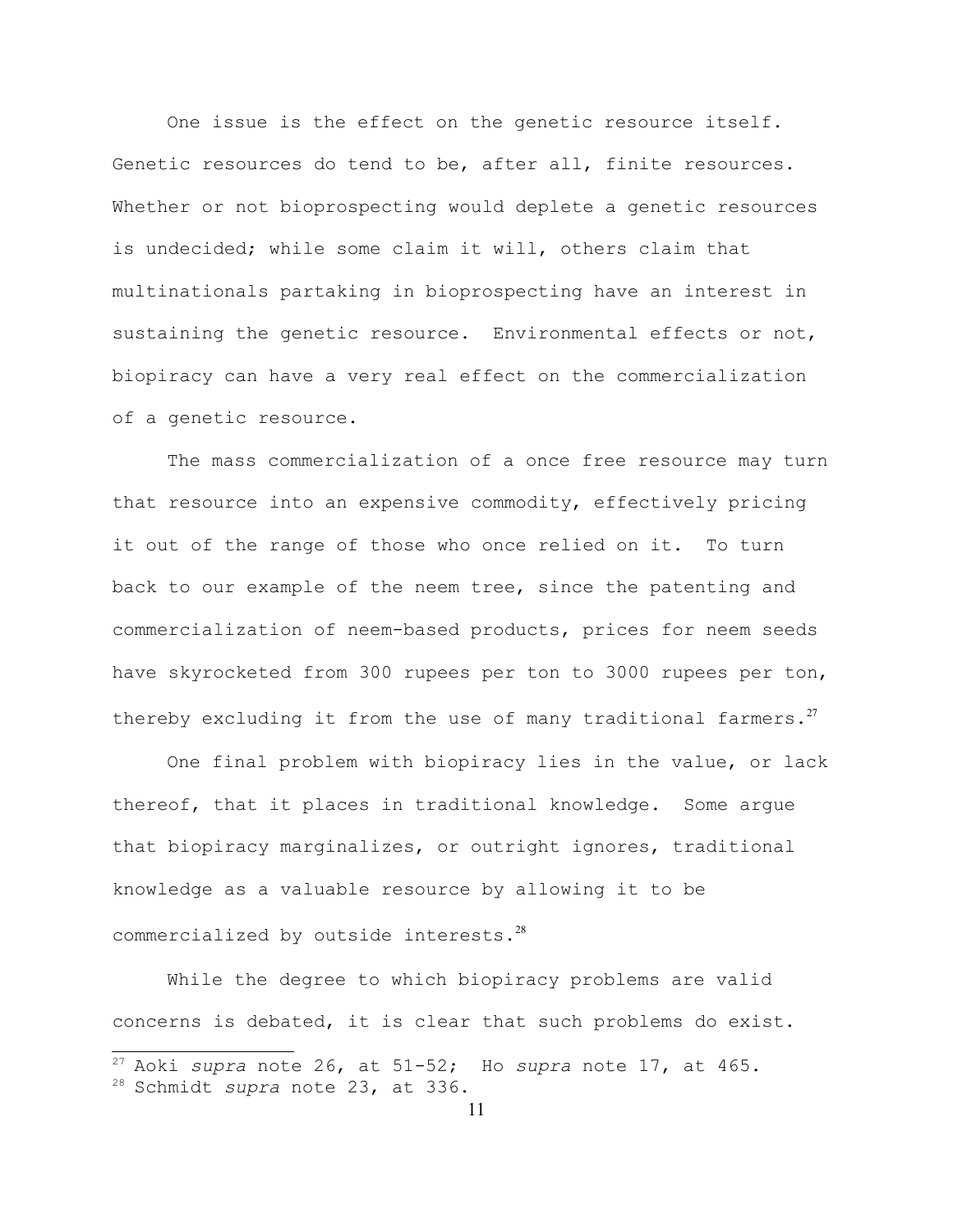Common notions of decency dictate that a country's resources should not be stolen, and yet such theft occurs without punishment where modern bioprospecting is concerned. It occurred in the case of the neem tree, where foreign companies were allowed to steal common knowledge about neem properties and price neem seeds out of the range of traditional public consumption. And it occurs because the current international framework for intellectual property allows it to.

#### **II. INTERNATIONAL REGULATION OF INTELLECTUAL PROPERTY LAW**

The link between biopiracy and intellectual property is as follows. When a multinational develops a product from a country's resources, it will obtain a patent on it. A patent grants the patent holder a temporary monopoly. For some certain length of time, generally a few decades, the holder may exclude other parties from making, using, selling, offering for sale, or importing the patented product within the jurisdiction that the patent was granted. Allowing multinationals to obtain patents on products developed using a country's resources and knowledge is thus providing commercial incentive to commit biopiracy. However, patent laws for each nation are varying and limited to the jurisdiction of that nation. For example, a patent in the United States for a pesticide derived from neem would not be enforceable in India, although it would preclude Indian parties

12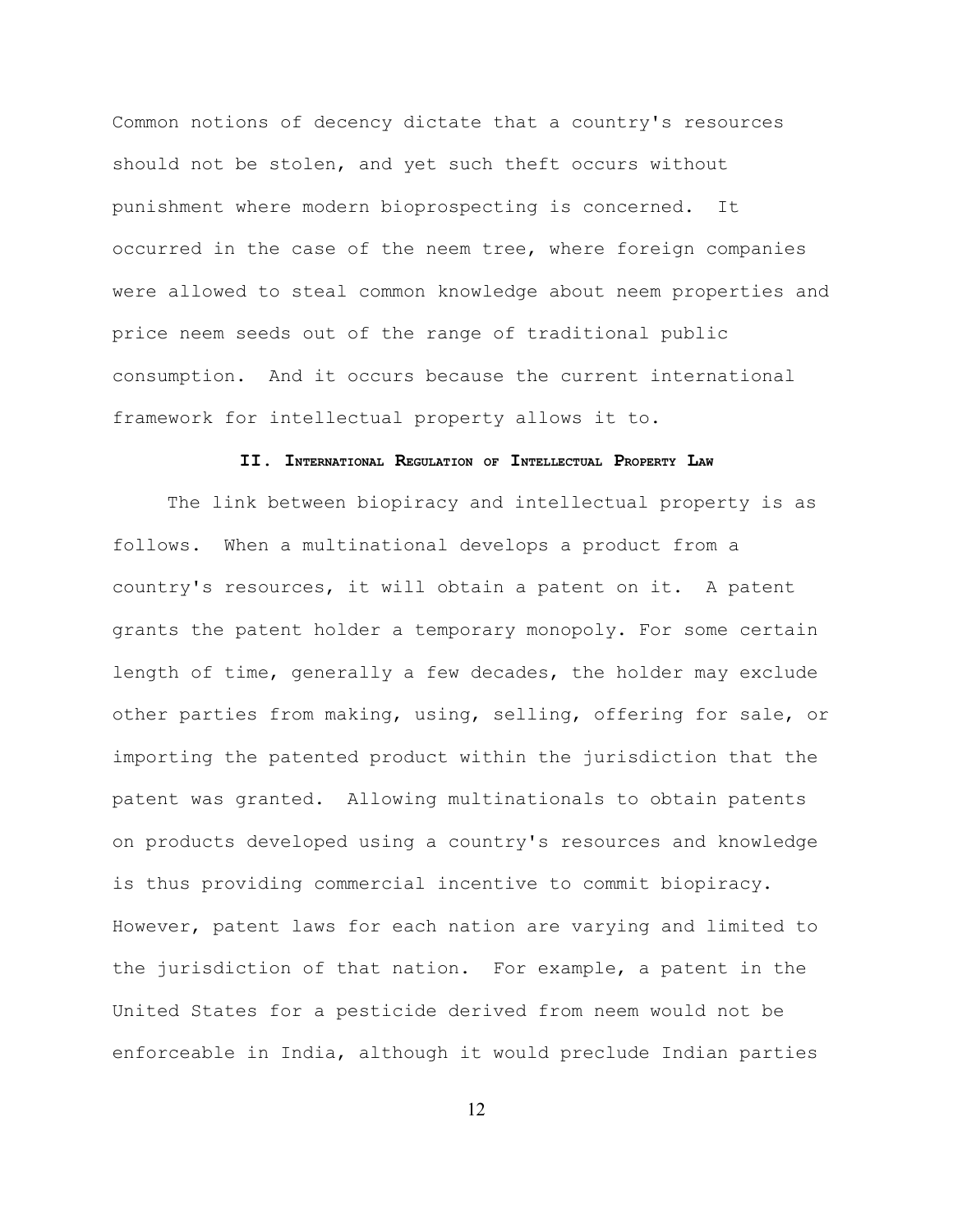from importing a substantially similar pesticide into the United States, thereby excluding it from a lucrative market.

While patent laws vary from nation to nation, in the last few decades various countries have moved towards creating a more unified global system for the recognition of intellectual property rights. While a completely unified system is still a long way off, if it is possible at all, several attempts have been made to provide some form of cohesion. This part of the paper will describe the history of such unification attempts, discuss the involvement of the World Trade Organization in such matters, and analyze how this facilitates biopiracy.

#### **A. International Treaties Regarding Intellectual Property**

Like much of international law in general, international intellectual property law is regulated largely by voluntary agreements between member countries. The first real discussion of global patent rights culminated in the Paris Convention for the Protection of Industrial Property, enacted in  $1883.^{29}$  $1883.^{29}$  $1883.^{29}$  While not a regulatory framework, it does establish some general propositions for its member states. $30$  First, each member state

<span id="page-12-0"></span><sup>29</sup> Amy E. Carroll, *Not Always the Best Medicine: Biotechnology and the Global Impact of U.S. Patent Law*, 44 Am. U. L. Rev. 2433, 2455 (1995).

<span id="page-12-1"></span> $30$  There are currently 173 nations that are party to the Paris Convention. WIPO Administered Treaties Page, http://www.wipo.int/treaties/en (follow "Paris Convention" hyperlink).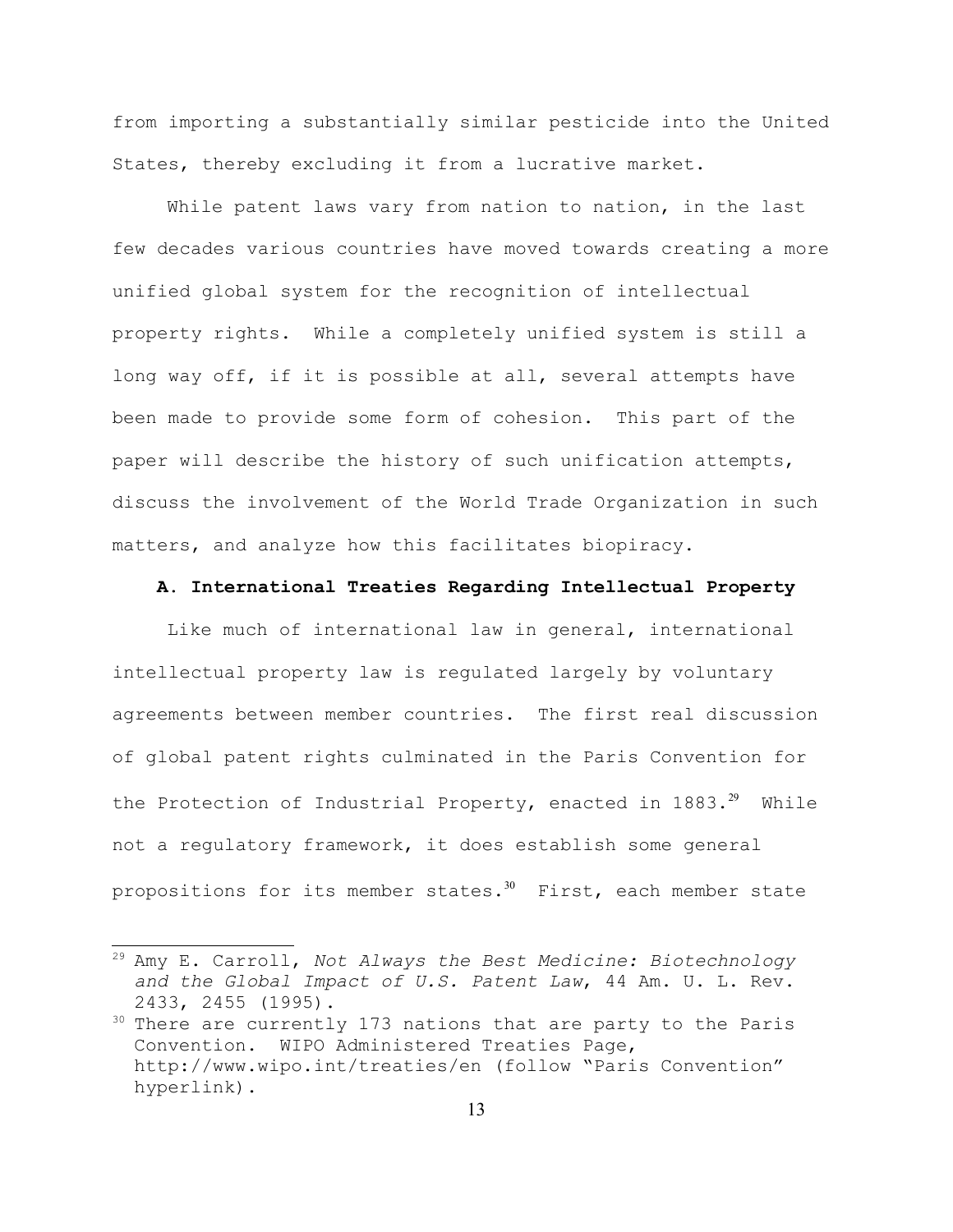must grant a foreign property holder the same rights as a national property holder. $31$  This way, a patent applicant will not be discriminated against on the basis of his nationality. $32$ Second, the agreement standardizes a right of priority for patent applicants. To put it simply, if an applicant files for a patent in several countries, a right of priority allows subsequent applications in other countries to be regarded as if they had been filed on the same day as the first application.<sup>[33](#page-13-2)</sup> And third, the agreement recognizes that different countries have different needs, and thus have the right to maintain their own IP systems. $34$  More specifically, the grant of a patent in one country does not oblige any other member country to grant a patent for the same invention.<sup>[35](#page-13-4)</sup> And conversely, a patent cannot be refused, invalidated or otherwise terminated in any member country on the ground that a patent for the same invention has been refused, invalidated or terminated in any other country. $36$ 

<span id="page-13-0"></span><sup>&</sup>lt;sup>31</sup> Paris Convention for the Protection of Industrial Property art. 2, Mar. 20, 1983 (hereinafter "Paris Convention").

<span id="page-13-1"></span><sup>&</sup>lt;sup>32</sup> WIPO Intellectual Property Handbook: Policy, Law and Use 242 (2006), http://www.wipo.int/about-ip/en/iprm/pdf/ch5.pdf#paris (positing that discrimination would have been a problem without this provision) (hereinafter "WIPO IP Handbook").

<span id="page-13-2"></span><sup>&</sup>lt;sup>33</sup> This is provided that the applicant act promptly: within 12 months of the first application for patents and utility models, and 6 months for industrial designs and marks. Paris Convention art. 4.

<span id="page-13-3"></span><sup>34</sup> Sarma *supra* note 3, at 119

<span id="page-13-4"></span><sup>&</sup>lt;sup>35</sup> Paris Convention art. 4bis.

<span id="page-13-5"></span><sup>&</sup>lt;sup>36</sup> Paris Convention art. 4bis.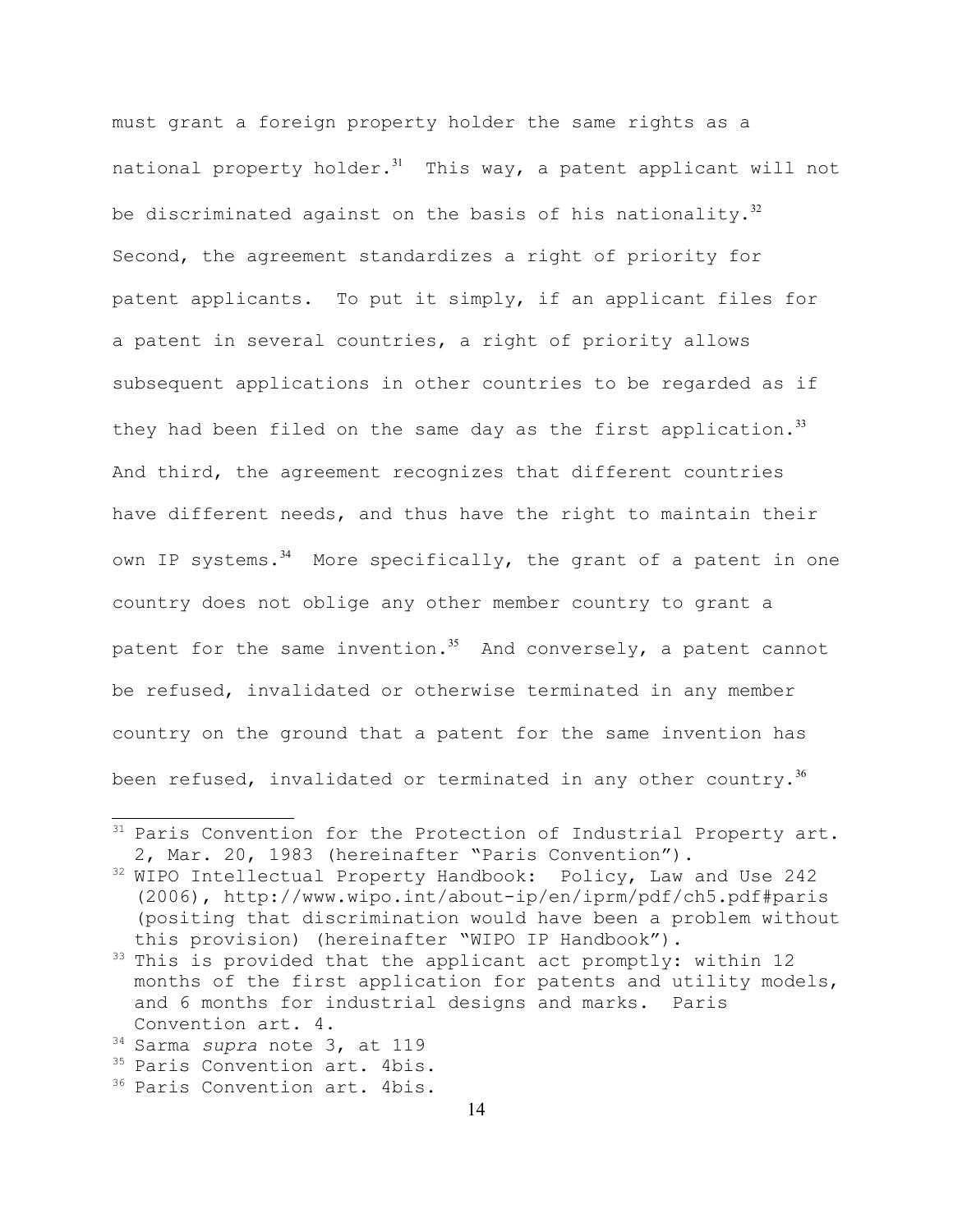The next important international agreement was the Patent Corporation Treaty (PCT) of 1970. The treaty allows its member states to file an "international patent," which would file the application in several countries simultaneously.<sup>[37](#page-14-0)</sup> However, the task of granting patents remains exclusively in the hands of the patent offices of the countries where protection is sought. $38$  The PTC functions in three general phases: a filing phase, an international phase, and a national phase. In the filing phase, an applicant files an application with either the national patent office of the Contracting State of which the applicant is a national or resident, or with the International Bureau of WIPO in Geneva. $39$  In the international phase, an International Searching Authority (ISA) then conducts a search of relevant patents and technical literature, culminating in a report which is then published along with the patent application.<sup>[40](#page-14-3)</sup> And in the national phase, that national patent offices that the applicant applies to will determine whether or not to grant the patent in

<span id="page-14-0"></span><sup>37</sup> Zewers *supra* note 4, at 168.

<span id="page-14-1"></span><sup>38</sup> WIPO IP Handbook supra note 32, at 277.

<span id="page-14-2"></span><sup>&</sup>lt;sup>39</sup> Protecting your Inventions Abroad: Frequently Asked Questions about the Patent Cooperation Treaty 5 (http://www.wipo.int/pct/en/treaty/about.htm) (hereinafter "Protecting Your Inventions Abroad").

<span id="page-14-3"></span><sup>40</sup> *Id.* at 9, 11. The national Offices of Australia, Austria, Canada, China, Finland, Japan, the Republic of Korea, the Russian Federation, Spain, Sweden and the United States of America, along with the European Patent Office, are designated ISAs. *Id.* at 8-9.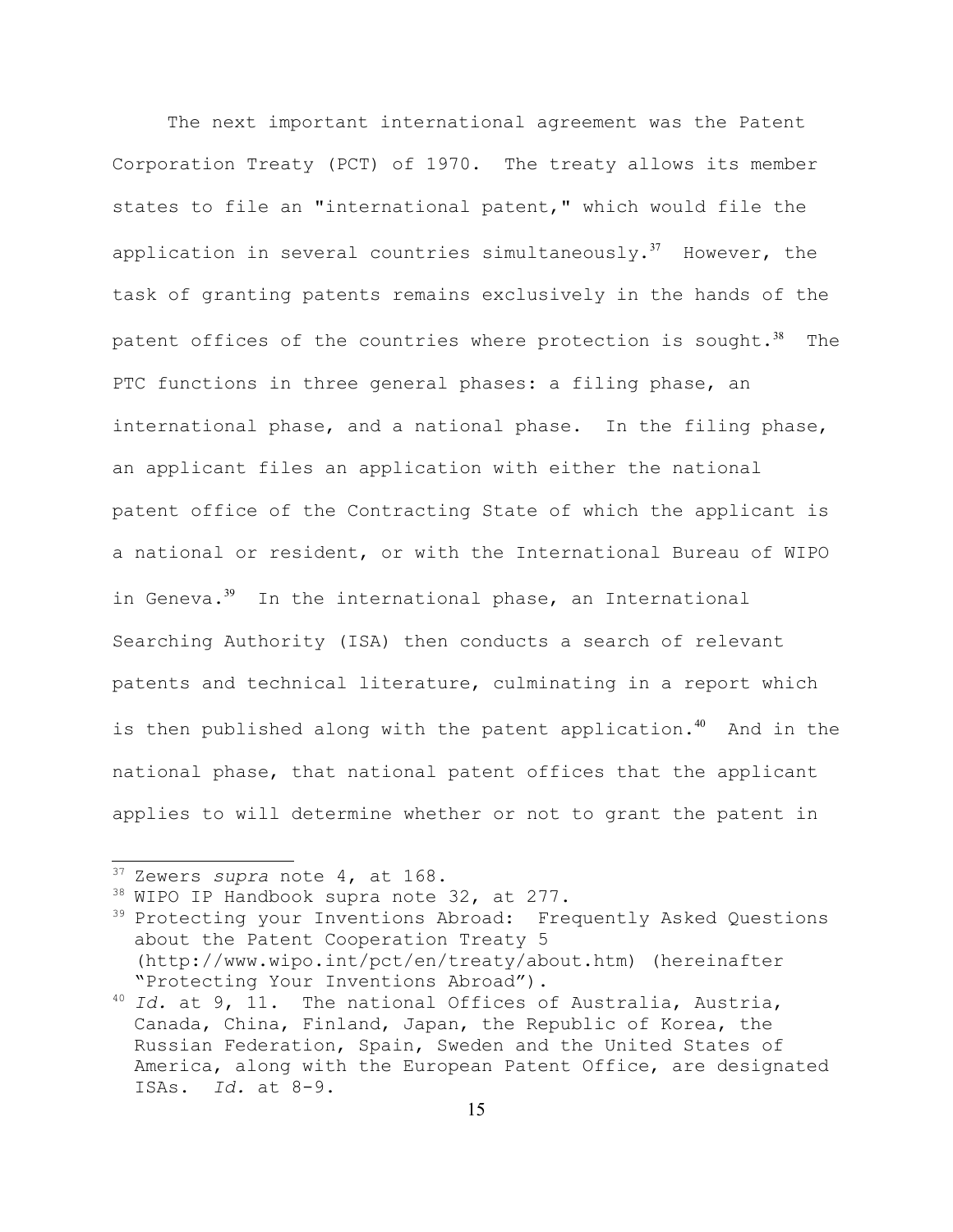their states.[41](#page-15-0)

While it is still ultimately left to the individual nation to determine if the patent should be granted or not, the process under the PCT facilitates things in several ways. First, applicants have more time than in a non-PCT process in which to seek protection in different countries. $42$  Second, the international search report reduces the workload of the national patent office.<sup>[43](#page-15-2)</sup> And third, publication of the report allows third parties to better formulate a well-founded opinion on the invention and provides notice to the world of the application.<sup>[44](#page-15-3)</sup>

In 2000, the Patent Law Treaty was enacted. It was further able to harmonize global IP law, establishing formal procedures such as the requirements to obtain a filing date for a patent application and the form and content of a patent application.<sup>[45](#page-15-4)</sup>

Several other small agreements exist that attempt to

<span id="page-15-3"></span><sup>44</sup> *Id*.

<span id="page-15-0"></span><sup>41</sup> Protecting your Inventions Abroad *supra* note 39, at 15.

<span id="page-15-1"></span><sup>42</sup> *Id*. Applicants have 18 months more than if they used the traditional method of filing a patent with one country, then subsequently filing them with others. *Id.*

<span id="page-15-2"></span><sup>43</sup> *Id*. at 16.

<span id="page-15-4"></span><sup>45</sup> WIPO IP Handbook *supra* note 32, at 301.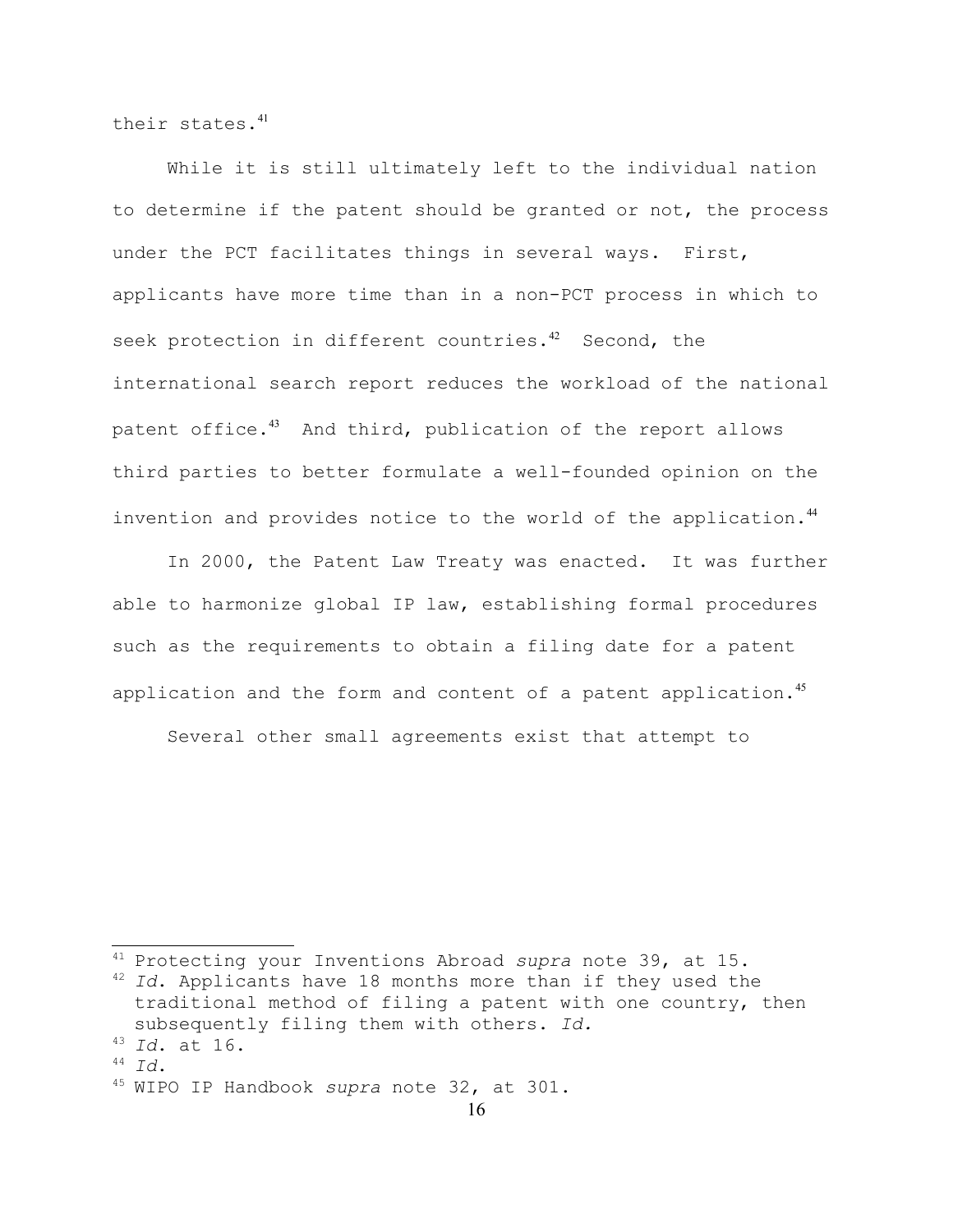harmonize worldwide intellectual property regulation.<sup>[46](#page-16-0)</sup> However, the most important agreement in existence right now, especially in regards to substantive provisions, is the Agreement on Trade-Related Aspects of Intellectual Property Rights ("TRIPS").

## **B. TRIPS and the WTO**

TRIPS is primarily a trade agreement, and as such is administered by the World Trade Organization. More and more, commodities being traded are not just tangible goods, but the intellectual property they entail. Studies estimate that in the United States, over fifty percent of exports within the last decade were dependent on intellectual property.<sup>[47](#page-16-1)</sup> And with the weak protection offered by previous treaties concerning intellectual property, it was inevitable that nations would enact a stronger agreement in order to protect their exports.

Negotiated at the end of the Uruguay Round of the General Agreement on Tariffs and Trade (GATT) in 1994, TRIPS first and foremost contains requirements that member states must meet in

<span id="page-16-0"></span><sup>46</sup> *See* Berne Convention for the Protection of Literary and Artistic Works 1886, WIPO Copyright Treaty 1996, Budapest Treaty on the International Recognition of the Deposit of Microorganisms for the Purposes of Patent Procedure Apr. 28, 1977, Madrid Agreement Concerning the International Registration of Marks Apr. 14, 1891, Strasbourg Agreement Concerning the International Patent Classification Aug. 27, 1675.

<span id="page-16-1"></span><sup>47</sup> Thomas G. Field, *What is Intellectual Property?, Focus on Intellectual Property* 2 (2006), http://usinfo.state.gov/products/pubs/intelprp/.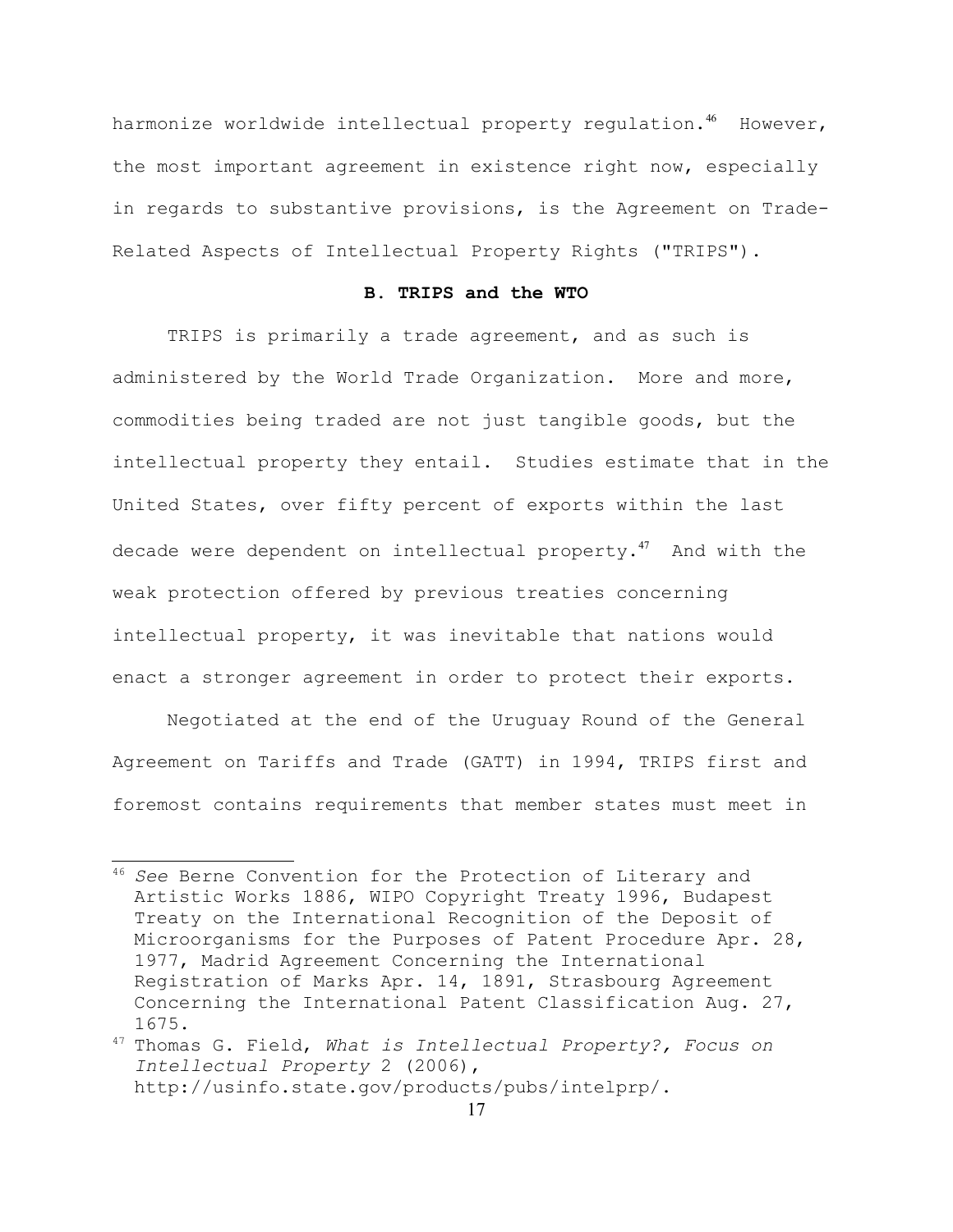terms of copyrights, trademarks, patents, and other facets of intellectual property law.<sup>[48](#page-17-0)</sup> And unlike the previous treaties discussed, TRIPS details civil, criminal, and border enforcement provisions its member states must implement, and subjects its member states to binding, enforceable dispute settlement in a formal adjudicatory process.[49](#page-17-1)

The regulations found in TRIPS are meant to provide a minimal framework of intellectual property protection, with member states providing stricter regulation if they wish to do so.<sup>[50](#page-17-2)</sup> However, there is much debate as to whether TRIPS is really an adequate "minimal" framework, or if it is too much for some of its member states to implement. To comply with TRIPS, developing countries must establish administrations and methods that can enforce intellectual property and prosecute infringers, something they may not be economically equipped to do. $^{51}$  $^{51}$  $^{51}$ 

<span id="page-17-0"></span><sup>48</sup> Agreement on Trade-Related Aspects of Intellectual Property Rights Dec. 8 1994 (hereinafter "TRIPS").

<span id="page-17-1"></span><sup>49</sup> Paul E. Salmon, *A Short Guide to International IPR Treaties, Focus on Intellectual Property* 16 (2006), http://usinfo.state.gov/products/pubs/intelprp/.

<span id="page-17-2"></span><sup>&</sup>lt;sup>50</sup> TRIPS Part I, Art 1; Jerome H. Reichman & Rochelle C. Dreyfuss, *Harmonization Without Consensus: Critical Reflections on Drafting a Substantive Patent Law Treaty*, 57 Duke L.J. 85, 88 (2007).

<span id="page-17-3"></span><sup>51</sup> *See* Venbrux *supra* note 5, at 5 (noting that countries "must establish industrial property registries, develop enforcement mechanisms, combat piracy, and prosecute criminals," a venture that, for example, would cost Bangladesh an estimated annual \$1.1 million); Sarma *supra* note 3, at 127 (stating that developing countries would be forced to expand patent protection for the benefit of multinationals).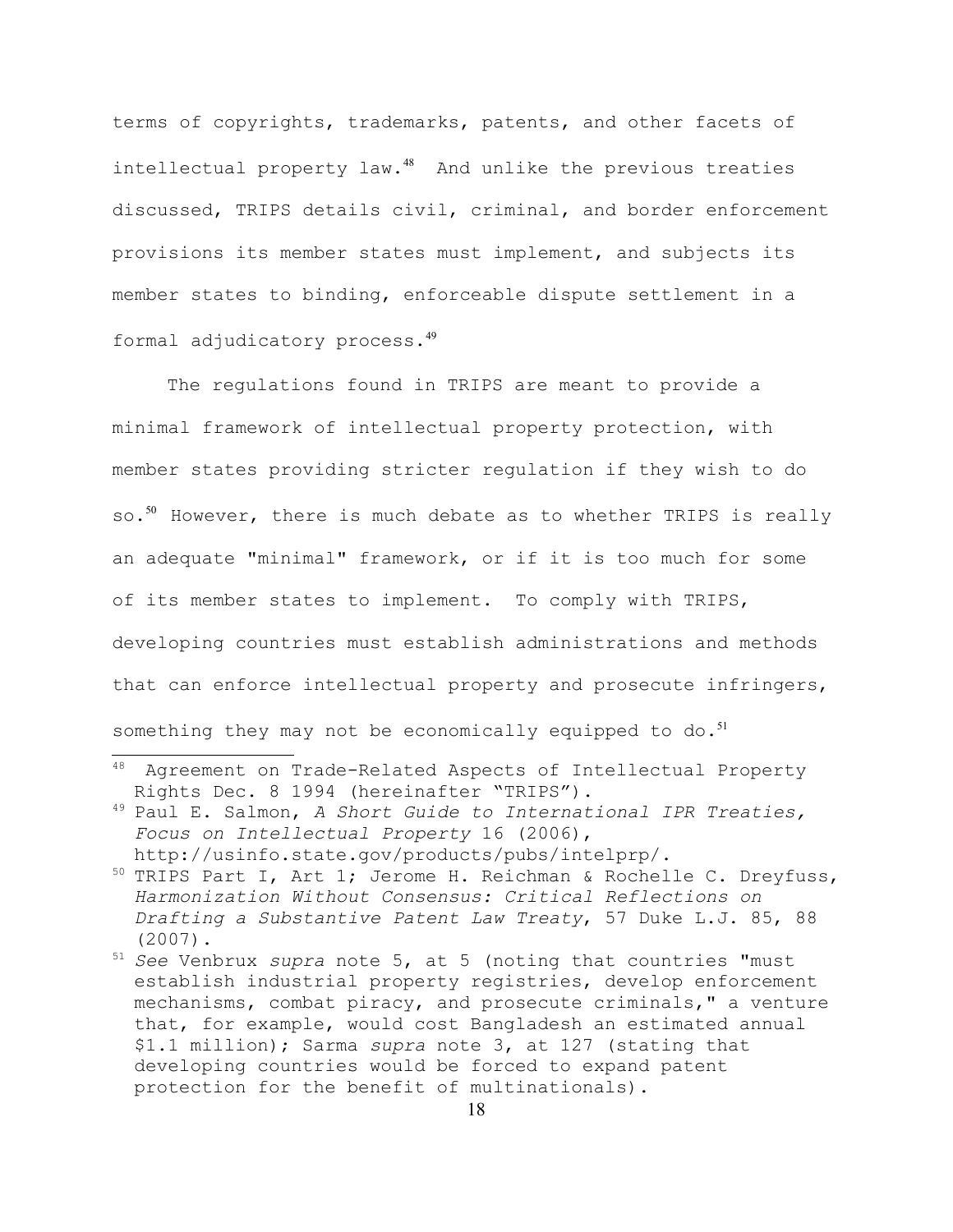Developing countries are still struggling to adjust to minimum TRIPS standards, $52$  as evidenced by the fact that developing countries have called for amendments to TRIPS several times. $^{53}$  $^{53}$  $^{53}$ 

While some claim that countries do not have to join TRIPS, developing countries are forced to join under enormous pressure in order to export goods to lucrative markets. $54$  If a country wants to be a part of the WTO, they must become a party to TRIPS.<sup>[55](#page-18-3)</sup> Pressure is not just found in coercing nations into joining the treaty, but is inherent in the creation of the treaty itself and in negotiations for amendments. Such pressure is found in most international treaties, insofar countries in economic power can use their gravitas to force provisions that are more favorable to them.<sup>[56](#page-18-4)</sup> Furthermore, pressure in the form of trade sanctions and economic benefits is not uncommon in the global community, even outside of the TRIPS context. In 1991, a

<span id="page-18-0"></span><sup>52</sup> Reichman & Dreyfuss supra note 50, at 85.

<span id="page-18-1"></span><sup>&</sup>lt;sup>53</sup> The first to do so was Columbia in 1999, suggesting that patents should have to comply with the CBD to be valid. Ho *supra* note 16, at 453-54.

<span id="page-18-2"></span><sup>54</sup> Sarma *supra* note 3, at 109, Aoki *supra* note 26, at 20, Schmidt *supra* note 23, at 350; see also Ho *supra* note 17, at 511 (noting also the tendency of developing countries to corporate with another country that can control its credit).

<span id="page-18-3"></span><sup>55</sup> Salmon *supra* note 49, at 16.

<span id="page-18-4"></span><sup>56</sup> *See* Sarma *supra* note 3, at 125-26 (stating that the views of developing countries are often ignored during negotiations); Aoki *supra* note 256, at 20 (positing that the notion of a true consensus is a myth); Ho *supra* note 17, ay 512 (claiming that the lack of negotiation power on the part of developing countries is widely acknowledged).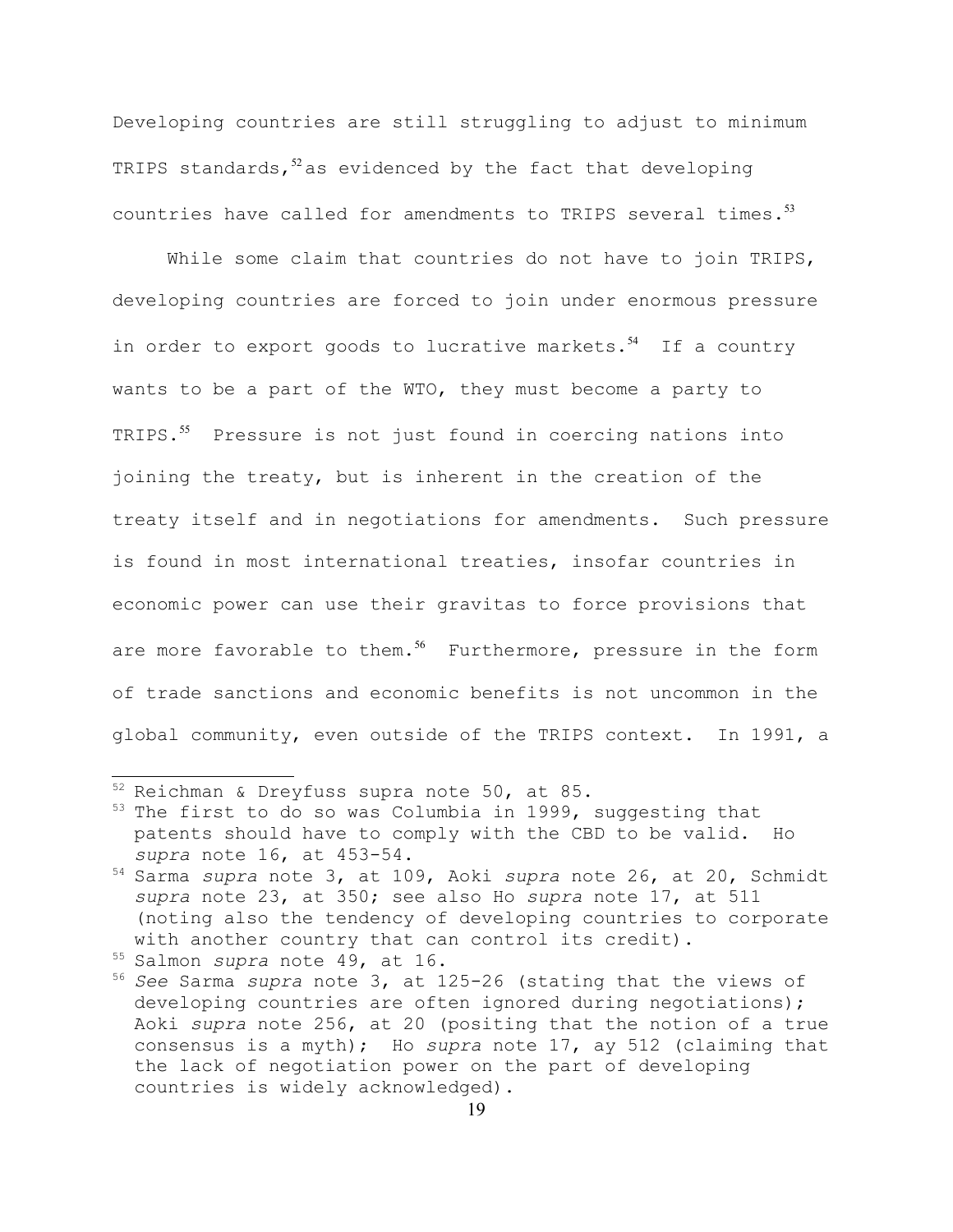United States Trade Representative threatened India, China, and Thailand with trade sanctions for failure to respect U.S. intellectual property.[57](#page-19-0)

Although there is an imbalance of power among the states that are party to TRIPS, TRIPS remains the most comprehensive international instrument on intellectual property law, and is the principal means of international IP regulation among its member states. The major reason this is true is because, as stated to above, TRIPS is enforceable under WTO Dispute Settlement Proceedings. However, even the settlement proceedings reflect power imbalances. The cynical even claim that the majority of disputes never even reach the WTO, and are instead squashed by the threat of unilateral trade sanctions on the part of more powerful parties.<sup>[58](#page-19-1)</sup>

While a full discussion of TRIPS is outside the scope of this paper, we will turn to two issues: what TRIPS requires in a patentable invention, and its effect on biotechnology.

### **i. Patentable subject-matter: the three pre-requisites**

It has already been established through our discussion o international treaties that every nation has the power to decide

<span id="page-19-0"></span><sup>57</sup> Stefan Kirchanksi, *Protection of U.S. Patent Rights in Patents Developing Countries: U.S. Efforts to Enforce Pharmaceutical in* 

<span id="page-19-1"></span>*Thailand*, 16 Loy. L.A. Int'l & Comp. L.J. 569, 569 (1994). <sup>58</sup> *See* Ho *supra* note 17, at 484 (accusing the United States of doing this very thing).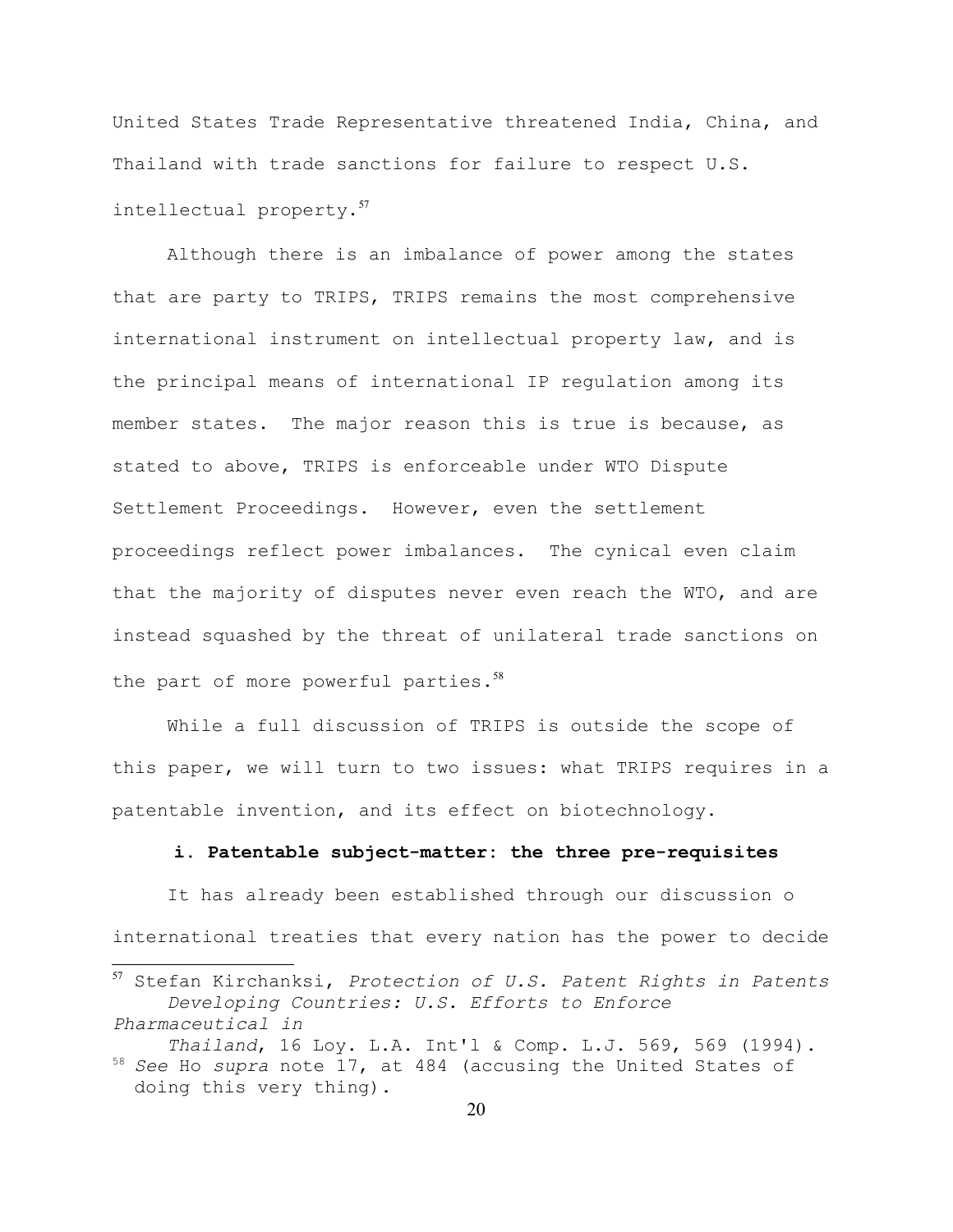whether to grant or deny a patent, and thus each nation has its own laws regulating the granting of patents. TRIPS provides some requirements, many of which corroborate with the requirements already in place in most developed countries. The requirements are minimal and able to be interpreted in several ways.

According to TRIPS, patents can be granted "for any inventions, whether products or processes, in all fields of technology, provided that they are new, involve an inventive step and are capable of industrial application."<sup>[59](#page-20-0)</sup> In order words, inventions must be novel, non-obvious, and useful, characteristics already required in many jurisdictions.

These requirements put limits on what can be patented. In regards to genetic resources, objects that occur in nature are generally not considered novel or non-obvious. And in regards to products developed from genetic resources, if such products were developed from indigenous knowledge, they arguably should not be patentable because such knowledge is not new. These two propositions, however, do not always held true, something that is shown by a comparison of the patent law systems of two member states, namely the laws enacted by the United States Patent and Trademark Office (USPTO) and the European Patent Office (EPO).

*a. Patentable subject-matter under U.S. Law*

<span id="page-20-0"></span><sup>59</sup> TRIPS Part II Sec. 5 Art. 27 P. 1.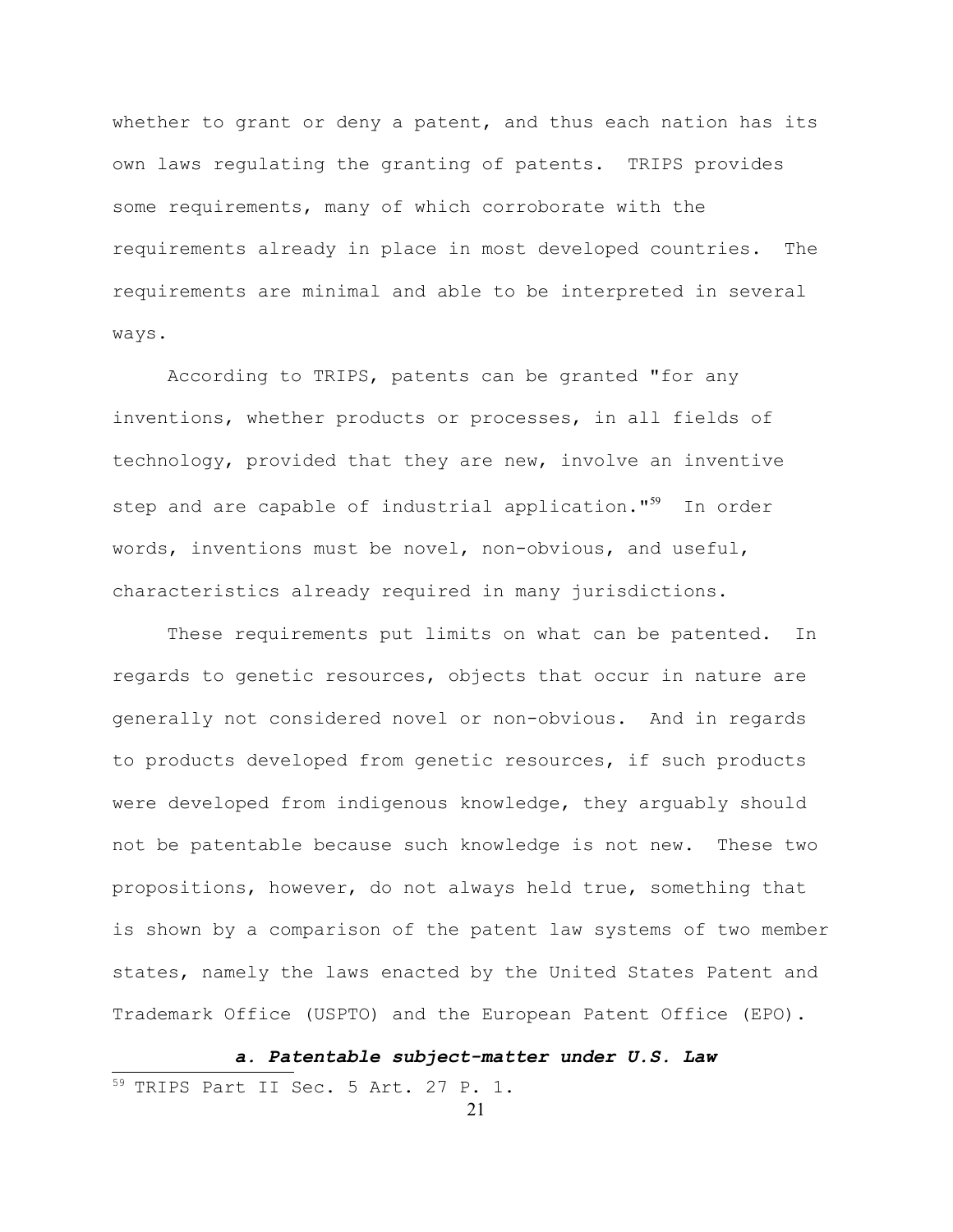The three TRIPS requirements are already found in United States patent law, which requires novelty, non-obviousness, and utility for an invention to be patentable. However, United States patent law goes much further than TRIPS in defining what those three requirements truly mean.

The requirement of novelty is described by statute using very technical means. A patent is not novel if:

> (a) the invention was known or used by others in this country, or patented or described in a printed publication in this or a foreign country, before the invention thereof by the applicant for patent, or

(b) the invention was patented or described in a printed publication in this or a foreign country or in public use or on sale in this country, more than one year prior to the date of the application for patent in the United States, or

. . .

(f) he did not himself invent the subject matter sought to be patented $60$ 

<span id="page-21-0"></span>So, if the subject matter is known to others, it cannot be patented. As an example, the use of aloe vera plant in sunburn treatments would most likely fail the novelty requirement, as aloe is known to the public as having cooling effects. However, the statute does not take most foreign activity into account. For instance, while the use of neem oil was widely known and in practice in India for ages, such use would not be taken into <sup>60</sup> 35 U.S.C. § 102.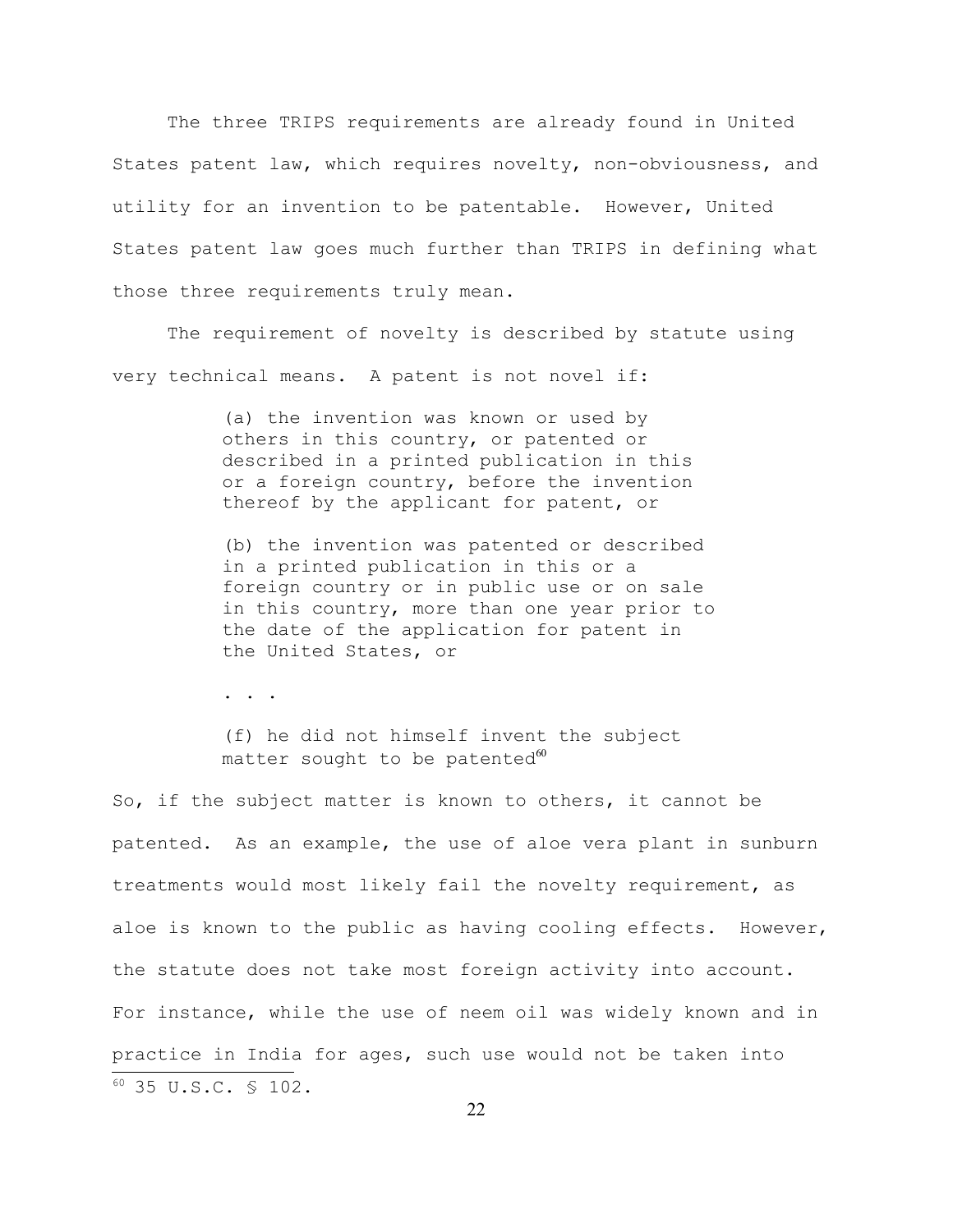consideration under United States patent law.<sup>[61](#page-22-0)</sup> Foreign activity must be published in order to be a factor in a US novelty analysis. This is problematic due to the fact that common knowledge is usually not published, and the knowledge of indigenous populations is rarely documented. $62$ 

Generally, objects found in nature are not considered novel, and are unable to be patented. $^{63}$  $^{63}$  $^{63}$  However, in the landmark case *Diamond v. Chakrabarty*, the Supreme Court ruled that "anything under the sun made by man" is patentable, and allowed for a patent on a new bacterium genetically engineered to degrade crude oil. $64$  So a scientist can patent neither a new species that he has discovered in some isolated jungle, nor a strand of DNA that is found in another human being. A scientist can, however, patent a new species if it is one that he has genetically engineered,<sup>[65](#page-22-4)</sup> or a strand of DNA that he has isolated.<sup>[66](#page-22-5)</sup>

- <span id="page-22-4"></span><sup>65</sup> *Diamond v. Chakrabarty*, 447 U.S. 303 (1980) (rejecting the proposition that an organism is unpatentable just because it is a product of nature); U.S. Patent No. 4,736,866 (describing a mouse engineered for the study of cancer).
- <span id="page-22-5"></span><sup>66</sup> Utility Examination Guidelines, 66 Fed. Reg. 1092, 1093 (Jan. 5, 2001); *also In re Bergstrom*, 427 F.2d 1394, 1401 (C.C.P.A. 1970) (holding that isolated hormones were not naturally occurring and were this patentable), Restaino supra note 19, at 6 (explaining the USPTO's decision to allow patents on isolated

<span id="page-22-0"></span><sup>61</sup> Shayana Kadidal, *Subject-Matter Imperialism? Biodiversity, Foreign Prior Art and the Neem Patent Controversy*, 37 IDEA 371, 371 (1997)

<span id="page-22-2"></span><span id="page-22-1"></span><sup>62</sup> Sarma *supra* note 3, at 130, Moyer-Henry *supra* note 2, at 5. <sup>63</sup> Restaino *supra* note 19, at 4, Chen *supra* note 25, at 15.

<span id="page-22-3"></span> $64$  447 U.S. 303, 309 (1980). See also Zewers supra note 4, at 160-61 for more examples of court decisions on patents on DNA.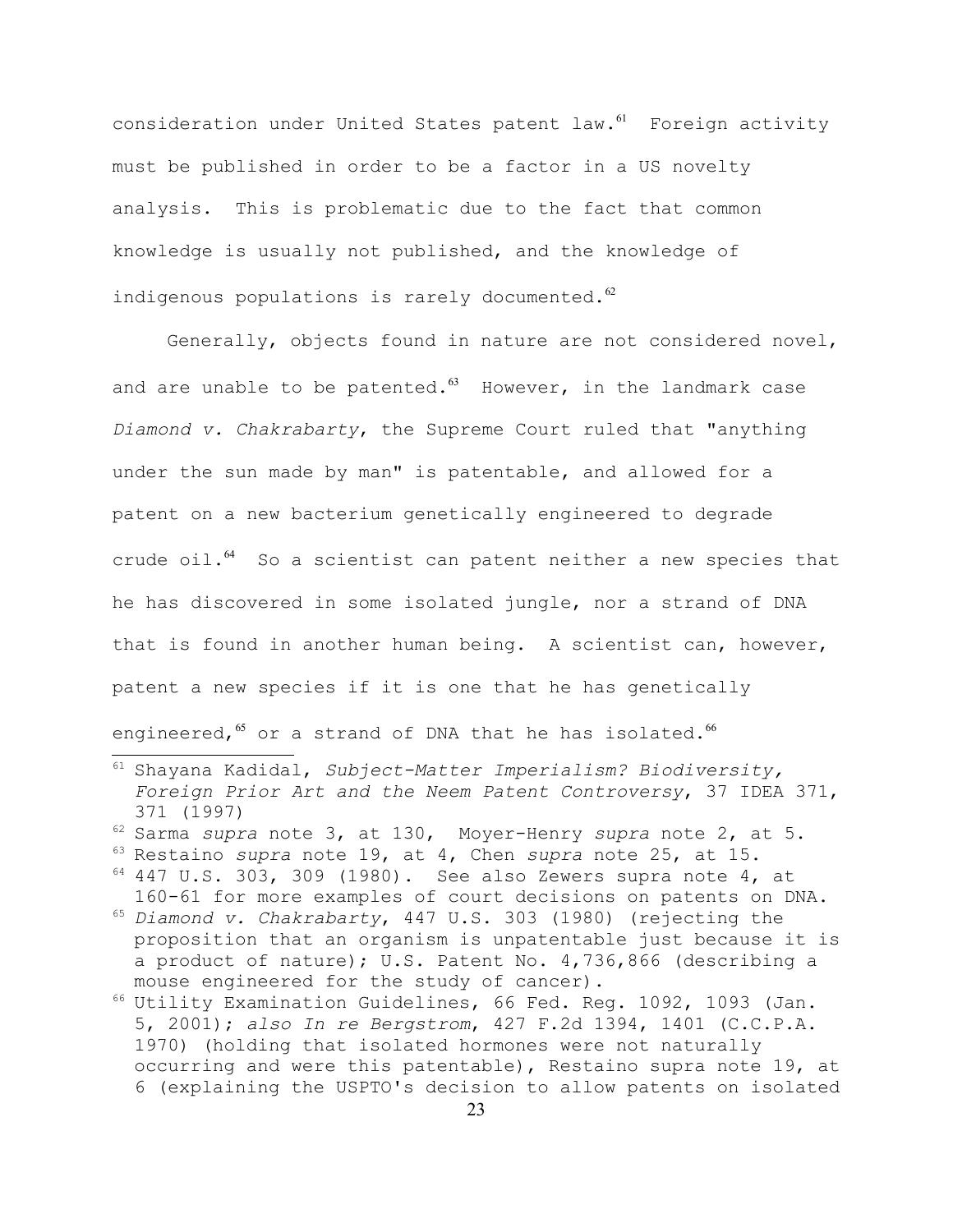In addition to being novel, inventions must also be nonobvious. To determine if an invention is non-obviousness, the patent office looks at all inventions, technology and information that are known to the public ("prior art"), and determines whether the invention "would have been obvious at the time the invention was made to a person having ordinary skill in the art to which said subject matter pertains.  $167$  $167$ 

Finally, an invention must be useful. $^{68}$  $^{68}$  $^{68}$  To be useful, a patent must be "specific, substantial, and credible."<sup>[69](#page-23-2)</sup> For example, a strand of DNA whose only use is as a general genetic research tool has no utility other than one common to all DNA strands, and thus cannot be patented.<sup>[70](#page-23-3)</sup>

### *b. Patentable subject-matter under European Law*

In Europe, patents may be obtained either through the national offices of each country, or through the EPO. For simplicity's sake, this paper will focus only on the laws of the EPO.

The EPO was created in 1977, and is based upon the European Patent Convention (EPC), signed in 1973 and most recently

<span id="page-23-0"></span> $67$  35 U.S.C.  $$103(a)$ .

DNA molecules, because even though the isolated molecule has the same sequence as a naturally occurring gene, the molecule cannot exist in an isolated state in nature).

<span id="page-23-1"></span><sup>68</sup> 35 U.S.C. §101.

<span id="page-23-2"></span><sup>69</sup> Michele Westhoff, *Gene Patents: Ethical Dilemmas and Possible Solutions*, 20 No. 4 Health Law. 1, 5 (2008).

<span id="page-23-3"></span><sup>70</sup>*In re Fisher*, 421 F.3d 1365, 1379 (Fed. Cir. 2005).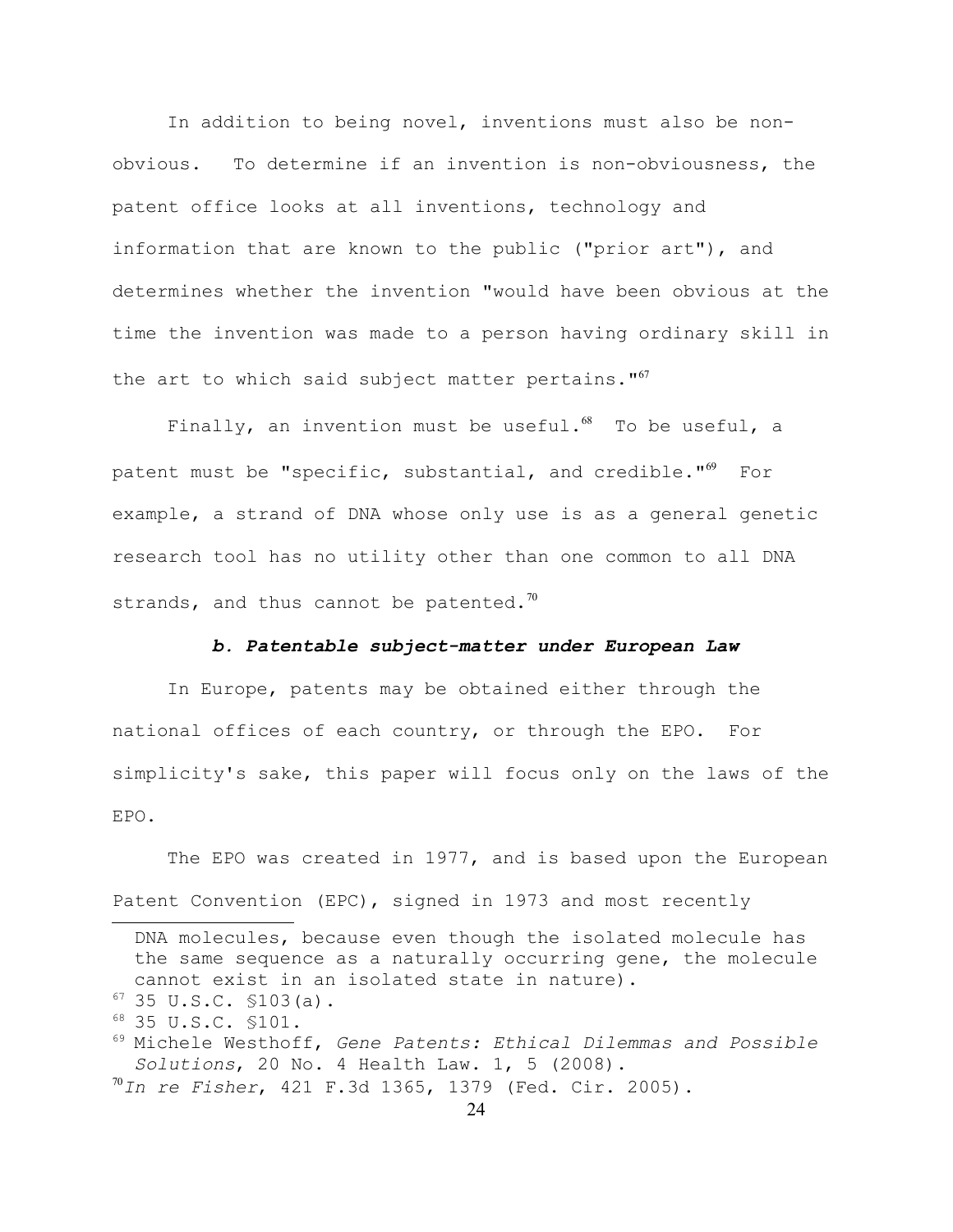modified in 2000. $71$  The EPC lays out the rules and procedure for applying for a European patent. Similar to U.S. patent law, the EPC designates the three subject-matter requirements under TRIPS, although with small differences. The EPC requires novelty,<sup>[72](#page-24-1)</sup> an inventive step,<sup>[73](#page-24-2)</sup> and industrial application.<sup>[74](#page-24-3)</sup> The inventive step is akin to the U.S.'s non-obviousness requirement, while industrial application parallels utility.

The key way in which the EPO's analysis differs from that of the USPTO is in its approach to novelty. Unlike the United States, Europe takes foreign prior art into consideration when determining the novelty of an invention.<sup>[75](#page-24-4)</sup> So in our earlier example of the neem tree, common knowledge in India would be relevant in determining novelty in Europe.<sup>[76](#page-24-5)</sup> For this reason, patents for neem-derived products have been unsuccessful in obtaining patents under the EPO, although they have obtained them in the United States.

## **ii. Further considerations and exceptions**

Of course, even if an invention is novel, non-obvious, and

<span id="page-24-0"></span> $71$  European Patent Convention (hereinafter "EPC"), 13th Edition, 2000 http://www.epo.org/patents/law/legal-texts/epc.html.

<span id="page-24-1"></span> $72$  EPC art. 54.

<span id="page-24-2"></span> $73$  EPC art. 56.

<span id="page-24-3"></span> $74$  EPC art. 57.

<span id="page-24-4"></span> $75$  Guidelines for Examination in the European Patent Office 240, 2007 http://www.epo.org/about-

<span id="page-24-5"></span>us/publications/procedure/guidelines-epc2000.html.

 $76$  Moyer-Henry supra note 2, at 5-6 (discussing the patenting of the neem plant).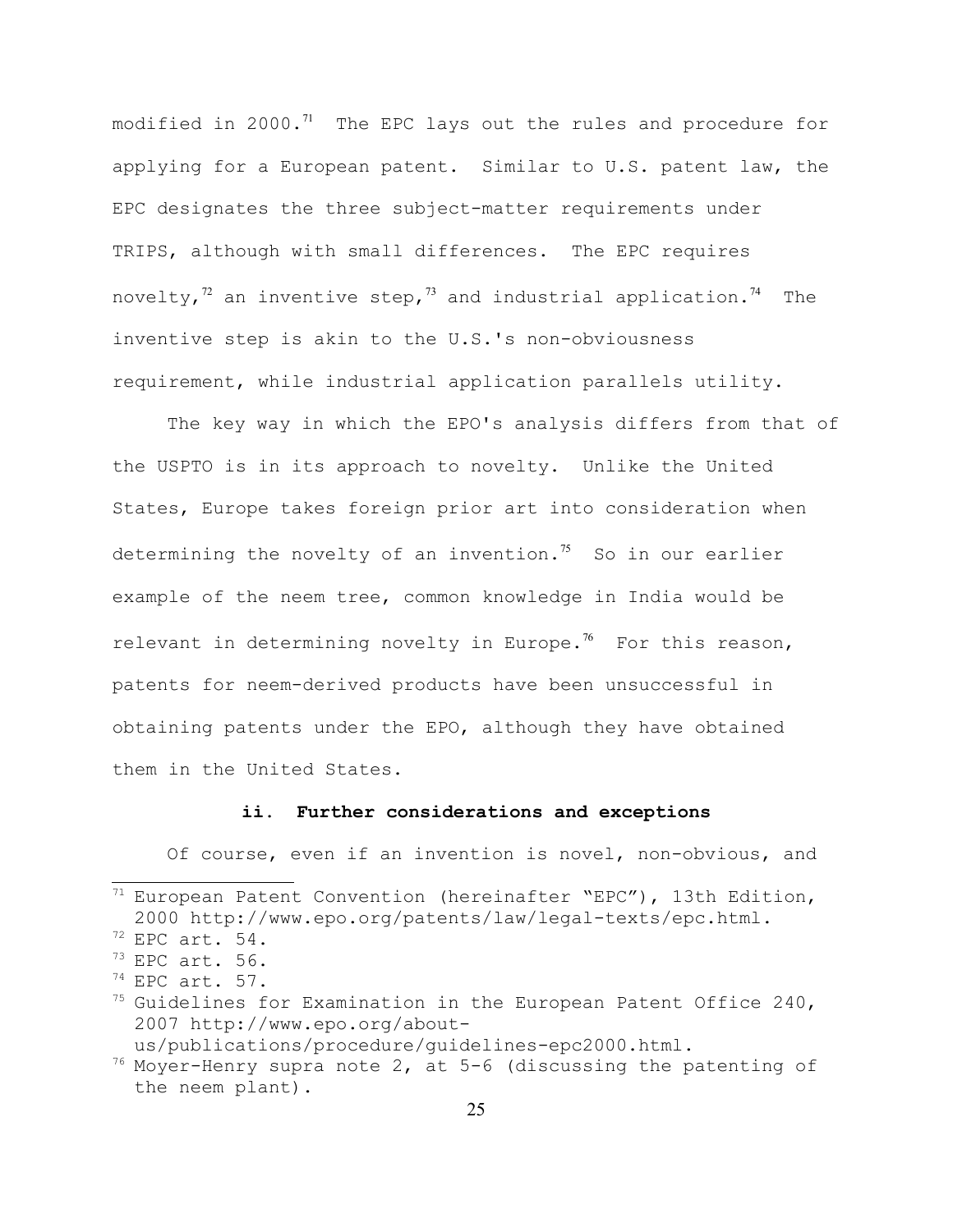useful, TRIPS deems that member states may decline to patent: "(a) diagnostic, therapeutic and surgical methods for the treatment of humans or animals; and (b) plants and animals other than micro-organisms, and essentially biological processes for the production of plants or animals other than non-biological and microbiological processes."<sup>[77](#page-25-0)</sup> In addition, member states may decline to patent inventions in order to "protect *ordre public* or morality, including to protect human, animal or plant life or health or to avoid serious prejudice to the environment, provided that such exclusion is not made merely because the exploitation is prohibited by their law." $78$  The EPO also includes an similarly-worded exception for inventions against public morale, although the United States does not.<sup>[79](#page-25-2)</sup> The EPO also allows concerned citizens to challenge an invention as being against ordre public through judiciary action. $80$ 

Of course, these provisions are not compulsory, and in the case of the EPO, how heavily they weigh is left to the discretion of the patent examiner. So, even if a patent on genetic sources could be considered against ordre public, the government of a nation can still grant it.

<span id="page-25-0"></span><sup>77</sup> TRIPS Part II Sec. 5 Art. 27 P. 3.

<span id="page-25-1"></span><sup>&</sup>lt;sup>78</sup> TRIPS Part II Sec. 5 Art. 27 P. 2.

<span id="page-25-2"></span> $79$  EPC art. 53.

<span id="page-25-3"></span><sup>80</sup> Lydia Nenow, *To Patent or Not to Patent: The European Union's New Biotech Directive*, 23 Hous. J. Int'l L. 569, 585-86 (2001).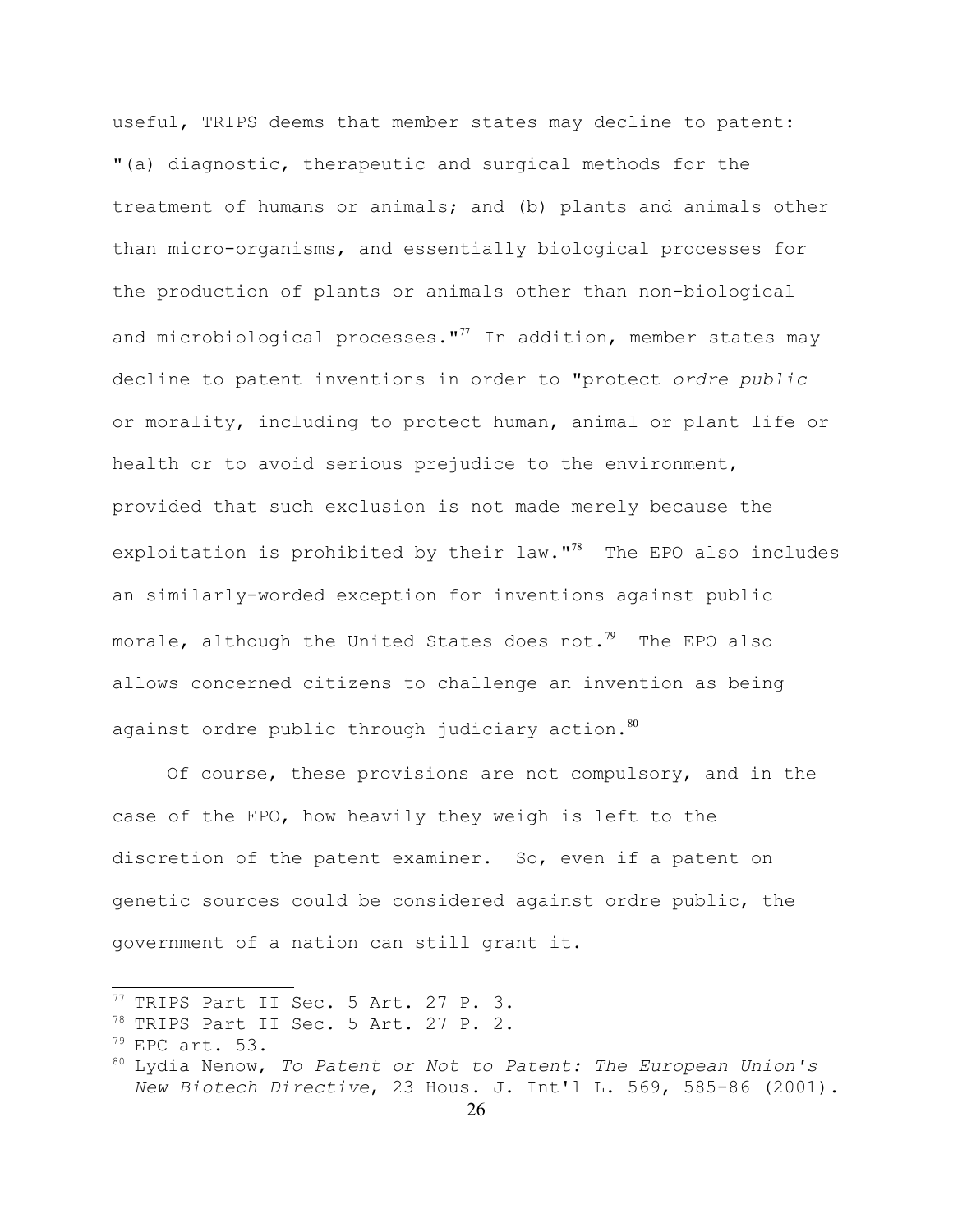TRIPS also includes situations where, even if a patent is granted, third parties may be excepted from having to pay royalties or licenses for the use of the invention. Article 30 states:

> Members may provide limited exceptions to the exclusive rights conferred by a patent, provided that such exceptions do not unreasonably conflict with the normal exploitation of the patent and do not unreasonably prejudice the legitimate interests of the patent owner. $81$

While ambiguous, the article may be read to apply to several scenarios, such as for research, experimentation for testing, and education.<sup>[82](#page-26-1)</sup> Furthermore, TRIPS Article 8 allows exemptions to protect health, and has been used to facilitate access to medicines in developing countries.<sup>[83](#page-26-2)</sup>

### **iii. The effect of TRIPS on bioprospecting**

As seen in the discussion above, while TRIPS provides some guidelines as to the what may be patented, it leaves much of the analysis up to its member states. And while TRIPS allows member states to exclude certain subject-matter, its weak stance towards such exclusions means that states aren't likely to subscribe to them if it is in their best interests not to do so.

<span id="page-26-0"></span><sup>81</sup> TRIPS Part II Sec. 5 Art. 30.

<span id="page-26-2"></span><span id="page-26-1"></span><sup>82</sup> Donna M. Gitter, *International Conflicts Over Patenting Human DNA Sequences in the United States and the European Union: An Argument for Compulsory Licensing and a Fair-use Exemption*, 76 N.Y.U. L. Rev. 1623, 1690(2001). <sup>83</sup> *Id*.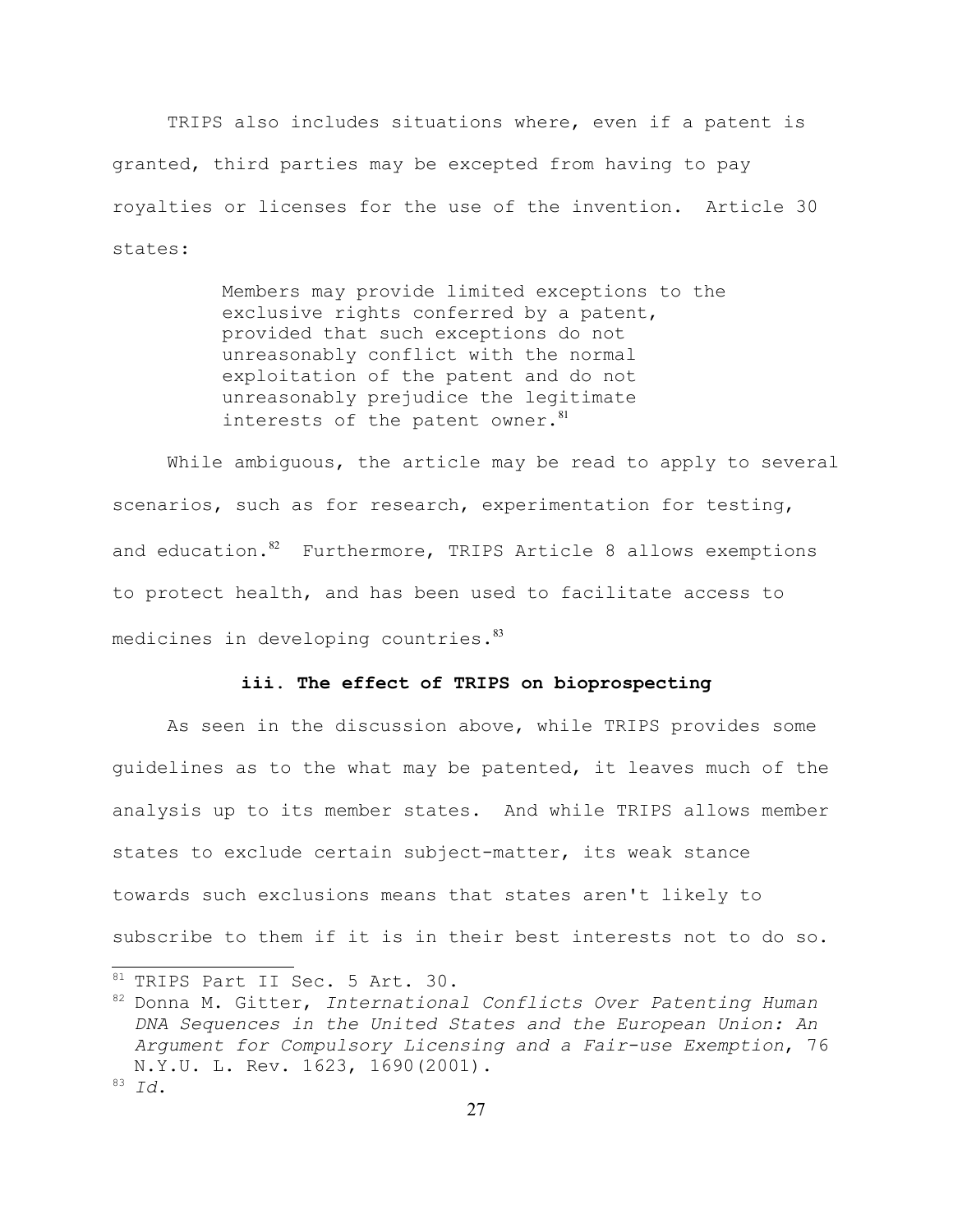Developed countries, as homes to the bioprospectors and inventors in question, tend to favor stronger intellectual property rights, and use several arguments to support their position.

The most common argument in support of strong IP rights is that, at least theoretically, stronger intellectual property protection creates incentives for additional invention.<sup>[84](#page-27-0)</sup> More specifically, a limited monopoly over an invention provides an economic incentive to the inventor. However, there has always been a debate among academics as to whether it actually does so.<sup>[85](#page-27-1)</sup> Furthermore, whether or not patents actually increase innovation is very much dependent on what kind of industry or technology the patent is in. In terms of bioengineering, biologists were attempting to identify genes, such as in the Human Genome project, long before they knew genes would be patentable.<sup>[86](#page-27-2)</sup> And

<span id="page-27-0"></span><sup>84</sup> Venbrux supra note 5, at 5; *see* Westhoff *supra* note 69, at 6 (explaining that granting a monopoly gives the inventor the opportunity to recover research and development costs and make a profit), Kirchanksi *supra* note 57, at 571-72 (explaining the unproven belief that stronger patent protection gives the best incentive to invent).

<span id="page-27-1"></span><sup>85</sup> *See* A. Samuel Oddi, *The International Patent System and Third World Development: Reality or Myth?*, 1987 Duke L.J. 831, 837 (stating the difficulty groups have had in determining if the patents system really does offer proper incentive); *see generally* Mark D. Janis, Patent Abolitionism, 17 Berkeley Tech. L.J. 899 (2002) (discussing arguments both for and against the abolition of the patent system).

<span id="page-27-2"></span><sup>86</sup> Andrews & Paradise *supra* note 8, at 406; Westhoff supra note 69, at 7 (claiming that genetic research was taking place before genetic materials were patentable).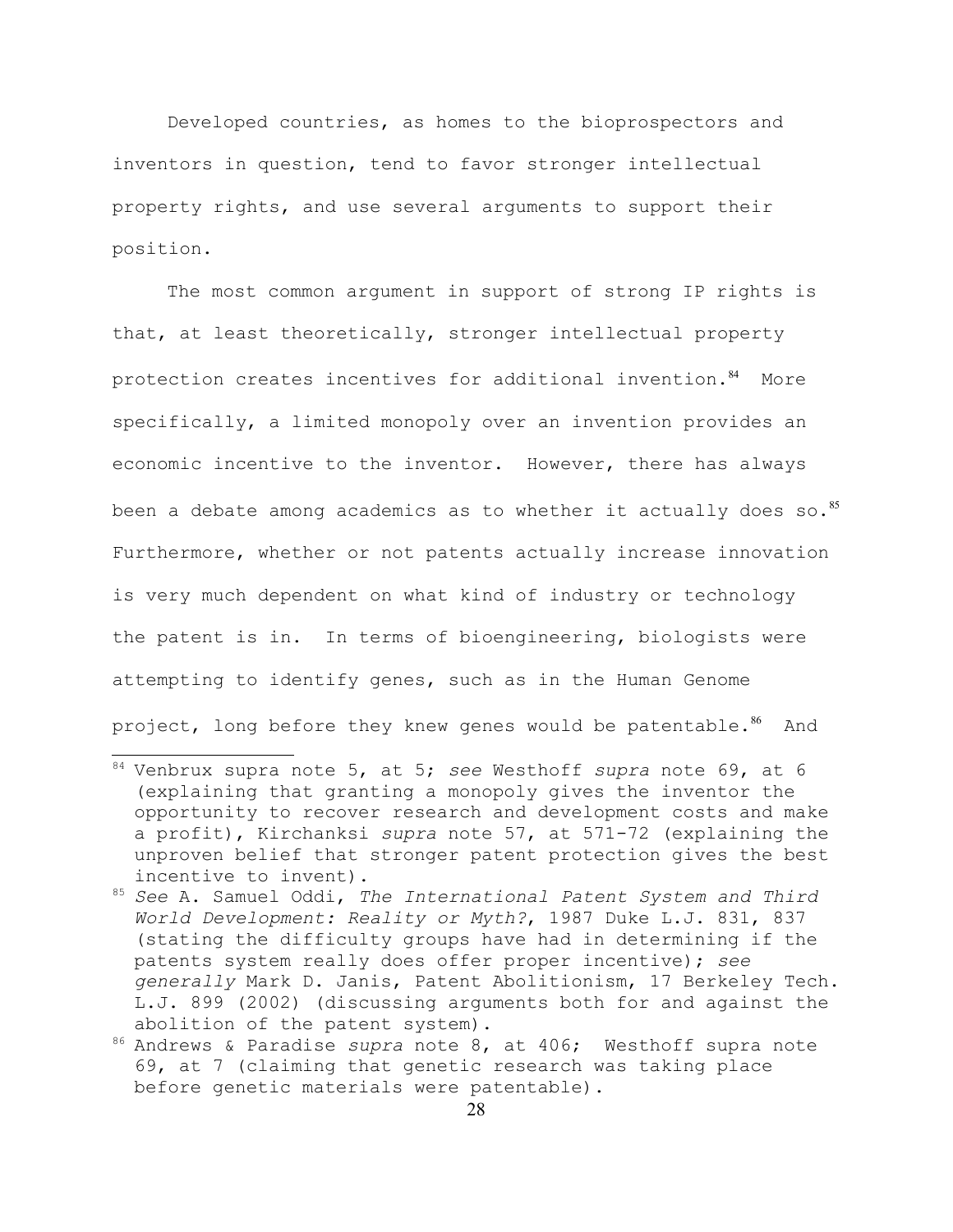some have distinguished, for instance, between the development of drugs and the discovery of genes. The argument is that new drugs are financed by mostly private funds, while gene discovery is financed by mostly public funds, hence a greater need for commercial incentive in the former case.<sup>[87](#page-28-0)</sup>

To further counter the argument for strong IP rights over products derived in bioprospecting, the rational in patent law behind granting temporary monopolies is that patent holders are required to fully disclose their inventions. The full disclosure of such information is of benefit to society and justifies the monopoly. Some argue that biotechnology inventions add too little to public knowledge to justify such a monopoly.<sup>[88](#page-28-1)</sup> This is especially true in cases such as the neem tree, where the uses are already a matter of public knowledge, albeit foreign public knowledge.

Another argument for stronger IP rights is that it can expand investment within a country's jurisdiction. $89$  For example, after Singapore enacted stronger intellectual property legislation, foreign countries started to enter into joint ventures with domestic companies. $90$  While it is unclear if

<span id="page-28-0"></span><sup>87</sup> Hunter *supra* note 1, at 406.

<span id="page-28-1"></span><sup>88</sup> Andrew Torrance, *An Extinction Bar to Patentability*, 20 Geo. Int'l Envtl. L. Rev. 237, 251-52 (2008).

<span id="page-28-2"></span><sup>89</sup> Venbrux *supra* note 5, at 5.

<span id="page-28-3"></span> $^{90}Id.$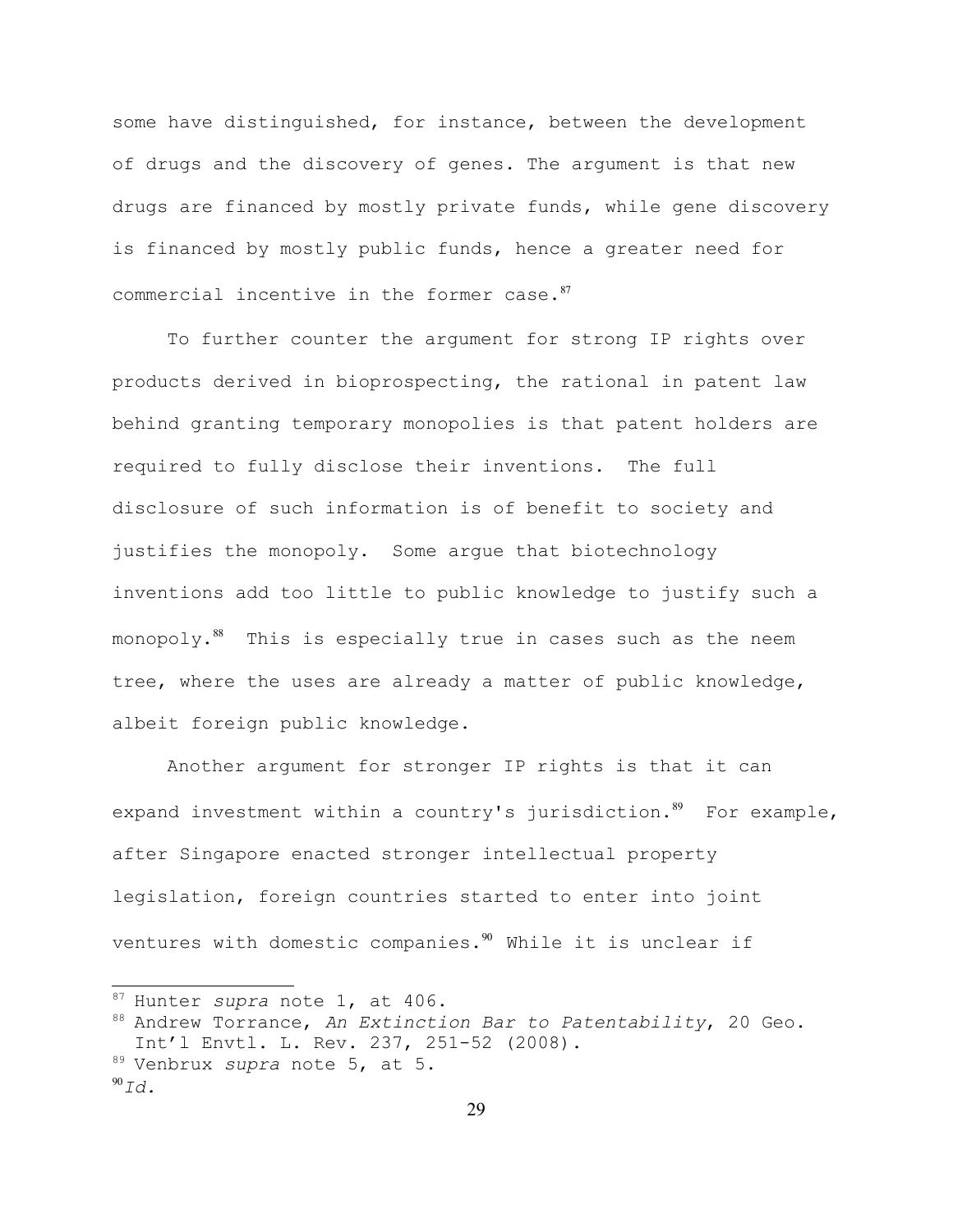patents provide incentives to inventors, the limited monopoly it provides, along with the higher profits that tend to come with it, is certainly attractive to investors. $91$ 

It is also clear that stronger IP protection may help to subsidize research and development. $92$  The field of biotechnology is inherently risky. Research is time consuming and marked by numerous dead-ends; for every drug or product that makes it onto the market, there are countless others that fall to the wayside during the research process. $93$  Patent protection, and the monopoly it provides, is incentive for companies to push countless years and dollars into research that may or may not pay off.[94](#page-29-3)

The common theme in the above arguments seem to be more economic than anything else. And sure enough, when discussing intellectual property rights on a global level, developed countries often cite the royalties and profit lost from infringing goods. $95$  Stronger IP rights mean more economic compensation; furthermore, the practice of obtaining royalties and licenses provide countries with a two-fold method of maintaining a competitive edge in global trade. One, foreign

<span id="page-29-3"></span><sup>94</sup> *Id*.

<span id="page-29-0"></span><sup>91</sup>Kirchanksi *supra* note 57, at 572.

<span id="page-29-1"></span><sup>92</sup> Ho *supra* note 17, at 516.

<span id="page-29-2"></span><sup>93</sup> Nenow *supra* note 80, at 570.

<span id="page-29-4"></span><sup>95</sup> Kirchanksi *supra* note 57, 575.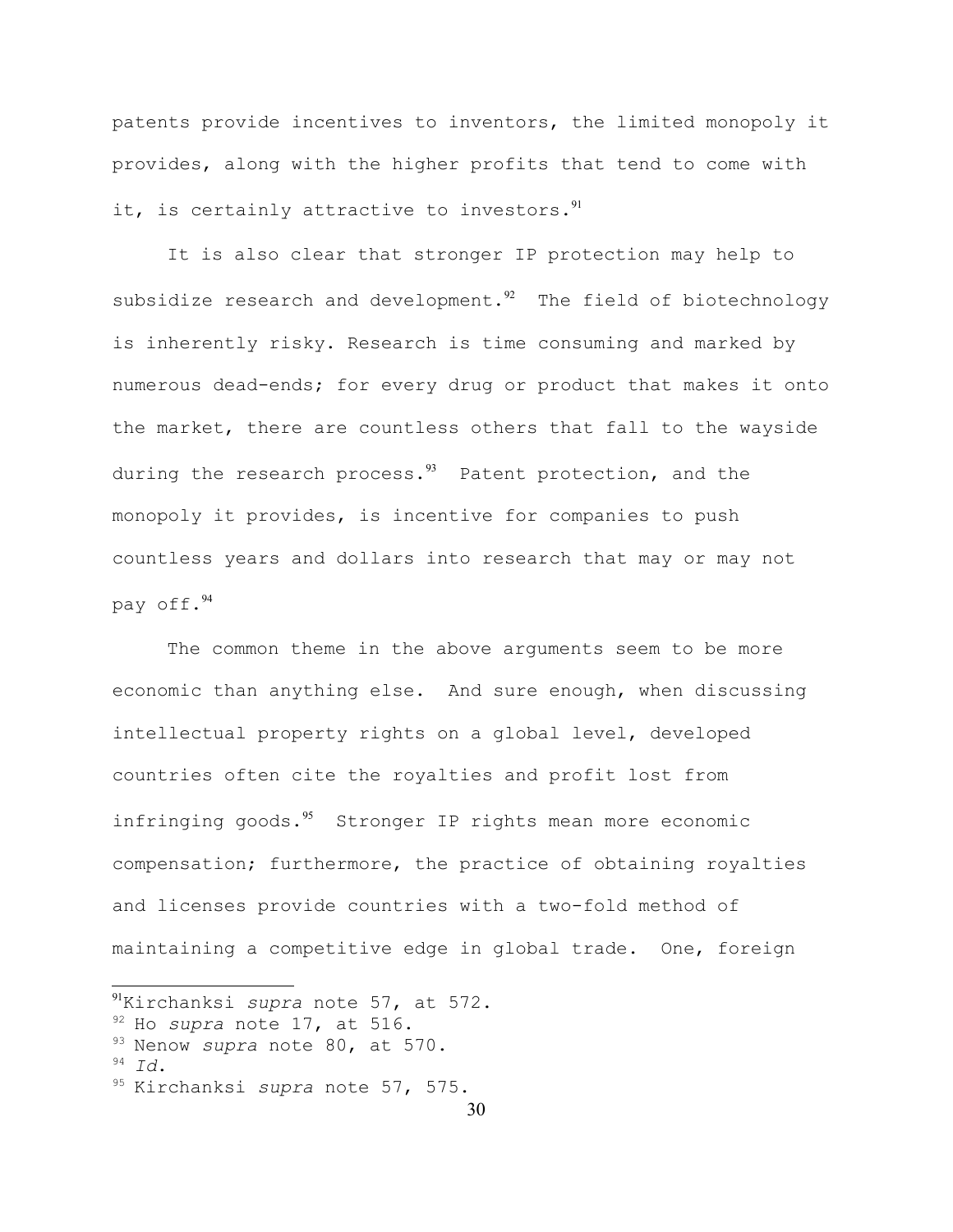manufacturers that must pay royalties must increase the price of their goods to cover such royalties. $96$  And two, manufacturers that do not pay royalties have no access to protected technology, thereby decreasing their quality of goods. $97$  Both options mean that competitors will have less attractive products.

However, the economic incentives that patent law creates must be balanced by moral obligations to society. Developing countries have an interest in not having to pay expensive royalties on products derived from their own resources and knowledge, especially when they have insufficient funds to do  $SO.98$  $SO.98$ 

One case where this is especially true is in the case of medicine and vital treatments derived from genetic resources. Here, patent monopolies allow patent holder to charge higher prices, precluding patients of limited means from medical care.<sup>[99](#page-30-3)</sup>

However, as already stated, TRIPS does allow a government the ability to make, use, or sell the patented invention without permission from the patent owner under various circumstances. $^{100}$  $^{100}$  $^{100}$ This provision has been applied to medicine in several

<span id="page-30-0"></span><sup>96</sup> *Id*.

<span id="page-30-1"></span><sup>97</sup> *Id*.

<span id="page-30-2"></span><sup>98</sup> *Id*. at 576-77.

<span id="page-30-4"></span><span id="page-30-3"></span><sup>99</sup> Ho *supra* note 17, at 516; but see G. Chandrashekhar, *Taking Stock of Threats to Intellectual Property*, Bus. Line 11 (April 26, 2007) (making the argument that the high cost of medicine is due to high tariffs and taxes). 100 TRIPS Part II Sec. 5 Art. 31

<sup>31</sup>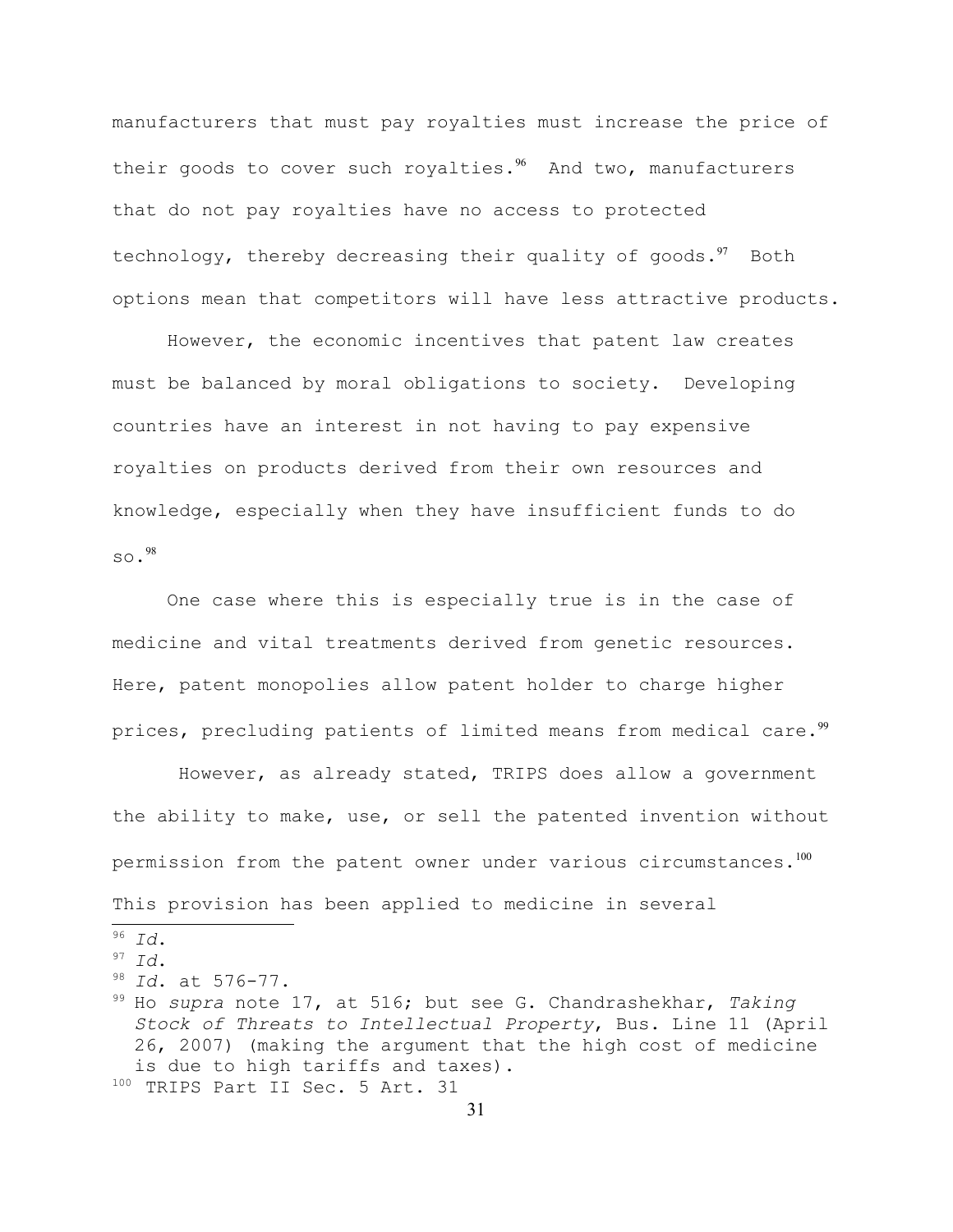situations, most notably in the case of providing cheap, generic antiviral medications to AIDS patients worldwide.<sup>[101](#page-31-0)</sup>

The practice of patenting genes themselves also calls for more relaxed IP protection. In the case of products such as drugs, researchers can always "invent around" drugs, developing different ones that perform the same function.<sup>[102](#page-31-1)</sup> They cannot invent around genes.<sup>[103](#page-31-2)</sup> Typically, only one gene can be used in a genetic test; no other gene will work. $104$  A scientist who studies a gene may need to obtain licenses from several patent holders for different fragments of the gene. $105$  And a scientist who wants to study a genetic disease would have to obtain licenses from the patent holder of that gene and any mutations thereof.<sup>[106](#page-31-5)</sup> In this way, a patented gene's availability is severely restricted. This is problematic from an investment standpoint as well; an investor may not want to put money into studying a disease if it

<span id="page-31-5"></span><span id="page-31-4"></span><span id="page-31-3"></span><span id="page-31-2"></span><span id="page-31-1"></span><span id="page-31-0"></span><sup>101</sup> Richard Parker, *AIDS Solidarity as Policy: Constructing the Brazilian Model*, NACLA Rep. on Americas 20 (July 1, 2008)(discussing Brazil's role in the movement towards universal access to drugs), John Boscariol, *Canada Is First To Grant WTO Compulsory Licence For Export Of Generic Drug*, Mondaq Bus. Briefing (Apr. 17, 2008) (noting Canada's grant of a compulsory license to a generic drug manufacturer pursuant to a plan negotiated under the WTO). <sup>102</sup> Hunter *supra* note 1, at 406-07. <sup>103</sup> *Id.* <sup>104</sup> Westhoff *supra* note 69, at 8. <sup>105</sup> *Id*. at 7. <sup>106</sup> *Id*. at 7.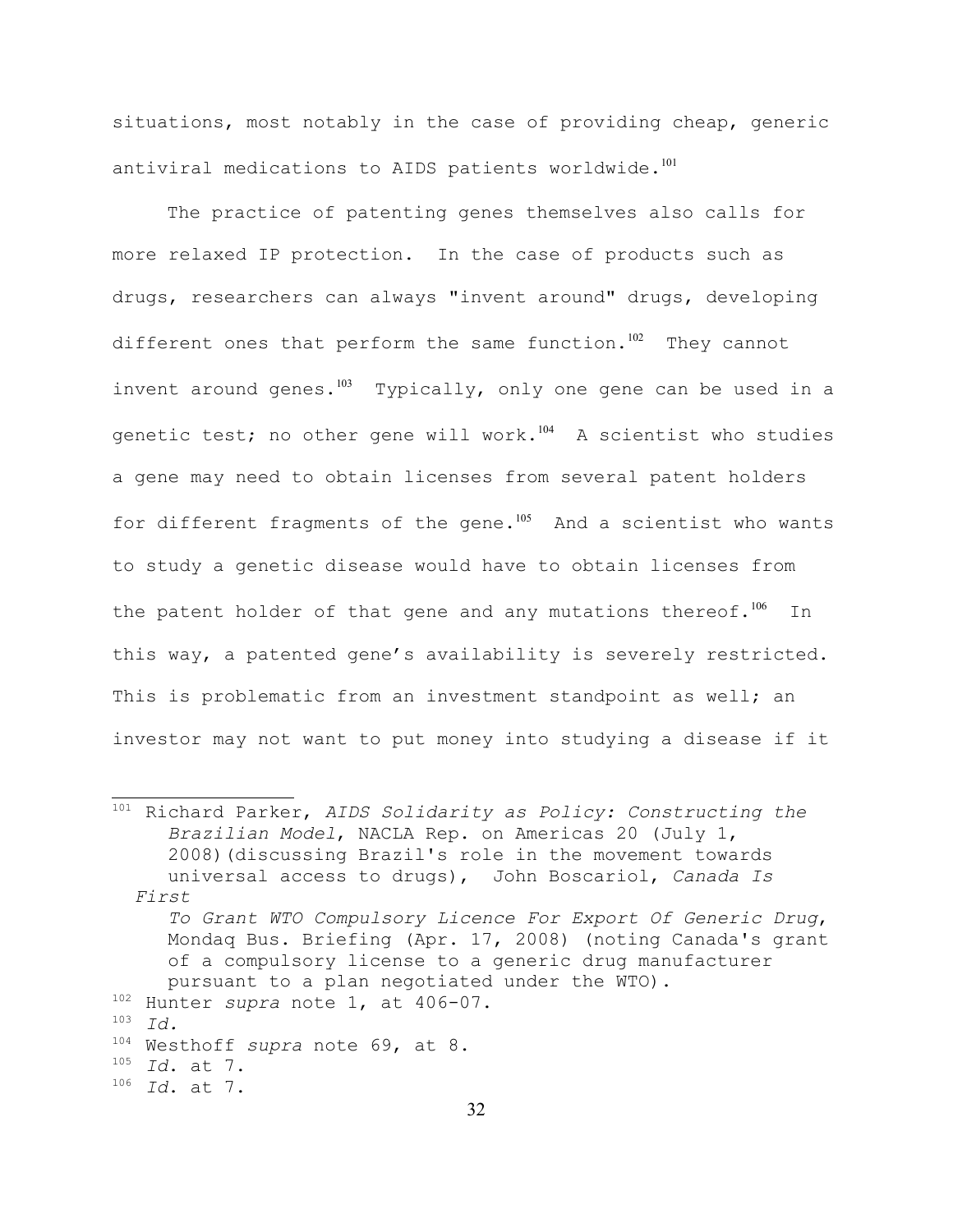involves genes that will have to be licensed.<sup>[107](#page-32-0)</sup> And while patents may provide economic benefits to patent holders, they may preclude the more altruistic among us from conducting their own research and giving the results away for free.<sup>[108](#page-32-1)</sup> Some argue, however, that patents have no effect on research, citing a survey of United States scientists that claimed that "'the patent status of the requested material had no significant effect'" on why those materials were restricted."<sup>[109](#page-32-2)</sup>

One tricky situation occurs when a company takes out a patent that it does not intend to use.<sup>[110](#page-32-3)</sup> One company holds patents of genes that can potentially be used to test for breast cancer, and, in a pro-life stance, has stated that it will use its patent to forbid prenatal testing for breast cancer.<sup>[111](#page-32-4)</sup> And even when testing is allowed, and a researcher is able to license the patents for all the genes he needs, such patents can render the cost of the test prohibitive.<sup>[112](#page-32-5)</sup> Such medical testing

<span id="page-32-0"></span><sup>107</sup> Gitter *supra* note 82, at 1668.

<span id="page-32-1"></span><sup>108</sup> Schmidt *supra* note 23, at 332.

<span id="page-32-2"></span><sup>109</sup> Gregory Ellis, *Emerging Biotechnologies Demand Defeat of Proposed Legislation That Attempts to Ban Gene Patents*, 15 Rich. J.L. & Tech. 1, 27 (2008), available at http://law.richmond.edu/jolt/v15i1/article1.pdf.

<span id="page-32-3"></span><sup>110</sup> *See* Andrews & Paradise *supra* note 8, at 409 (describing an example of a company that filed a patent for a genetic test to determine the effectiveness of an asthma drug).

<span id="page-32-4"></span><sup>111</sup> *See id*. at 411 (attempting, in passing, to make an argument that such a practice interferes with a women's constitutional right to privacy).

<span id="page-32-5"></span><sup>112</sup> Ellis *supra* note 109, at 27.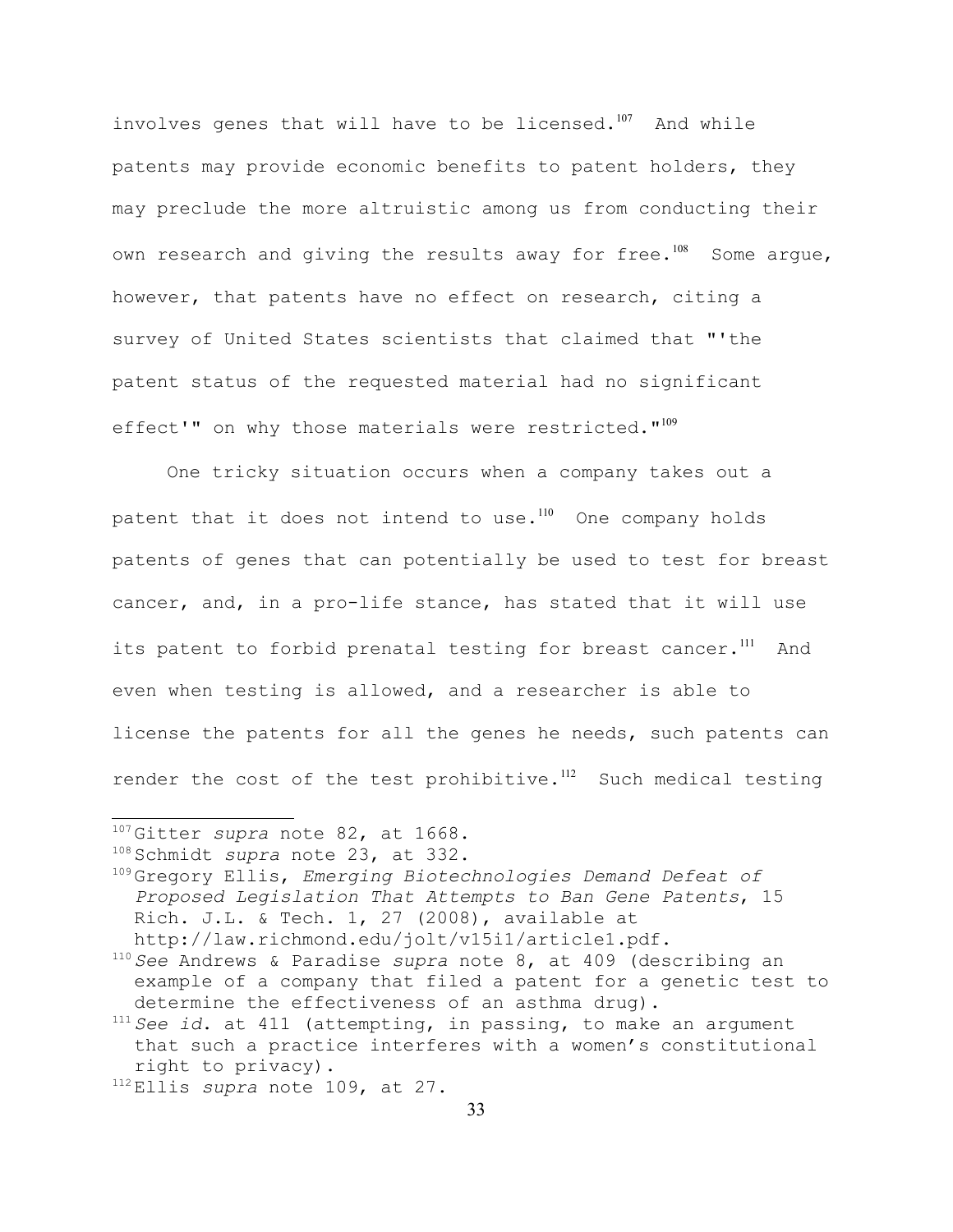may, however, still fall under the TRIPS exception for compulsory licensing. This proposition has yet to be tested, but many have proposed exceptions for medical tests involving gene patents.<sup>[113](#page-33-0)</sup> An increase in patents on research tools such as gene sequences makes it impossible for many scientists to use such tools to develop commercial products.<sup>[114](#page-33-1)</sup> Many scientists are taking steps against this even without resorting to legal instruments, by publishing their research results immediately and precluding others from obtaining patents.<sup>[115](#page-33-2)</sup>

While medicine derived from genes and genetic resources may be granted compulsory licenses under certain circumstances, what about other products? A compulsory license would certainly not be given for cosmetics made using the oil derived from neem seeds, and products such as anti-itching and burn medications would most likely still be enforced under valid patents. While it's clear that few would advocate the use of compulsory licenses for such products, there is still an underlying issue of fairness involved. We have already discussed the

<span id="page-33-1"></span><sup>114</sup> Ho *supra* note 17, at 517.

<span id="page-33-0"></span><sup>113</sup> Ho *supra* note 17, at 516; *see* Andrews & Paradise *supra* note 8, at 412 (noting that Congress enacted a statute allowing licensed medical physicians to use patented medical or surgical procedures), Westhoff *supra* note 69, at 10 (suggesting the patents on genes used in diagnosing a genetic disorder or prenatal screening should not be enforced against healthcare professionals).

<span id="page-33-2"></span><sup>115</sup> *Id*. at 519.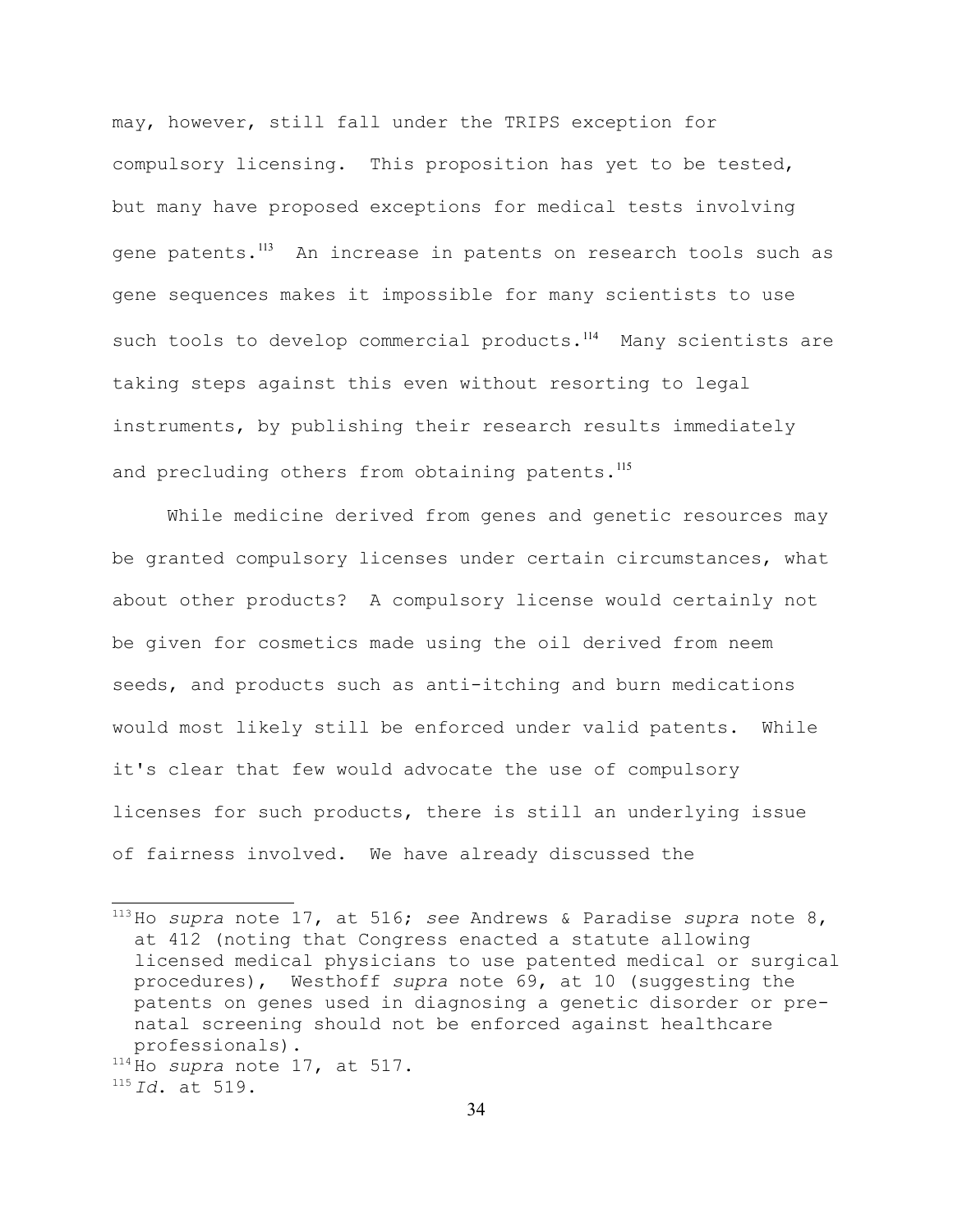commercialization of the neem seed; when a corporation uses the resources and traditional knowledge of a culture, should they be able to profit without providing fair compensation?

Of course, intellectual property may be used to protect traditional knowledge.<sup>[116](#page-34-0)</sup> An example of this occurred in India, where an indigenous tribe gained IP rights on a plant it used to combat stress.<sup>[117](#page-34-1)</sup> We may see more of this as cultures become more and more globalized; however, given the fact that most indigenous peoples are largely unaware of and unconcerned with intellectual property rights, such an approach would probably not be presently feasible.

With all these issues involved in the patenting of genes and genetic material, the question remains as to what can be done in on international level regarding intellectual property regulation. It is important that the communities that aid in the development if genetic products are treated fairly and with respect, yet a truly international IP framework seems to be a long way off. There is only so much WTO, or any other international system, may be able to do, if it wished to do so. In an attempt to devise a solution, next we will turn to other

<span id="page-34-0"></span><sup>116</sup> *See* Chen *supra* note 25, at 35 (citing a WIPO study that found that at least 28 developing countries were interested in exploring the role of intellectual property in protecting traditional knowledge).

<span id="page-34-1"></span><sup>117</sup> *See* Sarma *supra* note 3, at 128 (describing other examples as well).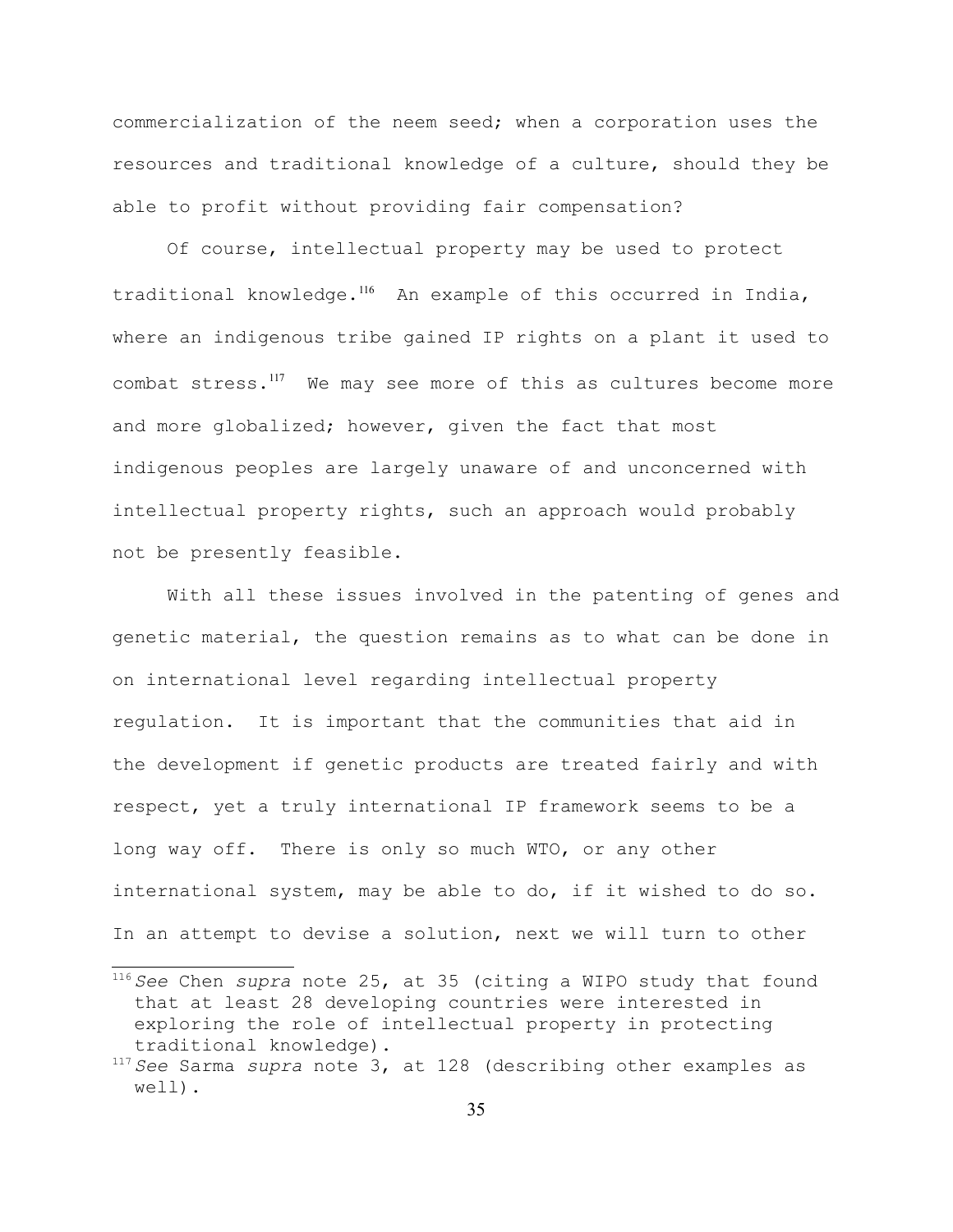agreements that may be relevant to the issue, and then to possible changes that can be made to the current international framework.

## **C. Other International Agreements**

While TRIPS is the leading treaty on international IP regulation, other agreements that have little to do with IP on the surface are also relevant in biopiracy discussions.

### **i. Convention on Biological Diversity**

The Convention of Biological Diversity (CBD) was adopted in 1992 in order to promote the conservation of biological diversity and sustainable development. While it is an environmental treatise, and its purpose is to sustain ecological resources, it does have some application in terms of bioprospecting.

The most relevant provision is Article  $8(i)$ , which encourages member states to "respect, preserve and maintain knowledge, innovations and practices of indigenous and local communities."<sup>[118](#page-35-0)</sup> Furthermore, it goes on to suggest that member states obtain the approval and involvement of such knowledge holders in applying such knowledge in a larger scale, $119$  and encourages the equitable sharing of benefits that arise from

<span id="page-35-1"></span><span id="page-35-0"></span><sup>118</sup> Convention on Biological Diversity (hereinafter "CBD") Art. 8(j) June 5 1992.  $^{119}$  *Id.*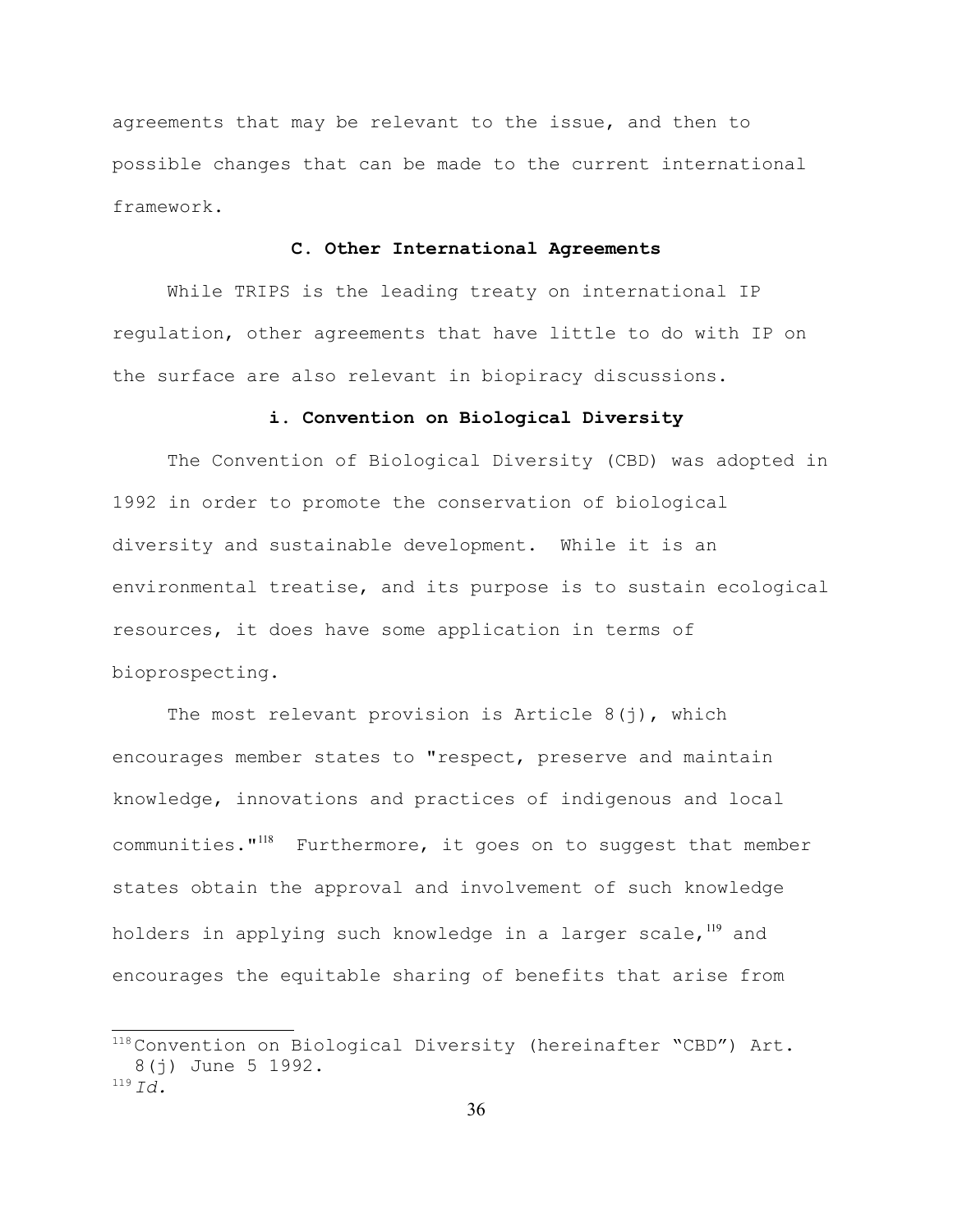such knowledge.<sup>[120](#page-36-0)</sup>

Article 16 of the Convention requires that parties provide for and facilitate the transfer of technologies relevant to sustainable use of genetic resources, $121$  and grants host countries access to technology made from its genetic resources. $^{122}$  $^{122}$  $^{122}$ While an admirable thought, so far efforts to transfer technology to developing countries have been nonexistent.<sup>[123](#page-36-3)</sup>

One other fact that is worth noting is that the convention recognizes sovereign control over natural resources.<sup>[124](#page-36-4)</sup> This places the responsibility of policing biological resources on national governments. $125$  A problem with this is that a developing country may not have an interest in protecting genetic resources or traditional knowledge; on the contrary, poorer countries might be tempted to sell its resources to the highest bidder. $^{126}$  $^{126}$  $^{126}$ 

# **ii. Common System on Access to Genetic Resources (1996)**

An interesting agreement to look at is the Common System on

<span id="page-36-6"></span><span id="page-36-5"></span><span id="page-36-4"></span><span id="page-36-3"></span><span id="page-36-2"></span><span id="page-36-1"></span><span id="page-36-0"></span> $120 \, \text{Jd}$ .  $121$  CBD Art. 16. <sup>122</sup> *Id.* <sup>123</sup> Venbrux *supra* note 5, at 5.  $124$  CBD Art. 15. <sup>125</sup> *See* Chen *supra* note 25, at 11-12 (making the argument that environmental depletion is not the fault of multinational companies, but the fault of the national governments that allow such companies to overharvest biological resources), Sarma *supra* note 3, at 120 (stating that governments must control who has access to genetic resources). <sup>126</sup> Sarma *supra* note 3, at 122.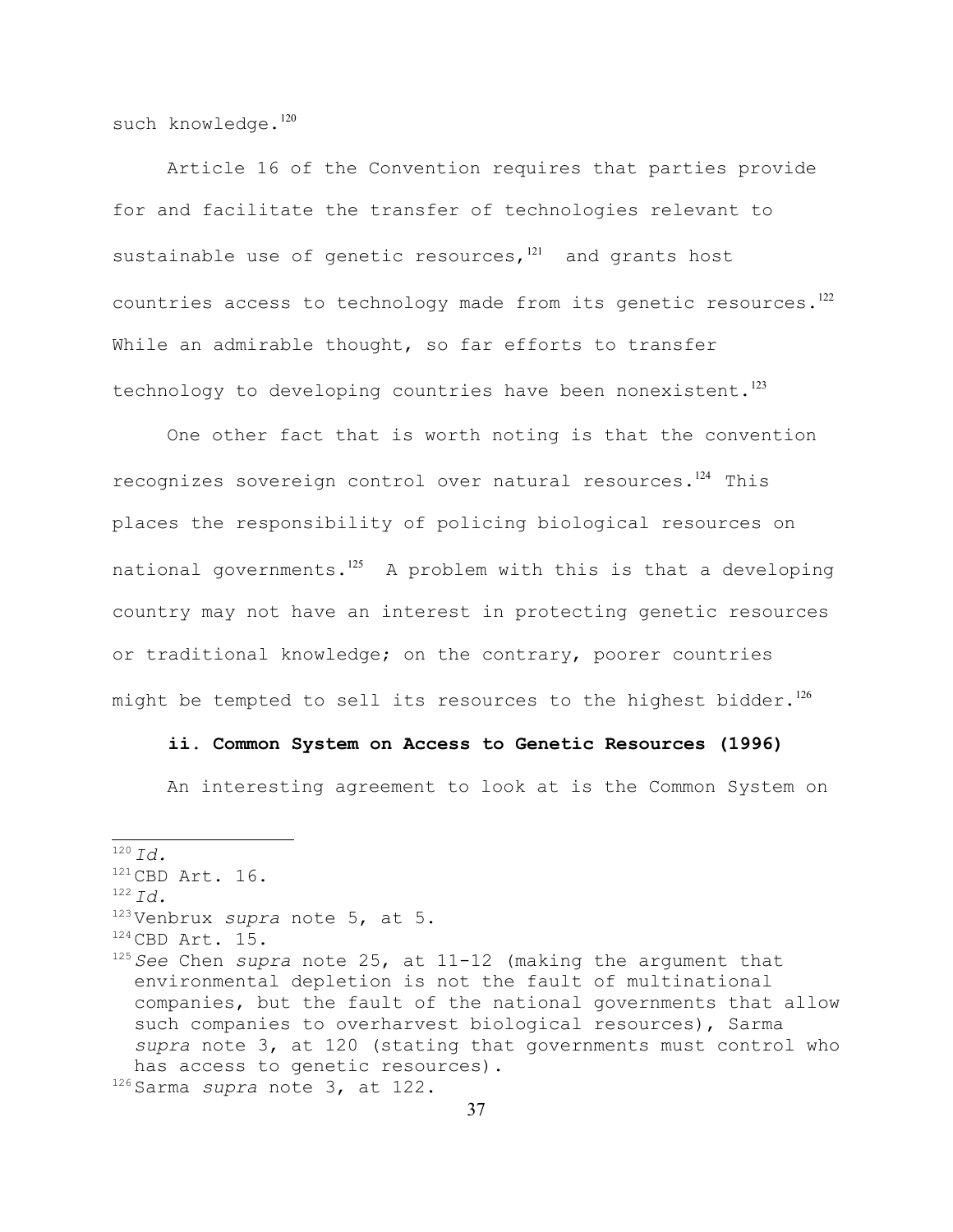Access to Genetic Resources. It was adopted by the Andean Pact (Bolivia, Columbia, Ecuador, Peru and Venezuela) in an attempt to centralize and police bioprospecting in their countries. $127$ The pact requires bio-prospectors to obtain the prior informed consent of the host country's government in order to gain access to its resources.<sup>[128](#page-37-1)</sup>

There are several criticisms with the system. The largest one is with the high cost of operation.<sup>[129](#page-37-2)</sup> The cost has made it prohibitive to implement in the member countries, and will no doubt dissuade other developing countries from creating such a system.<sup>[130](#page-37-3)</sup> Another is the fact that while a foreign prospector who foregoes the system may have his IP revoked under the member countries' laws, he may still obtain one in his own country.

### **iii. THE CBD's Bonn Guidelines**

<span id="page-37-4"></span><span id="page-37-3"></span><span id="page-37-2"></span><span id="page-37-1"></span><span id="page-37-0"></span>The Bonn Guidelines, a document created in order to facilitate the implementation of provisions of the CBD, implements similar measures as the Common System. It suggests that an interested party must obtain prior informed consent from the host country before accessing genetic resources and traditional knowledge. $131$  It also suggests that a patent <sup>127</sup> Common System on Access to Genetic Resources (hereinafter "Common System") 1996. <sup>128</sup> Venbrux *supra* note 5, at 5. <sup>129</sup>*Id*. <sup>130</sup>*Id*. <sup>131</sup> Ho *supra* note 17, at 474.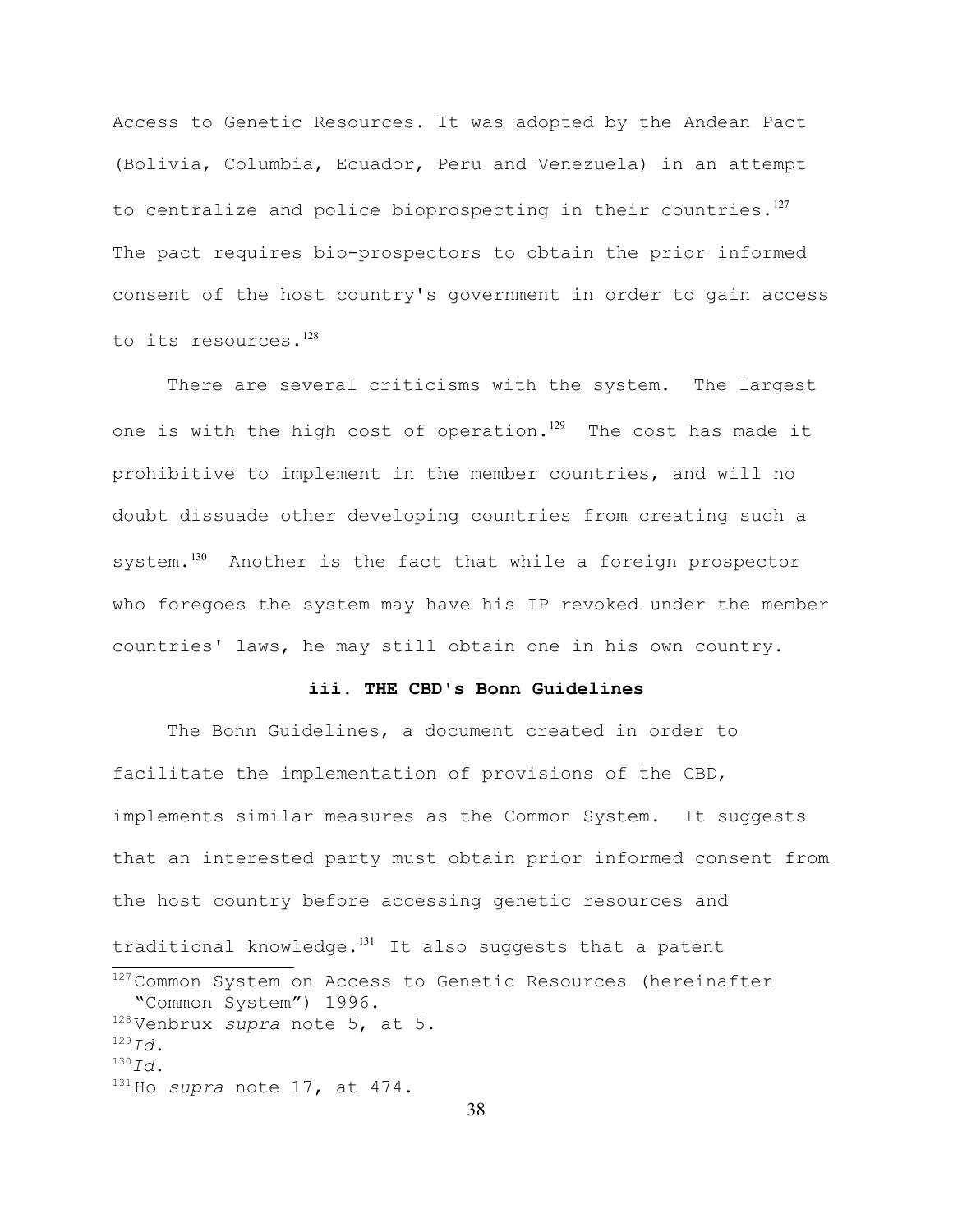application disclose if the genetic resources or traditional knowledge of another country were used, $132$  and that parties participate in fair and equitable benefit sharing. $133$ 

The problem with the CBD and the Common System are that they lack a meaningful enforcing party. While the propositions they stand for are admirable, it is unclear if any one is taking tangible steps to implement them.

#### **IV. SUGGESTIONS FOR <sup>A</sup> NEW INTERNATIONAL FRAMEWORK**

#### **A. Amending TRIPS**

Over the years there have been many calls to amend TRIPS. This is most likely due to TRIPS' status as the imminent treaty in international intellectual property, coupled with the fact that it actually has an enforcement mechanism in the WTO's dispute resolution system. However, amending TRIPS would be no small feat. Passing an amendment requires that two thirds of the member states most agree on the proposal. $134$  In a highly political process that involves hundreds of parties, it can take years for countries to agree on any modifications.<sup>[135](#page-38-3)</sup>

Furthermore, a common argument made against TRIPS, as well as with international treaties in general, is that the more

<span id="page-38-0"></span><sup>132</sup> *Id.*

<span id="page-38-1"></span> $133 \, Td$ .

<span id="page-38-2"></span><sup>134</sup> *Id*. at 490.

<span id="page-38-3"></span><sup>135</sup> *Id*. at 490-91 (noting the years of negotiation it took before the WTO adopted its first and so far only amendment).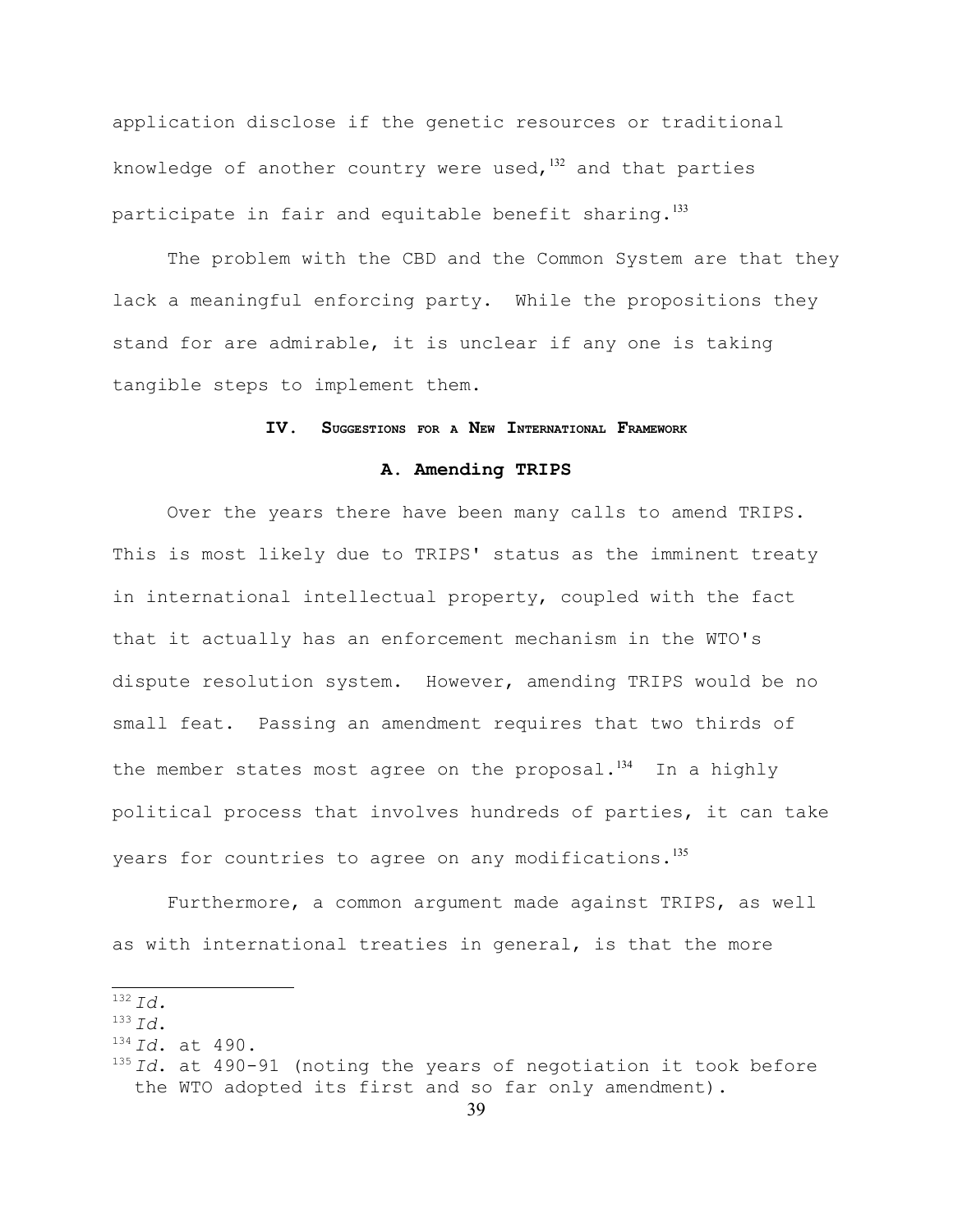dominant countries, in addition to having more pull in negotiations, can bypass unfavorable agreements and enact their own bilateral and multilateral trade agreements.<sup>[136](#page-39-0)</sup> If the power players do not agree with a provision, it will most likely not get passed.<sup>[137](#page-39-1)</sup>

Still, that has not prevented certain parties from suggesting amendments to TRIPS. One approach such parties advocate is to amend TRIPS to promote CBD goals of benefit-sharing and informed consent.<sup>[138](#page-39-2)</sup> Such an amendment would enact provisions similar to the Common System or the Bonn Guidelines, and would define patent requirements in a way that would limit patents based on the traditional knowledge of other countries.<sup>[139](#page-39-3)</sup> A patent would have to disclose the origin of the resource, include evidence of prior informed consent from the resource's country, and include evidence of benefit-sharing.<sup>[140](#page-39-4)</sup> Being able to enforce CBD goals through TRIPS is an attractive prospect,

<span id="page-39-2"></span><sup>138</sup> Ho *supra* note 17, at 477.

<span id="page-39-0"></span><sup>136</sup> *See id*. at 499-500 (accusing the US, EU and Japan of doing this very thing).

<span id="page-39-1"></span><sup>137</sup> Krishna Srinivas, *Traditional Knowledge and Intellectual Property Rights: A Note on Issues, Some Solutions and Some Suggestions*, 3 Asian J. WTO & Int'l Health L. & Pol'y 81, 83 (2008) (noting that when the US and EU both object to an amendment, its chances of passing are zero, despite protracted negotiations).

<span id="page-39-3"></span><sup>139</sup> *See id*. (suggesting that not doing this makes TRIPS complicit in biopiracy).

<span id="page-39-4"></span><sup>140</sup> Ho *supra* note 17, at 488; *see also* Zewers *supra* note 4, at 167 (discussing the debate of a disclosure requirement).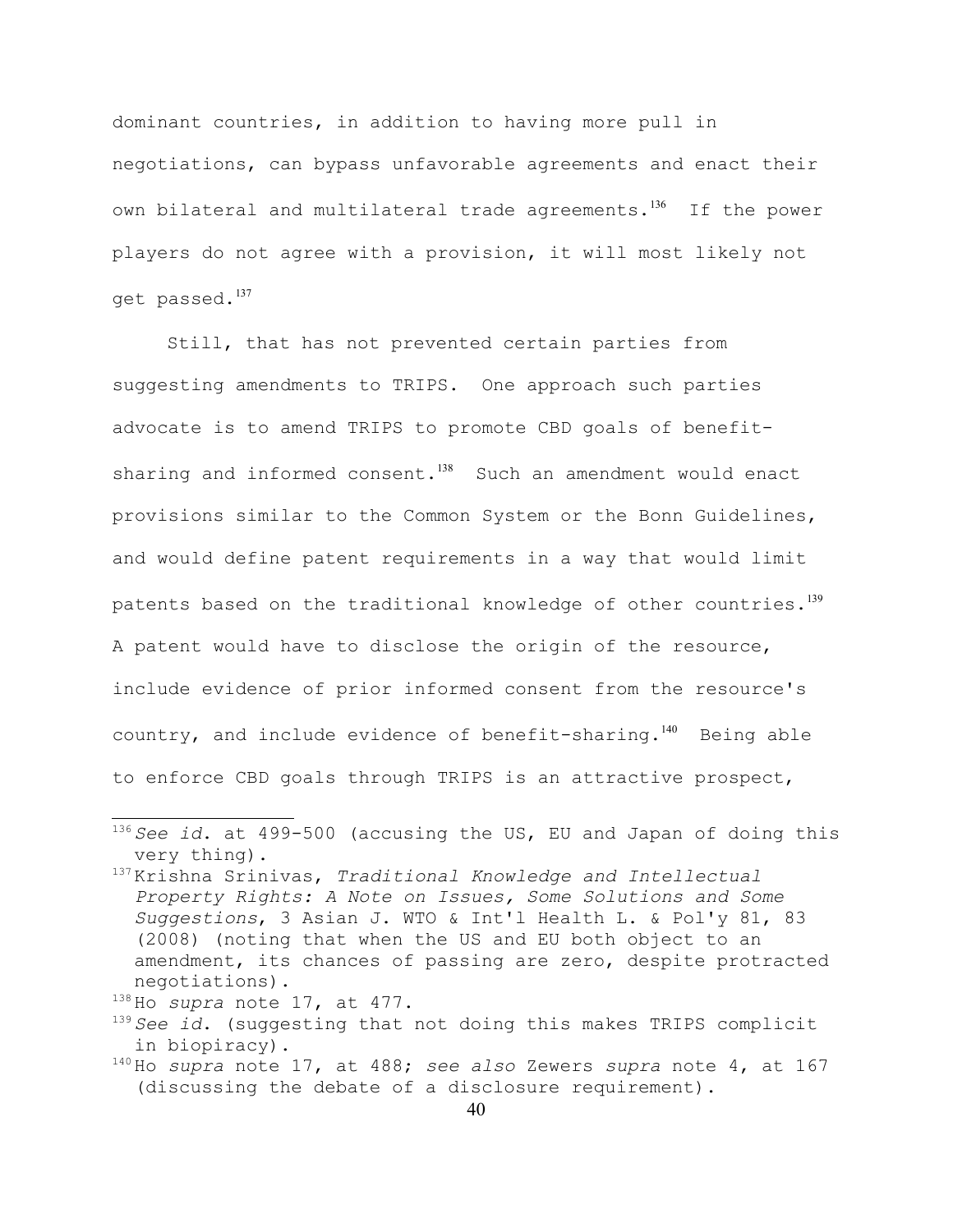and groups have already drafted a potential amendment, named article 29bis, that details disclosure, informed consent, and benefit-sharing provisions.<sup>[141](#page-40-0)</sup>

Of course, the drawbacks to such a system have already been discussed, in that it is expensive to administer, making it a poor choice for countries with fewer resources. It places a burden on both the patent applicant and already burdened patent offices. It is often not clear from a patent application whether the invention uses genetic resources. $142$  A patent examiner may not know when he has to research the possibility of third country genetic resources in a patent application, and may waste time researching issues in a patent application that may or may not be relevant. $143$  A partial implementation might be more feasible; for example, many countries already have disclosure of origin requirements.[144](#page-40-3)

<span id="page-40-3"></span><span id="page-40-2"></span><span id="page-40-1"></span><span id="page-40-0"></span>Another proposed solution would be for TRIPS to make patents void based on moral grounds. This is already an option under TRIPS, although some would call to make it compulsory. Doing so would present several challenges. For one, morality is a subjective concept that may differ between cultures. Determining what is moral can be an ambiguous question with <sup>141</sup> Srinivas *supra* note 137, at 81. <sup>142</sup> *Id.* <sup>143</sup> Ho *supra* note 17, at 489. <sup>144</sup> Srinivas *supra* note 137, at 81.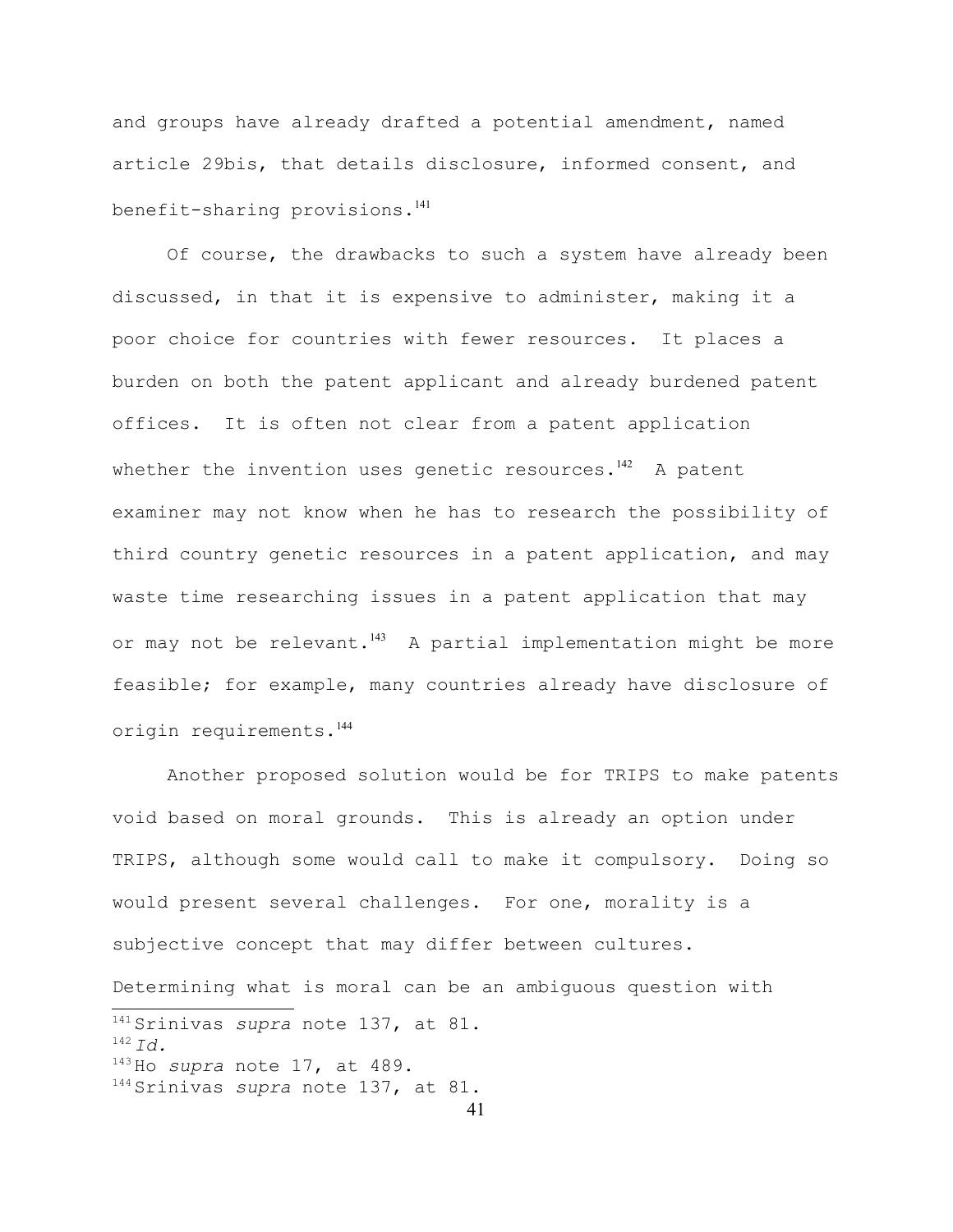several answers; an international treaty is no place in which to regulate the nuances of morality. And even if morality were not a controversial matter, patent examiners are not trained or qualified to make assessments of ethical grounds.<sup>[145](#page-41-0)</sup> Other fields of law may be better at policing the morality of products placed into commercial stream than patent law.<sup>[146](#page-41-1)</sup>

At least one scholar has also argued for the expansion geographic indicators, which are used to identity the geographic origin of a good. Under TRIPS Article 22, member countries are prohibited from registering a good that misrepresents its geographic origin.<sup>[147](#page-41-2)</sup> Geographic indicators under TRIPS, however, are largely confined to wine and spirits.<sup>[148](#page-41-3)</sup> It has been suggested that geographic indicators could also be used to disclose the origin of genetic products.<sup>[149](#page-41-4)</sup> This would be similar in effect to requiring a disclosure of origin in a patent application, as discussed already, and as such has the same advantages and disadvantages. Furthermore, as the use of geographic indicators has more to do with preventing misrepresentation to the consumer, they may not function as a useful tool for preventing biopiracy.

<span id="page-41-2"></span><sup>147</sup> *Id*.

<span id="page-41-0"></span><sup>145</sup> Ho *supra* note 17, at 533.

<span id="page-41-1"></span><sup>146</sup> *Id*. at 526.

<span id="page-41-3"></span><sup>148</sup> Venbrux *supra* note 5, at 5.

<span id="page-41-4"></span><sup>149</sup> Chen *supra* note 25, at 29.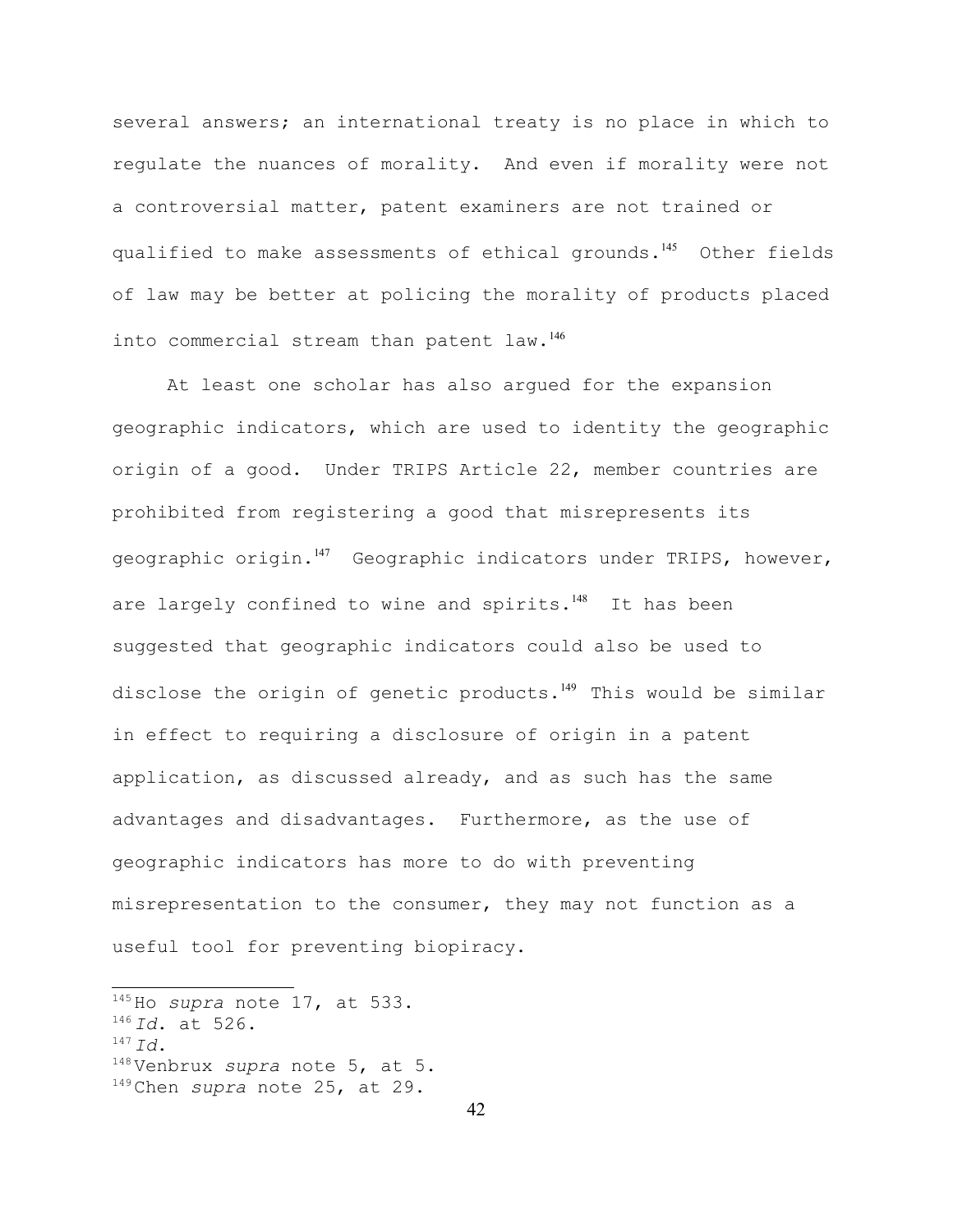One last solution in terms of amending TRIPS is to clarify the requirements of novelty, non-obviousness, and utility. Namely, TRIPS can require that countries consider foreign prior art in granting patent applications. In an increasingly global world, the United State's policy of limiting prior art to domestic knowledge makes little sense.<sup>[150](#page-42-0)</sup> With the advent of the internet and increasingly sophisticated methods of communication, common knowledge in foreign countries is exponentially more accessible now then when the United States first drafted patent laws on novelty. Such an amendment, though a small change, would go a long way in protecting traditional knowledge of other cultures.

Similarly, an amendment could require that an inventor actually use or practice the patented invention.<sup>[151](#page-42-1)</sup> This is already a requisite under European patent law, but not under United States law.<sup>[152](#page-42-2)</sup> It would prevent the scenario where a group holds onto a patent for personal reasons, such as an opposition to prenatal testing for breast cancer, to the potential detriment of society.

One important factor to remember while discussing

<span id="page-42-0"></span><sup>&</sup>lt;sup>150</sup> See id. at 29 (noting that the European Union considers evidence of foreign public use), Ho *supra* note 17, at 478 (suggesting that foreign knowledge, both oral and written, should be considered as prior art).

<span id="page-42-1"></span><sup>151</sup> Westhoff *supra* note 69, at 10.

<span id="page-42-2"></span><sup>152</sup> Andrews & Paradise *supra* note 8, at 409.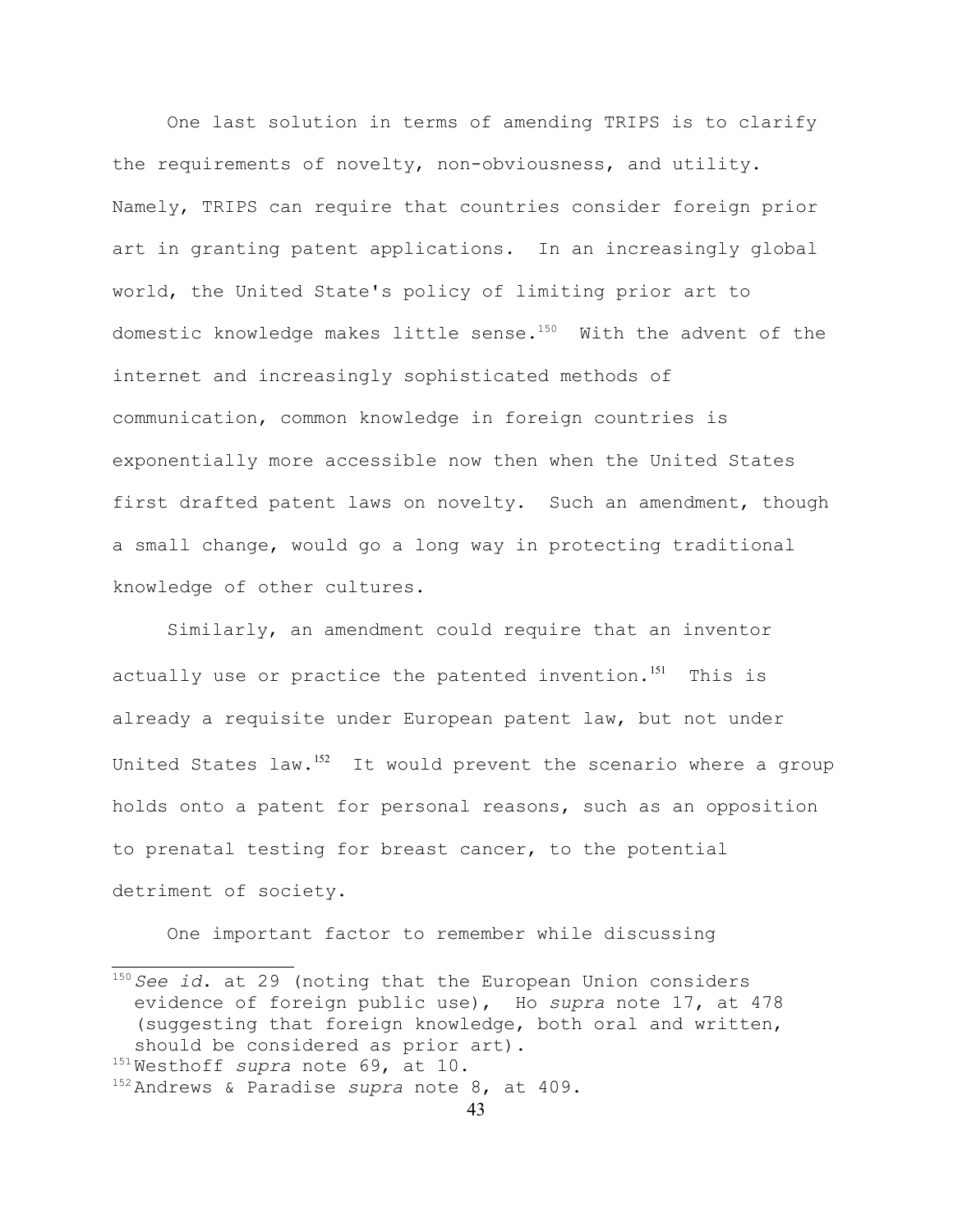modifications to TRIPS and other treaties is that the aim of intellectual property regulation is to encourage invention, not to regulate a third country's resources, whether that resource is genetic material or knowledge.<sup>[153](#page-43-0)</sup> Implementing methods and training employees to deal with this issue would increase costs, which would then impact both the inventors and the consumers of their final products.<sup>[154](#page-43-1)</sup> And ultimately, it is up to the country's government to exercise its sovereign rights and protect its biological resources and indigenous populations from exploitation.<sup>[155](#page-43-2)</sup> For these reasons, perhaps better solutions would be found in other methods.

### **B. Databases**

<span id="page-43-5"></span><span id="page-43-4"></span><span id="page-43-3"></span><span id="page-43-2"></span><span id="page-43-1"></span><span id="page-43-0"></span>Some communities have started to document and create registries containing plant and animal species in the area and how they are used in indigenous knowledge.<sup>[156](#page-43-3)</sup> India has started a database of its traditional knowledge, perhaps in response to the neem contreversy, and China has begun an electronic library of traditional Chinese medicines.<sup>[157](#page-43-4)</sup> Such an approach is advocated by both developed and developing countries.<sup>[158](#page-43-5)</sup> <sup>153</sup> *See* Ho *supra* note 17, at 479 (quoting the European Union in stating this very proposition). <sup>154</sup> *Id*. at 480. <sup>155</sup> Sarma *supra* note 3, at 117-18. <sup>156</sup> *See id*. at 128 (noting that some argue that such registries could hamper research into the compounds). <sup>157</sup> Srinivas *supra* note 137, at 81. <sup>158</sup> *See* Ho *supra* note 17, at 480 (noting that developing countries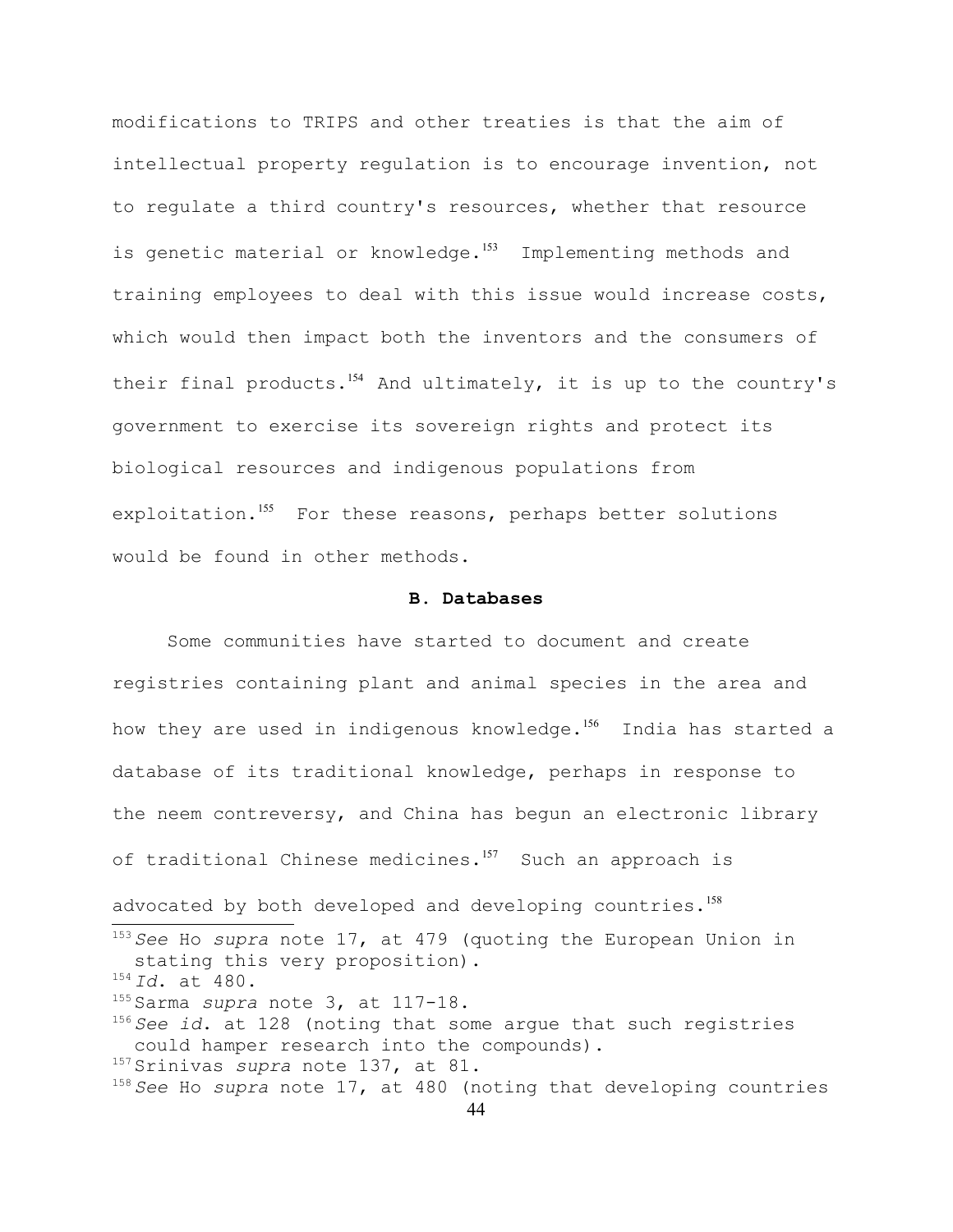Inasmuch as the databases exist and include the knowledge in question, it would prevent scenarios such as the neem-oil based insecticide obtaining a patent in the United States. As the reader may recall, the United States looks to foreign prior art only if it is published, and inclusion into an electronic database may meet such a requirement.

A difficulty with databases is that many countries do not have the expertise or resources to implement them.<sup>[159](#page-44-0)</sup> Furthermore, such databases may not be readily accessible to other countries, due to logistic or linguistic reasons.<sup>[160](#page-44-1)</sup> And while databases may go some ways in protecting knowledge, they don't necessarily protect the genetic resource itself. For instance, if a multinational discovers a use for a resource that is not cataloged in a database, even if the resource itself is, that use may still be patentable. For these reasons, databases provide only a partial solution to bipiracy.

# **C. Material Transfer Agreements**

Another solution that does not involve international treaties is the use of material transfer agreements (MTAs). MTAs are private agreements between host countries that are willing to provide genetic resources or indigenous knowledge and the

<span id="page-44-0"></span>do not consider this a complete solution). <sup>159</sup> Srinivas *supra* note 137, at 81.

<span id="page-44-1"></span><sup>160</sup> *Id.*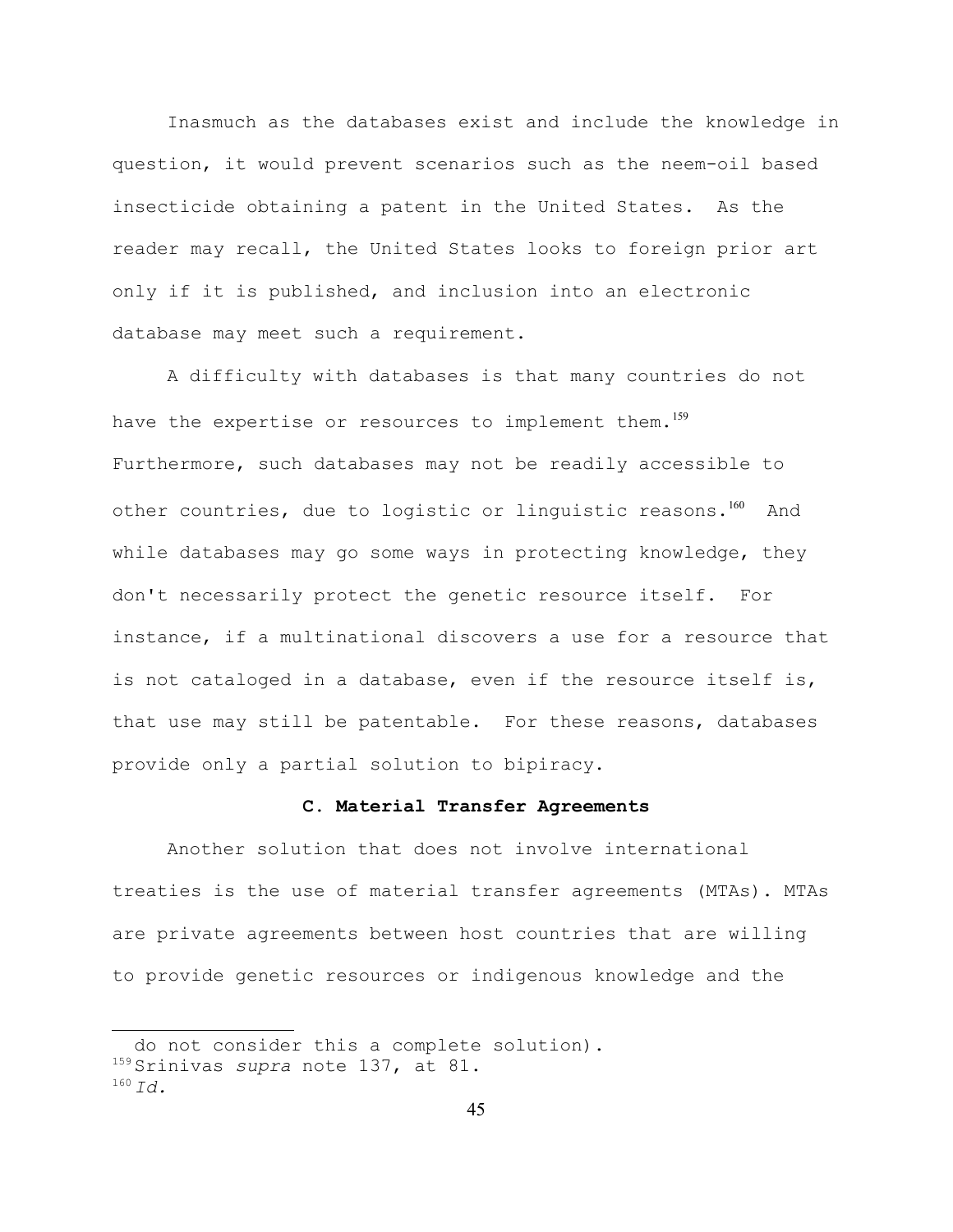foreign entity who wishes to buy such assets. It is a contract where biotechnology and biological material are shared for  $mutual benefit.<sup>161</sup>$  $mutual benefit.<sup>161</sup>$  $mutual benefit.<sup>161</sup>$ 

One of the more famous examples of an MTA arose between Merck Pharmaceuticals, a multinational corporation, and Costa Rica's Institution Nacional de Biodiversidad (InBio), a nonprofit group with authority over Costa Rica's national parks. $^{162}$  $^{162}$  $^{162}$ InBio provided samples of genetic material, while Merck provided an upfront fee of \$1,135,000 along with the promise of royalty payments if it were ever to produce a commercially successful product from InBio's resources.<sup>[163](#page-45-2)</sup>

There are, of course, several problems with MTAs. One is their private, and thus voluntary, nature. Few corporations have offered to enter into MTAs, although that may change over time. Furthermore, many developing countries do not have a counterpart to InBio that oversees its natural resources.<sup>[164](#page-45-3)</sup> Even if a corporation did want to enter into an MTA, it might not have a clear party to engage with. And while an MTA such as InBio may benefit the government of a country, it may not adequately compensate indigenous populations for traditional <sup>161</sup> Hunter *supra* note 1, at 164. <sup>162</sup> Venbrux *supra* note 5, at 5, Frisvold *supra* note 18, at 550; see

<span id="page-45-3"></span><span id="page-45-2"></span><span id="page-45-1"></span><span id="page-45-0"></span>also Hunter *supra* note 1, at 159-160 for a more detailed account of what was agreed. <sup>163</sup> Venbrux *supra* note 5, at 5.  $^{164}$  *Id.*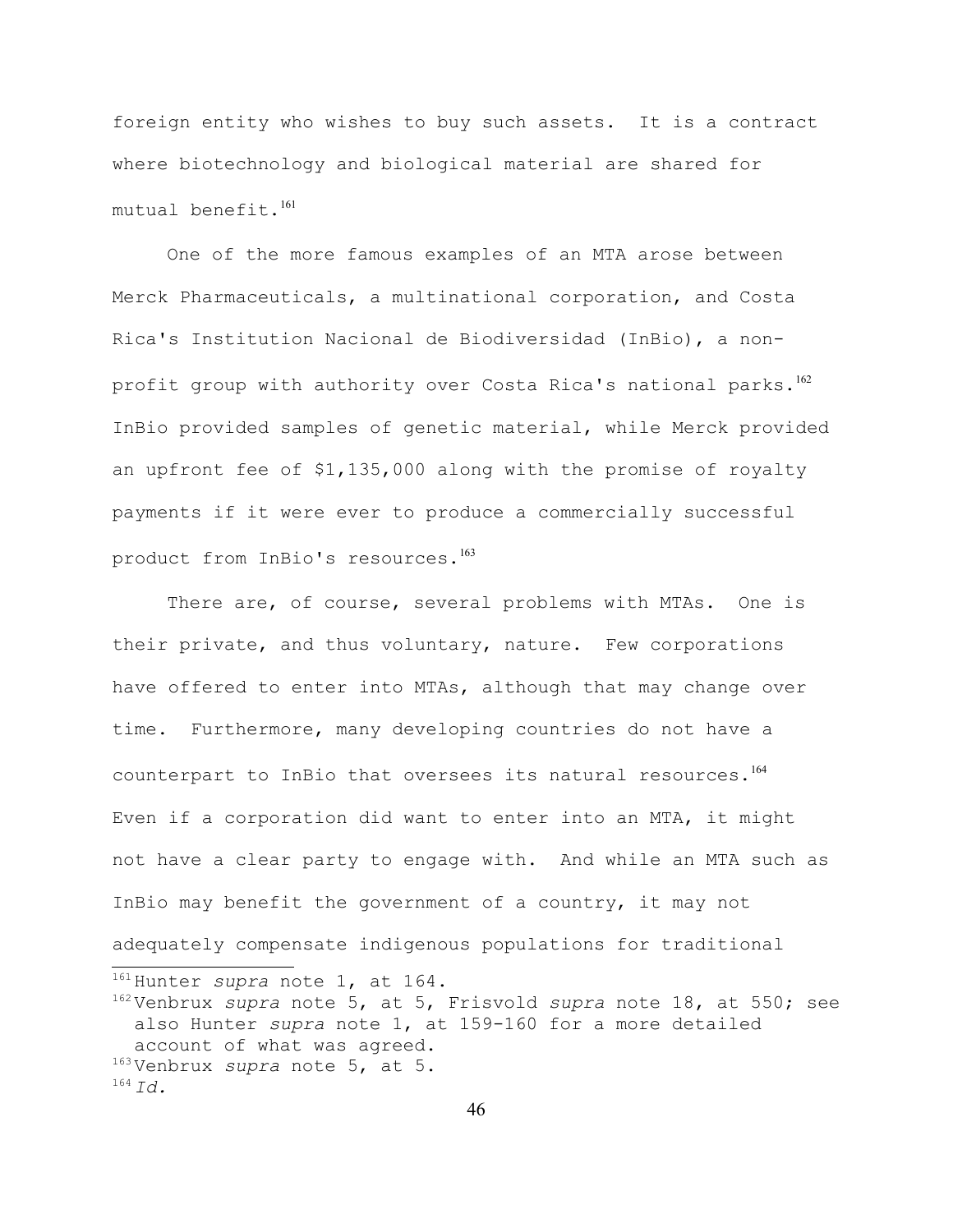knowledge.<sup>[165](#page-46-0)</sup>

An example of an MTA that did attempt to compensate indigenous populations occurred between Shaman Pharmaceuticals and certain tribes of Peru. Shaman promised to pay royalties to indigenous communities that assisted in identifying and retrieving the genetic sources used in developing new pharmaceuticals.[166](#page-46-1)

#### **CONCLUSION**

Biopiracy is a real concern in current times. The depletion of another country's resources and knowledge for the profit of multinational corporations is decidedly unjust, yet it is a practice that is aided by the WTO, TRIPS, and the current international framework for intellectual property regulation. It is important that steps be taken to mitigate the effects of biopiracy. The use of databases and MTAs is a start, but even both of those combined is only a partial solution to the problem. TRIPS must eventually evolve to take biopiracy concerns into consideration, but may do so in small steps; instead of amendments that would be costly and difficult to implement, TRIPS can impose small but effective requirements, such as disclosure of origin and the consideration of foreign

<span id="page-46-0"></span><sup>165</sup> Venbrux *supra* note 5, at 5.

<span id="page-46-1"></span><sup>166</sup> *Id.* Royalties were subject, of course, to a pharmaceutical actually being developed, the likelhood of which is estimated at 1 in 10,000. *Id.*